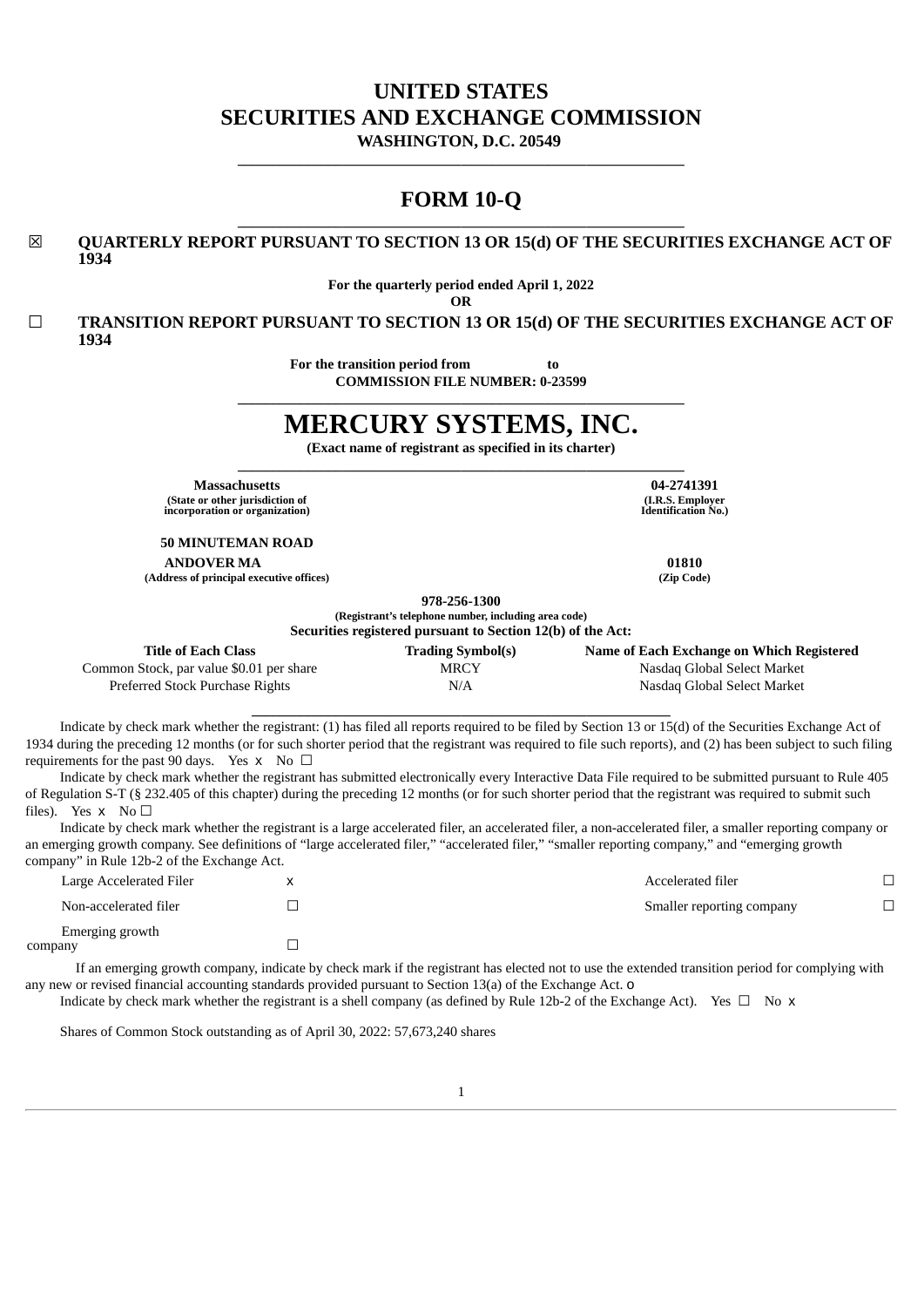# **MERCURY SYSTEMS, INC. INDEX**

**PAGE NUMBER**

| Item 1. | <b>Financial Statements (unaudited)</b>                                                                                                                      | 3                       |
|---------|--------------------------------------------------------------------------------------------------------------------------------------------------------------|-------------------------|
|         | Consolidated Balance Sheets as of April 1, 2022 and July 2, 2021                                                                                             | 3                       |
|         | <b>Consolidated Statements of Operations and Comprehensive Income (Loss) for the third quarters and nine months</b><br>ended April 1, 2022 and April 2, 2021 | $\overline{\mathbf{4}}$ |
|         | Consolidated Statements of Shareholders' Equity for the third quarters and nine months ended April 1, 2022 and<br>April 2, 2021                              | 5                       |
|         | Consolidated Statements of Cash Flows for the nine months ended April 1, 2022 and April 2, 2021                                                              | 6                       |
|         | <b>Notes to Consolidated Financial Statements</b>                                                                                                            |                         |

PART I. FINANCIAL INFORMATION

|                            | <b>Notes to Consolidated Financial Statements</b>                                     | $\overline{7}$ |
|----------------------------|---------------------------------------------------------------------------------------|----------------|
| Item 2.                    | Management's Discussion and Analysis of Financial Condition and Results of Operations | 25             |
| Item 3.                    | <b>Quantitative and Qualitative Disclosures about Market Risk</b>                     | 37             |
| Item 4.                    | <b>Controls and Procedures</b>                                                        | 37             |
| PART II. OTHER INFORMATION |                                                                                       |                |
| Item 1.                    | <b>Legal Proceedings</b>                                                              | 38             |
| Item 1A.                   | <b>Risk Factors</b>                                                                   | 38             |
| Item 6.                    | <b>Exhibits</b>                                                                       | 39             |
|                            | <b>Signatures</b>                                                                     | 40             |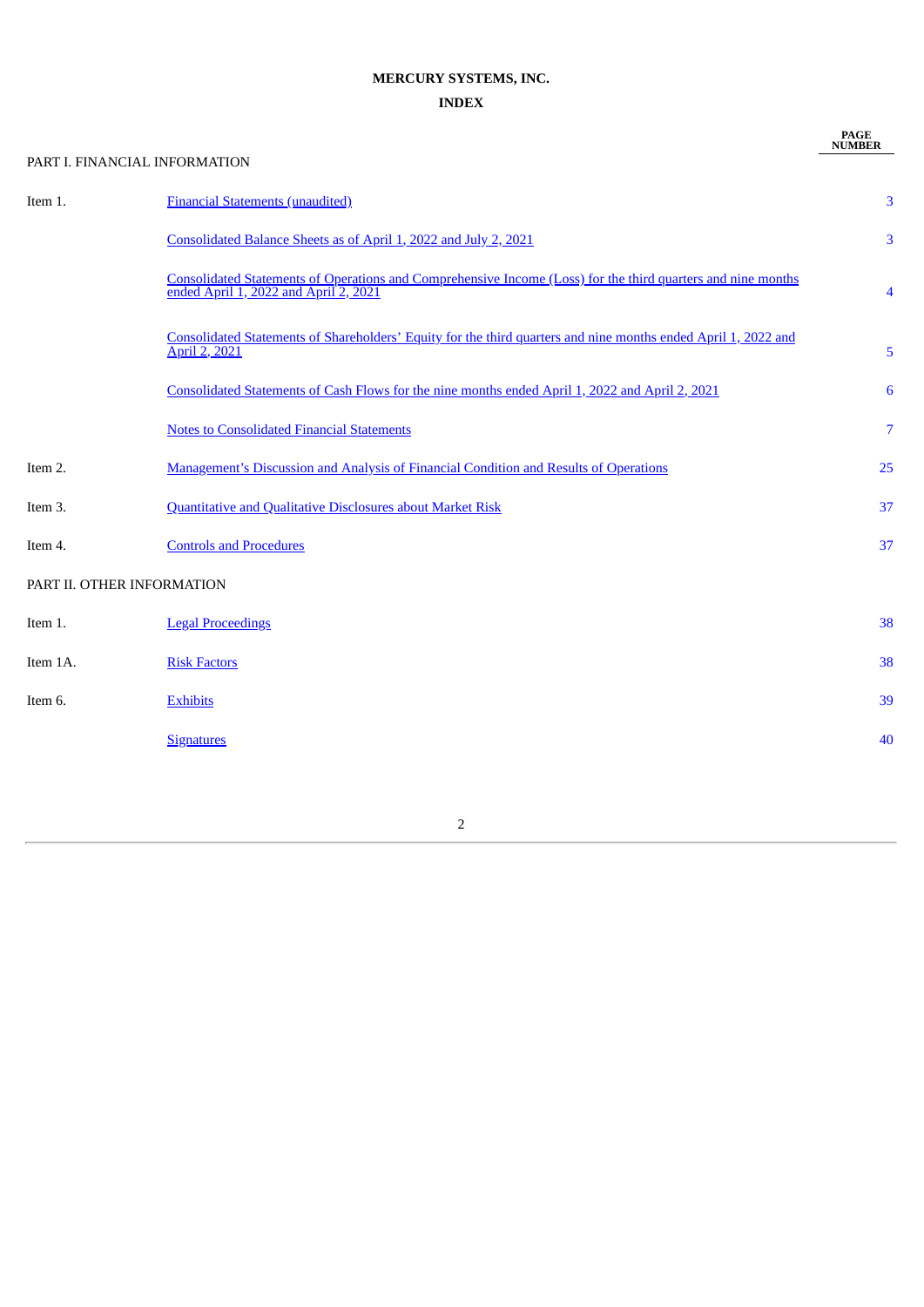# **PART I. FINANCIAL INFORMATION**

## <span id="page-2-1"></span><span id="page-2-0"></span>**ITEM 1. FINANCIAL STATEMENTS**

## **MERCURY SYSTEMS, INC. CONSOLIDATED BALANCE SHEETS**

# (In thousands, except share and per share data)

(Unaudited)

| \$<br>91,694<br>Cash and cash equivalents<br>- \$<br>113,839<br>Accounts receivable, net of allowance for credit losses of \$1,813 and \$1,720 at April 1, 2022 and July 2, 2021,<br>124,771<br>128,807<br>respectively<br>242,304<br>Unbilled receivables and costs in excess of billings<br>162,921<br>259,614<br>Inventory<br>221,640<br>782<br>Prepaid income taxes<br>10,214<br>Prepaid expenses and other current assets<br>26,448<br>15,111<br>755,045<br>643,100<br>Total current assets<br>125,709<br>128,524<br>937,752<br>804,906<br>365,496<br>307,559<br>68,970<br>66,373<br>6,865<br>4,675<br>2,259,837<br><b>Total assets</b><br>$\mathbb{S}$<br>$\mathbf{\hat{S}}$<br>1,955,137<br>\$<br>Accounts payable<br>90,338<br>-\$<br>47,951<br>Accrued expenses<br>35,442<br>24,652<br>Accrued compensation<br>36,241<br>40,043<br>Deferred revenues and customer advances<br>20,784<br>38,177<br>Total current liabilities<br>182,805<br>150,823<br>29,598<br>28,810<br>8,160<br>7,467<br>451,500<br>200,000<br>71,508<br>72,436<br>14,894<br>12,383<br><b>Total liabilities</b><br>759,393<br>470,991<br>Preferred stock, \$0.01 par value; 1,000,000, shares authorized; no shares issued or outstanding<br>Common stock, \$0.01 par value; 85,000,000 shares authorized; 55,594,940 and 55,241,120 shares issued and<br>outstanding at April 1, 2022 and July 2, 2021, respectively<br>556<br>552<br>Additional paid-in capital<br>1,131,017<br>1,109,434<br>Retained earnings<br>368,859<br>374,499<br>Accumulated other comprehensive income (loss)<br>12<br>(339)<br>Total shareholders' equity<br>1.500.444<br>1,484,146<br>Total liabilities and shareholders' equity<br>\$<br>2,259,837<br>$\mathbf{s}$<br>1,955,137 |                                             | April 1, 2022 | <b>July 2, 2021</b> |
|-----------------------------------------------------------------------------------------------------------------------------------------------------------------------------------------------------------------------------------------------------------------------------------------------------------------------------------------------------------------------------------------------------------------------------------------------------------------------------------------------------------------------------------------------------------------------------------------------------------------------------------------------------------------------------------------------------------------------------------------------------------------------------------------------------------------------------------------------------------------------------------------------------------------------------------------------------------------------------------------------------------------------------------------------------------------------------------------------------------------------------------------------------------------------------------------------------------------------------------------------------------------------------------------------------------------------------------------------------------------------------------------------------------------------------------------------------------------------------------------------------------------------------------------------------------------------------------------------------------------------------------------------------------------------------------------------------------------------------------------|---------------------------------------------|---------------|---------------------|
|                                                                                                                                                                                                                                                                                                                                                                                                                                                                                                                                                                                                                                                                                                                                                                                                                                                                                                                                                                                                                                                                                                                                                                                                                                                                                                                                                                                                                                                                                                                                                                                                                                                                                                                                         | <b>Assets</b>                               |               |                     |
|                                                                                                                                                                                                                                                                                                                                                                                                                                                                                                                                                                                                                                                                                                                                                                                                                                                                                                                                                                                                                                                                                                                                                                                                                                                                                                                                                                                                                                                                                                                                                                                                                                                                                                                                         | Current assets:                             |               |                     |
|                                                                                                                                                                                                                                                                                                                                                                                                                                                                                                                                                                                                                                                                                                                                                                                                                                                                                                                                                                                                                                                                                                                                                                                                                                                                                                                                                                                                                                                                                                                                                                                                                                                                                                                                         |                                             |               |                     |
|                                                                                                                                                                                                                                                                                                                                                                                                                                                                                                                                                                                                                                                                                                                                                                                                                                                                                                                                                                                                                                                                                                                                                                                                                                                                                                                                                                                                                                                                                                                                                                                                                                                                                                                                         |                                             |               |                     |
|                                                                                                                                                                                                                                                                                                                                                                                                                                                                                                                                                                                                                                                                                                                                                                                                                                                                                                                                                                                                                                                                                                                                                                                                                                                                                                                                                                                                                                                                                                                                                                                                                                                                                                                                         |                                             |               |                     |
|                                                                                                                                                                                                                                                                                                                                                                                                                                                                                                                                                                                                                                                                                                                                                                                                                                                                                                                                                                                                                                                                                                                                                                                                                                                                                                                                                                                                                                                                                                                                                                                                                                                                                                                                         |                                             |               |                     |
|                                                                                                                                                                                                                                                                                                                                                                                                                                                                                                                                                                                                                                                                                                                                                                                                                                                                                                                                                                                                                                                                                                                                                                                                                                                                                                                                                                                                                                                                                                                                                                                                                                                                                                                                         |                                             |               |                     |
|                                                                                                                                                                                                                                                                                                                                                                                                                                                                                                                                                                                                                                                                                                                                                                                                                                                                                                                                                                                                                                                                                                                                                                                                                                                                                                                                                                                                                                                                                                                                                                                                                                                                                                                                         |                                             |               |                     |
|                                                                                                                                                                                                                                                                                                                                                                                                                                                                                                                                                                                                                                                                                                                                                                                                                                                                                                                                                                                                                                                                                                                                                                                                                                                                                                                                                                                                                                                                                                                                                                                                                                                                                                                                         |                                             |               |                     |
|                                                                                                                                                                                                                                                                                                                                                                                                                                                                                                                                                                                                                                                                                                                                                                                                                                                                                                                                                                                                                                                                                                                                                                                                                                                                                                                                                                                                                                                                                                                                                                                                                                                                                                                                         | Property and equipment, net                 |               |                     |
|                                                                                                                                                                                                                                                                                                                                                                                                                                                                                                                                                                                                                                                                                                                                                                                                                                                                                                                                                                                                                                                                                                                                                                                                                                                                                                                                                                                                                                                                                                                                                                                                                                                                                                                                         | Goodwill                                    |               |                     |
|                                                                                                                                                                                                                                                                                                                                                                                                                                                                                                                                                                                                                                                                                                                                                                                                                                                                                                                                                                                                                                                                                                                                                                                                                                                                                                                                                                                                                                                                                                                                                                                                                                                                                                                                         | Intangible assets, net                      |               |                     |
|                                                                                                                                                                                                                                                                                                                                                                                                                                                                                                                                                                                                                                                                                                                                                                                                                                                                                                                                                                                                                                                                                                                                                                                                                                                                                                                                                                                                                                                                                                                                                                                                                                                                                                                                         | Operating lease right-of-use assets         |               |                     |
|                                                                                                                                                                                                                                                                                                                                                                                                                                                                                                                                                                                                                                                                                                                                                                                                                                                                                                                                                                                                                                                                                                                                                                                                                                                                                                                                                                                                                                                                                                                                                                                                                                                                                                                                         | Other non-current assets                    |               |                     |
|                                                                                                                                                                                                                                                                                                                                                                                                                                                                                                                                                                                                                                                                                                                                                                                                                                                                                                                                                                                                                                                                                                                                                                                                                                                                                                                                                                                                                                                                                                                                                                                                                                                                                                                                         |                                             |               |                     |
|                                                                                                                                                                                                                                                                                                                                                                                                                                                                                                                                                                                                                                                                                                                                                                                                                                                                                                                                                                                                                                                                                                                                                                                                                                                                                                                                                                                                                                                                                                                                                                                                                                                                                                                                         | <b>Liabilities and Shareholders' Equity</b> |               |                     |
|                                                                                                                                                                                                                                                                                                                                                                                                                                                                                                                                                                                                                                                                                                                                                                                                                                                                                                                                                                                                                                                                                                                                                                                                                                                                                                                                                                                                                                                                                                                                                                                                                                                                                                                                         | <b>Current liabilities:</b>                 |               |                     |
|                                                                                                                                                                                                                                                                                                                                                                                                                                                                                                                                                                                                                                                                                                                                                                                                                                                                                                                                                                                                                                                                                                                                                                                                                                                                                                                                                                                                                                                                                                                                                                                                                                                                                                                                         |                                             |               |                     |
|                                                                                                                                                                                                                                                                                                                                                                                                                                                                                                                                                                                                                                                                                                                                                                                                                                                                                                                                                                                                                                                                                                                                                                                                                                                                                                                                                                                                                                                                                                                                                                                                                                                                                                                                         |                                             |               |                     |
|                                                                                                                                                                                                                                                                                                                                                                                                                                                                                                                                                                                                                                                                                                                                                                                                                                                                                                                                                                                                                                                                                                                                                                                                                                                                                                                                                                                                                                                                                                                                                                                                                                                                                                                                         |                                             |               |                     |
|                                                                                                                                                                                                                                                                                                                                                                                                                                                                                                                                                                                                                                                                                                                                                                                                                                                                                                                                                                                                                                                                                                                                                                                                                                                                                                                                                                                                                                                                                                                                                                                                                                                                                                                                         |                                             |               |                     |
|                                                                                                                                                                                                                                                                                                                                                                                                                                                                                                                                                                                                                                                                                                                                                                                                                                                                                                                                                                                                                                                                                                                                                                                                                                                                                                                                                                                                                                                                                                                                                                                                                                                                                                                                         |                                             |               |                     |
|                                                                                                                                                                                                                                                                                                                                                                                                                                                                                                                                                                                                                                                                                                                                                                                                                                                                                                                                                                                                                                                                                                                                                                                                                                                                                                                                                                                                                                                                                                                                                                                                                                                                                                                                         | Deferred income taxes                       |               |                     |
|                                                                                                                                                                                                                                                                                                                                                                                                                                                                                                                                                                                                                                                                                                                                                                                                                                                                                                                                                                                                                                                                                                                                                                                                                                                                                                                                                                                                                                                                                                                                                                                                                                                                                                                                         | Income taxes payable                        |               |                     |
|                                                                                                                                                                                                                                                                                                                                                                                                                                                                                                                                                                                                                                                                                                                                                                                                                                                                                                                                                                                                                                                                                                                                                                                                                                                                                                                                                                                                                                                                                                                                                                                                                                                                                                                                         | Long-term debt                              |               |                     |
|                                                                                                                                                                                                                                                                                                                                                                                                                                                                                                                                                                                                                                                                                                                                                                                                                                                                                                                                                                                                                                                                                                                                                                                                                                                                                                                                                                                                                                                                                                                                                                                                                                                                                                                                         | Operating lease liabilities                 |               |                     |
|                                                                                                                                                                                                                                                                                                                                                                                                                                                                                                                                                                                                                                                                                                                                                                                                                                                                                                                                                                                                                                                                                                                                                                                                                                                                                                                                                                                                                                                                                                                                                                                                                                                                                                                                         | Other non-current liabilities               |               |                     |
|                                                                                                                                                                                                                                                                                                                                                                                                                                                                                                                                                                                                                                                                                                                                                                                                                                                                                                                                                                                                                                                                                                                                                                                                                                                                                                                                                                                                                                                                                                                                                                                                                                                                                                                                         |                                             |               |                     |
|                                                                                                                                                                                                                                                                                                                                                                                                                                                                                                                                                                                                                                                                                                                                                                                                                                                                                                                                                                                                                                                                                                                                                                                                                                                                                                                                                                                                                                                                                                                                                                                                                                                                                                                                         | Commitments and contingencies (Note N)      |               |                     |
|                                                                                                                                                                                                                                                                                                                                                                                                                                                                                                                                                                                                                                                                                                                                                                                                                                                                                                                                                                                                                                                                                                                                                                                                                                                                                                                                                                                                                                                                                                                                                                                                                                                                                                                                         | Shareholders' equity:                       |               |                     |
|                                                                                                                                                                                                                                                                                                                                                                                                                                                                                                                                                                                                                                                                                                                                                                                                                                                                                                                                                                                                                                                                                                                                                                                                                                                                                                                                                                                                                                                                                                                                                                                                                                                                                                                                         |                                             |               |                     |
|                                                                                                                                                                                                                                                                                                                                                                                                                                                                                                                                                                                                                                                                                                                                                                                                                                                                                                                                                                                                                                                                                                                                                                                                                                                                                                                                                                                                                                                                                                                                                                                                                                                                                                                                         |                                             |               |                     |
|                                                                                                                                                                                                                                                                                                                                                                                                                                                                                                                                                                                                                                                                                                                                                                                                                                                                                                                                                                                                                                                                                                                                                                                                                                                                                                                                                                                                                                                                                                                                                                                                                                                                                                                                         |                                             |               |                     |
|                                                                                                                                                                                                                                                                                                                                                                                                                                                                                                                                                                                                                                                                                                                                                                                                                                                                                                                                                                                                                                                                                                                                                                                                                                                                                                                                                                                                                                                                                                                                                                                                                                                                                                                                         |                                             |               |                     |
|                                                                                                                                                                                                                                                                                                                                                                                                                                                                                                                                                                                                                                                                                                                                                                                                                                                                                                                                                                                                                                                                                                                                                                                                                                                                                                                                                                                                                                                                                                                                                                                                                                                                                                                                         |                                             |               |                     |
|                                                                                                                                                                                                                                                                                                                                                                                                                                                                                                                                                                                                                                                                                                                                                                                                                                                                                                                                                                                                                                                                                                                                                                                                                                                                                                                                                                                                                                                                                                                                                                                                                                                                                                                                         |                                             |               |                     |
|                                                                                                                                                                                                                                                                                                                                                                                                                                                                                                                                                                                                                                                                                                                                                                                                                                                                                                                                                                                                                                                                                                                                                                                                                                                                                                                                                                                                                                                                                                                                                                                                                                                                                                                                         |                                             |               |                     |

<span id="page-2-2"></span>The accompanying notes are an integral part of the consolidated financial statements.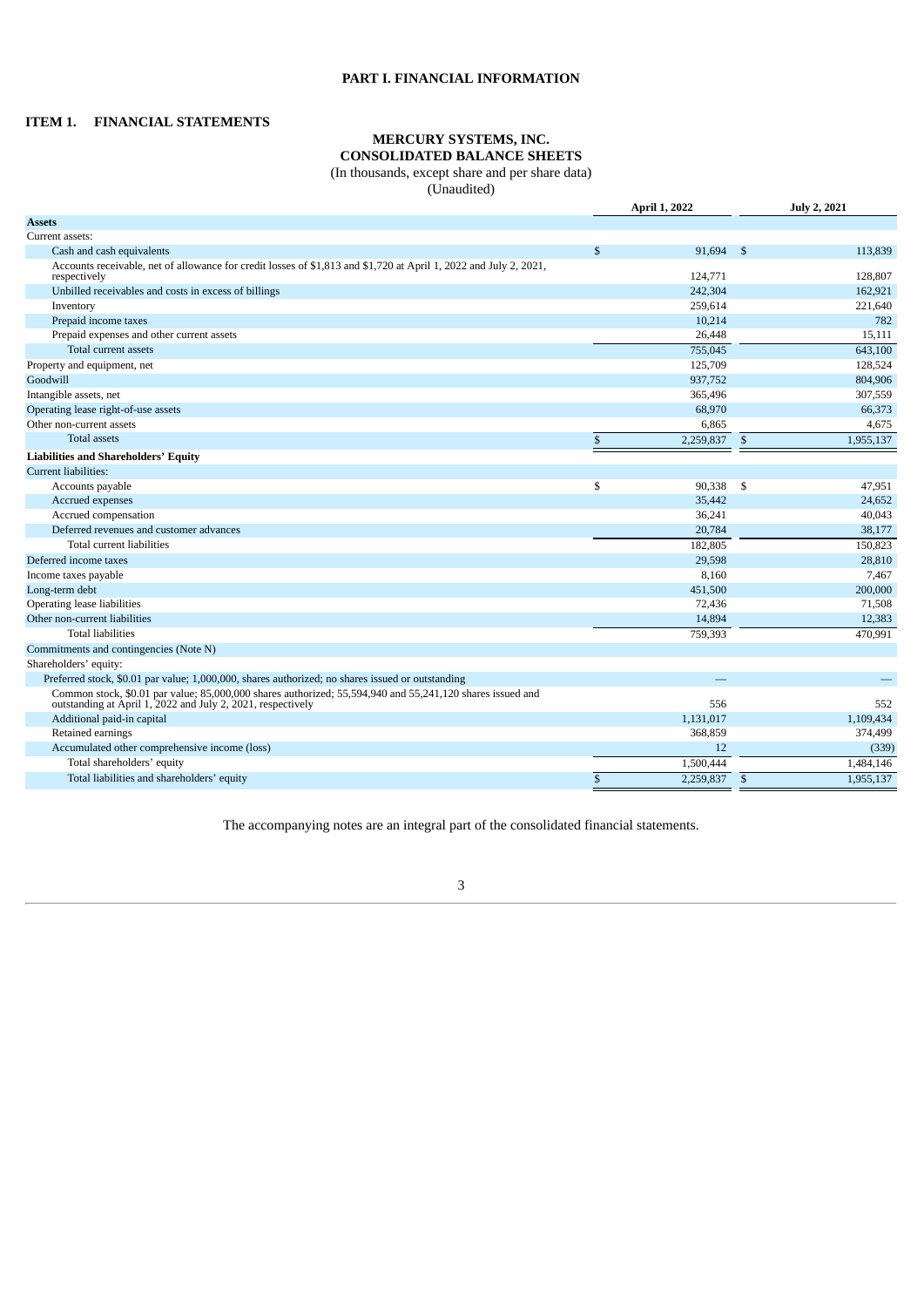# **MERCURY SYSTEMS, INC.**

**CONSOLIDATED STATEMENTS OF OPERATIONS AND COMPREHENSIVE INCOME (LOSS)**

(In thousands, except per share data)

(Unaudited)

|                                                     |               | <b>Third Quarters Ended</b> |                |               |                         | <b>Nine Months Ended</b> |                |               |  |  |  |
|-----------------------------------------------------|---------------|-----------------------------|----------------|---------------|-------------------------|--------------------------|----------------|---------------|--|--|--|
|                                                     |               | April 1, 2022               |                | April 2, 2021 |                         | April 1, 2022            |                | April 2, 2021 |  |  |  |
| Net revenues                                        | $\mathbf{s}$  | 253,075                     | $\sqrt{3}$     | 256,857       | $\mathbb{S}$            | 698,468                  | $\sqrt{5}$     | 673,154       |  |  |  |
| Cost of revenues                                    |               | 153,321                     |                | 151,234       |                         | 423,083                  |                | 390,745       |  |  |  |
| Gross margin                                        |               | 99,754                      |                | 105,623       |                         | 275,385                  |                | 282,409       |  |  |  |
| Operating expenses:                                 |               |                             |                |               |                         |                          |                |               |  |  |  |
| Selling, general and administrative                 |               | 39,261                      |                | 38,250        |                         | 113,027                  |                | 102,750       |  |  |  |
| Research and development                            |               | 25,387                      |                | 30,218        |                         | 82,604                   |                | 85,763        |  |  |  |
| Amortization of intangible assets                   |               | 16,077                      |                | 12,717        |                         | 45,813                   |                | 28,091        |  |  |  |
| Restructuring and other charges                     |               | 6,348                       |                | (4)           |                         | 22,424                   |                | 2,244         |  |  |  |
| Acquisition costs and other related expenses        |               | 2,726                       |                | 2,730         |                         | 7,524                    |                | 4,966         |  |  |  |
| Total operating expenses                            |               | 89,799                      |                | 83,911        |                         | 271,392                  |                | 223,814       |  |  |  |
| Income from operations                              |               | 9,955                       |                | 21,712        |                         | 3,993                    |                | 58,595        |  |  |  |
| Interest income                                     |               | 110                         |                | 34            |                         | 124                      |                | 166           |  |  |  |
| Interest expense                                    |               | (1,664)                     |                | (549)         |                         | (3,353)                  |                | (622)         |  |  |  |
| Other expense, net                                  |               | (2,160)                     |                | (200)         |                         | (4,898)                  |                | (2,027)       |  |  |  |
| Income (loss) before income taxes                   |               | 6,241                       |                | 20,997        |                         | (4, 134)                 |                | 56,112        |  |  |  |
| Income tax provision                                |               | 2,102                       |                | 5,362         |                         | 1,506                    |                | 11,993        |  |  |  |
| Net income (loss)                                   | $\frac{1}{2}$ | 4,139                       | $\overline{v}$ | 15,635        | $\overline{r}$          | (5,640)                  | -\$            | 44,119        |  |  |  |
| Basic net earnings (loss) per share                 | \$            | 0.07                        | $\mathbb{S}$   | 0.28          | $\overline{\mathbb{S}}$ | (0.10)                   | $\mathfrak{S}$ | 0.80          |  |  |  |
| Diluted net earnings (loss) per share               | \$            | 0.07                        | \$             | 0.28          | \$                      | (0.10)                   | - \$           | 0.80          |  |  |  |
| Weighted-average shares outstanding:                |               |                             |                |               |                         |                          |                |               |  |  |  |
| <b>Basic</b>                                        |               | 55,590                      |                | 55,146        |                         | 55,495                   |                | 55,033        |  |  |  |
| <b>Diluted</b>                                      |               | 56,027                      |                | 55,526        |                         | 55,495                   |                | 55,434        |  |  |  |
| Comprehensive income (loss):                        |               |                             |                |               |                         |                          |                |               |  |  |  |
| Net income (loss)                                   | \$            | 4,139                       | \$             | 15,635        | \$                      | $(5,640)$ \$             |                | 44,119        |  |  |  |
| Foreign currency translation adjustments            |               | 232                         |                | 218           |                         | 207                      |                | (541)         |  |  |  |
| Pension benefit plan, net of tax                    |               | 48                          |                | 30            |                         | 144                      |                | 92            |  |  |  |
| Total other comprehensive income (loss), net of tax |               | 280                         |                | 248           |                         | 351                      |                | (449)         |  |  |  |
| Total comprehensive income (loss)                   | \$            | 4.419                       | \$             | 15,883        | \$                      | (5,289)                  | \$             | 43,670        |  |  |  |

<span id="page-3-0"></span>The accompanying notes are an integral part of the consolidated financial statements.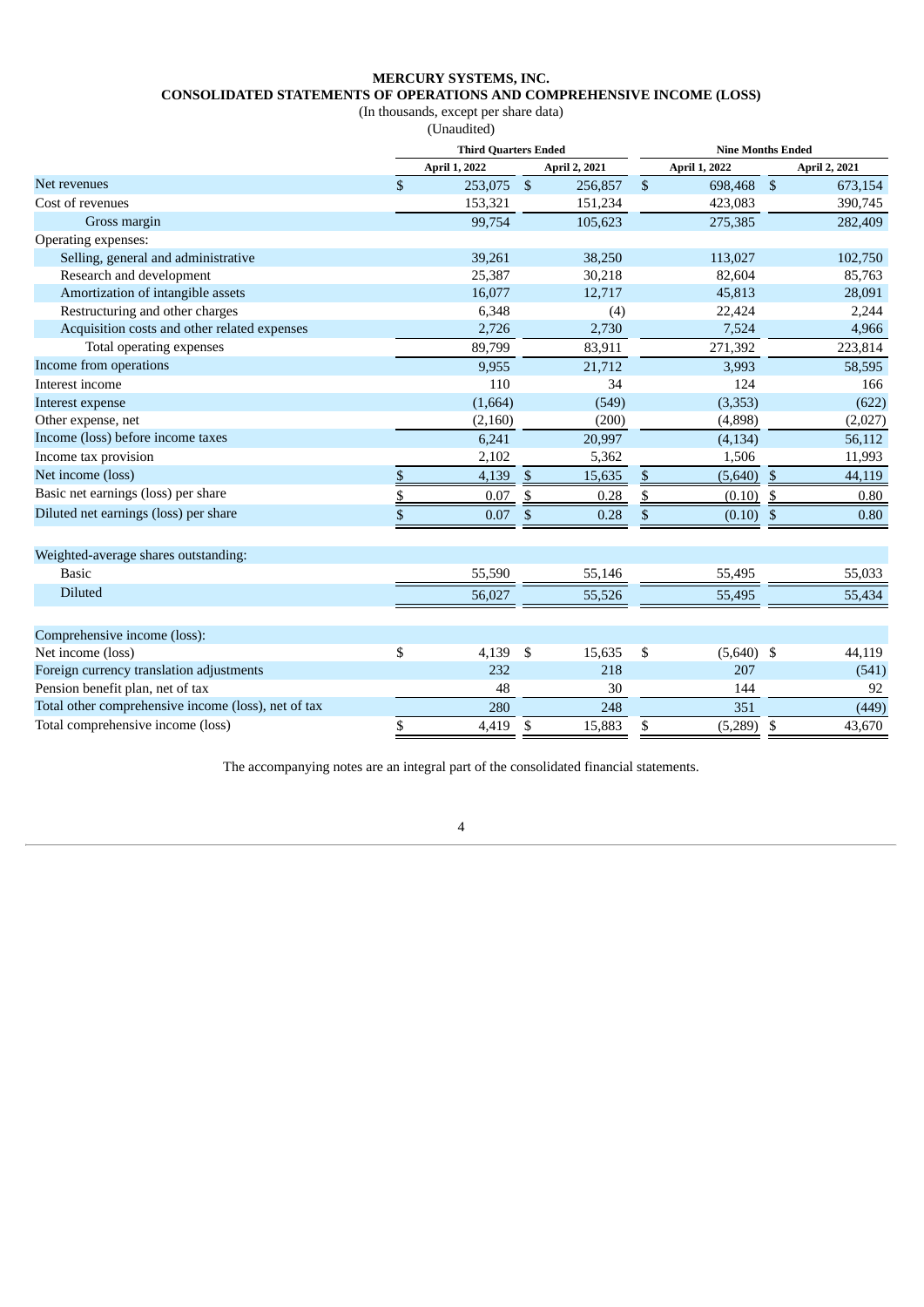# **MERCURY SYSTEMS, INC. CONSOLIDATED STATEMENTS OF SHAREHOLDERS' EQUITY**

(In thousands)

(Unaudited)

|                                                                  |                                                       | For the Third Quarter Ended April 1, 2022 |     |                                         |           |                                    |         |                                                        |            |                                         |           |  |
|------------------------------------------------------------------|-------------------------------------------------------|-------------------------------------------|-----|-----------------------------------------|-----------|------------------------------------|---------|--------------------------------------------------------|------------|-----------------------------------------|-----------|--|
|                                                                  | <b>Common Stock</b><br><b>Shares</b><br><b>Amount</b> |                                           |     | <b>Additional</b><br>Paid-in<br>Capital |           | <b>Retained</b><br><b>Earnings</b> |         | Accumulated<br>Other<br>Comprehensive<br>(Loss) Income |            | Total<br>Shareholders'<br><b>Equity</b> |           |  |
| Balance at December 31, 2021                                     | 55,583                                                |                                           | 556 |                                         | 1,122,113 |                                    | 364,720 |                                                        | $(268)$ \$ |                                         | 1,487,121 |  |
| Issuance of common stock under employee stock<br>incentive plans | 16                                                    |                                           |     |                                         |           |                                    |         |                                                        |            |                                         |           |  |
| Purchase and retirement of common stock                          | (4)                                                   |                                           |     |                                         | (217)     |                                    |         |                                                        |            |                                         | (217)     |  |
| Stock-based compensation                                         | __                                                    |                                           |     |                                         | 9,121     |                                    |         |                                                        |            |                                         | 9,121     |  |
| Net income                                                       |                                                       |                                           |     |                                         |           |                                    | 4,139   |                                                        |            |                                         | 4,139     |  |
| Other comprehensive income                                       |                                                       |                                           |     |                                         |           |                                    |         |                                                        | 280        |                                         | 280       |  |
| Balance at April 1, 2022                                         | 55,595                                                |                                           | 556 |                                         | 1,131,017 |                                    | 368,859 |                                                        | 12         |                                         | 1,500,444 |  |

|                                                                  |                               | For the Third Quarter Ended April 2, 2021 |        |  |                                  |  |                             |  |                                               |  |                                  |  |
|------------------------------------------------------------------|-------------------------------|-------------------------------------------|--------|--|----------------------------------|--|-----------------------------|--|-----------------------------------------------|--|----------------------------------|--|
|                                                                  | Common Stock<br><b>Shares</b> |                                           | Amount |  | Additional<br>Paid-in<br>Capital |  | <b>Retained</b><br>Earnings |  | Accumulated<br>Other<br>Comprehensive<br>Loss |  | Total<br>Shareholders'<br>Equity |  |
| Balance at January 1, 2021                                       | 55,129                        |                                           | 551    |  | 1,092,723                        |  | 340,939                     |  | (3,582)                                       |  | 1,430,631                        |  |
| Issuance of common stock under employee stock<br>incentive plans | 35                            |                                           |        |  | 10                               |  |                             |  |                                               |  | 11                               |  |
| Stock-based compensation                                         | –                             |                                           |        |  | 7,455                            |  | –                           |  |                                               |  | 7,455                            |  |
| Net income                                                       |                               |                                           |        |  |                                  |  | 15.635                      |  |                                               |  | 15,635                           |  |
| Other comprehensive income                                       |                               |                                           |        |  |                                  |  |                             |  | 248                                           |  | 248                              |  |
| Balance at April 2, 2021                                         | 55,164                        |                                           | 552    |  | 1.100.188                        |  | 356,574                     |  | (3, 334)                                      |  | 1,453,980                        |  |

|                                                                  |                                                | For the Nine Months Ended April 1, 2022 |     |                                         |           |                             |         |                                                        |            |                                                |           |  |  |
|------------------------------------------------------------------|------------------------------------------------|-----------------------------------------|-----|-----------------------------------------|-----------|-----------------------------|---------|--------------------------------------------------------|------------|------------------------------------------------|-----------|--|--|
|                                                                  | <b>Common Stock</b><br><b>Shares</b><br>Amount |                                         |     | <b>Additional</b><br>Paid-in<br>Capital |           | <b>Retained</b><br>Earnings |         | Accumulated<br>Other<br>Comprehensive<br>(Loss) Income |            | <b>Total</b><br>Shareholders'<br><b>Equity</b> |           |  |  |
| Balance at July 2, 2021                                          | 55.241                                         | -39                                     | 552 |                                         | 1,109,434 |                             | 374,499 |                                                        | $(339)$ \$ |                                                | 1,484,146 |  |  |
| Issuance of common stock under employee stock<br>incentive plans | 445                                            |                                         | 4   |                                         | (4)       |                             |         |                                                        |            |                                                |           |  |  |
| Issuance of common stock under employee stock<br>purchase plan   | 54                                             |                                         |     |                                         | 2,515     |                             |         |                                                        |            |                                                | 2,516     |  |  |
| Purchase and retirement of common stock                          | (145)                                          |                                         | (1) |                                         | (7, 715)  |                             |         |                                                        |            |                                                | (7,716)   |  |  |
| Stock-based compensation                                         |                                                |                                         |     |                                         | 26,787    |                             |         |                                                        |            |                                                | 26,787    |  |  |
| Net loss                                                         |                                                |                                         |     |                                         |           |                             | (5,640) |                                                        |            |                                                | (5,640)   |  |  |
| Other comprehensive income                                       |                                                |                                         |     |                                         |           |                             |         |                                                        | 351        |                                                | 351       |  |  |
| Balance at April 1, 2022                                         | 55,595                                         |                                         | 556 |                                         | 1,131,017 |                             | 368,859 |                                                        | 12         |                                                | 1.500.444 |  |  |

|                                                                  | For the Nine Months Ended April 2, 2021 |  |        |  |                                         |  |                                    |  |                                               |  |                                                |
|------------------------------------------------------------------|-----------------------------------------|--|--------|--|-----------------------------------------|--|------------------------------------|--|-----------------------------------------------|--|------------------------------------------------|
|                                                                  | <b>Common Stock</b><br><b>Shares</b>    |  | Amount |  | <b>Additional</b><br>Paid-in<br>Capital |  | <b>Retained</b><br><b>Earnings</b> |  | Accumulated<br>Other<br>Comprehensive<br>Loss |  | <b>Total</b><br>Shareholders'<br><b>Equity</b> |
| Balance at July 3, 2020                                          | 54,702                                  |  | 547    |  | 1,074,667                               |  | 312,455                            |  | $(2,885)$ \$                                  |  | 1,384,784                                      |
| Issuance of common stock under employee stock<br>incentive plans | 417                                     |  | 5      |  | 10                                      |  |                                    |  |                                               |  | 15                                             |
| Issuance of common stock under employee stock<br>purchase plan   | 46                                      |  |        |  | 3,184                                   |  |                                    |  |                                               |  | 3,184                                          |
| Purchase and retirement of common stock                          | (1)                                     |  |        |  | (66)                                    |  |                                    |  |                                               |  | (66)                                           |
| Stock-based compensation                                         |                                         |  |        |  | 22,393                                  |  |                                    |  |                                               |  | 22,393                                         |
| Net income                                                       |                                         |  |        |  |                                         |  | 44,119                             |  |                                               |  | 44,119                                         |
| Other comprehensive loss                                         |                                         |  |        |  |                                         |  |                                    |  | (449)                                         |  | (449)                                          |
| Balance at April 2, 2021                                         | 55,164                                  |  | 552    |  | 1,100,188                               |  | 356,574                            |  | (3, 334)                                      |  | 1,453,980                                      |

<span id="page-4-0"></span>The accompanying notes are an integral part of the consolidated financial statements.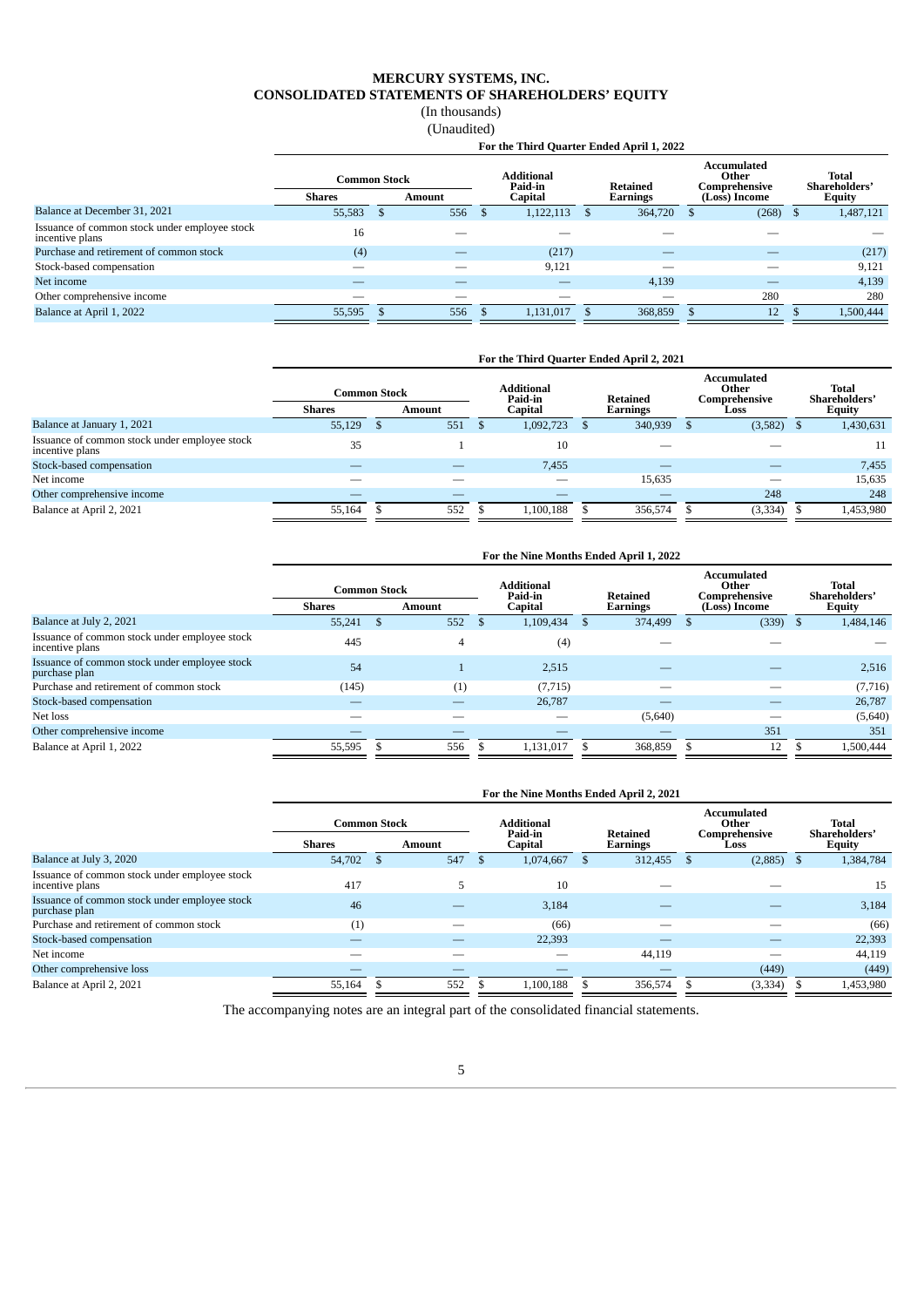## **MERCURY SYSTEMS, INC. CONSOLIDATED STATEMENTS OF CASH FLOWS** (In thousands)

(Unaudited)

|                                                                                          | <b>Nine Months Ended</b> |               |                |               |
|------------------------------------------------------------------------------------------|--------------------------|---------------|----------------|---------------|
|                                                                                          |                          | April 1, 2022 |                | April 2, 2021 |
| Cash flows from operating activities:                                                    |                          |               |                |               |
| Net (loss) income                                                                        | \$                       | (5,640)       | -\$            | 44,119        |
| Adjustments to reconcile net (loss) income to net cash provided by operating activities: |                          |               |                |               |
| Depreciation and amortization expense                                                    |                          | 70,021        |                | 46,241        |
| Stock-based compensation expense                                                         |                          | 26,262        |                | 21,865        |
| Benefit for deferred income taxes                                                        |                          | (5,241)       |                | (6, 357)      |
| Other non-cash items                                                                     |                          | (1,092)       |                | 3,094         |
| Changes in operating assets and liabilities, net of effects of businesses acquired:      |                          |               |                |               |
| Accounts receivable, unbilled receivables, and costs in excess of billings               |                          | (65, 203)     |                | (28, 351)     |
| Inventory                                                                                |                          | (28, 386)     |                | (37, 499)     |
| Prepaid income taxes                                                                     |                          | (7,710)       |                | 2,480         |
| Prepaid expenses and other current assets                                                |                          | (10,528)      |                | 3,939         |
| Other non-current assets                                                                 |                          | 3,211         |                | 3,424         |
| Accounts payable, accrued expenses, and accrued compensation                             |                          | 45,572        |                | 9,072         |
| Deferred revenues and customer advances                                                  |                          | (14,591)      |                | 10,509        |
| Income taxes payable                                                                     |                          | 3             |                |               |
| Other non-current liabilities                                                            |                          | (6, 112)      |                | (2, 483)      |
| Net cash provided by operating activities                                                |                          | 566           |                | 70,053        |
| Cash flows from investing activities:                                                    |                          |               |                |               |
| Acquisition of businesses, net of cash acquired                                          |                          | (243, 255)    |                | (305, 263)    |
| Purchases of property and equipment                                                      |                          | (19, 476)     |                | (34,708)      |
| Other investing activities                                                               |                          | (3,214)       |                |               |
| Proceeds from sale of investment                                                         |                          |               |                | 1,538         |
| Net cash used in investing activities                                                    |                          | (265, 945)    |                | (338, 433)    |
| Cash flows from financing activities:                                                    |                          |               |                |               |
| Proceeds from employee stock plans                                                       |                          | 2,516         |                | 3,199         |
| Borrowings under credit facilities                                                       |                          | 251,500       |                | 160,000       |
| Purchase and retirement of common stock                                                  |                          | (7,716)       |                | (66)          |
| Payments of deferred financing and offering costs                                        |                          | (2,662)       |                |               |
| Net cash provided by financing activities                                                |                          | 243,638       |                | 163,133       |
| Effect of exchange rate changes on cash and cash equivalents                             |                          | (404)         |                | 352           |
| Net decrease in cash and cash equivalents                                                |                          | (22, 145)     |                | (104, 895)    |
| Cash and cash equivalents at beginning of period                                         |                          | 113,839       |                | 226,838       |
| Cash and cash equivalents at end of period                                               | \$                       | 91,694        | \$             | 121,943       |
| Cash paid during the period for:                                                         |                          |               |                |               |
| Interest                                                                                 | \$                       | 2,424         | \$             | 548           |
| Income taxes                                                                             | \$                       | 15,023        | $\mathfrak{S}$ | 8,454         |
| Supplemental disclosures-non-cash activities:                                            |                          |               |                |               |
| Non-cash investing activity                                                              | \$                       | 4.615         | \$             | 892           |

<span id="page-5-0"></span>The accompanying notes are an integral part of the consolidated financial statements.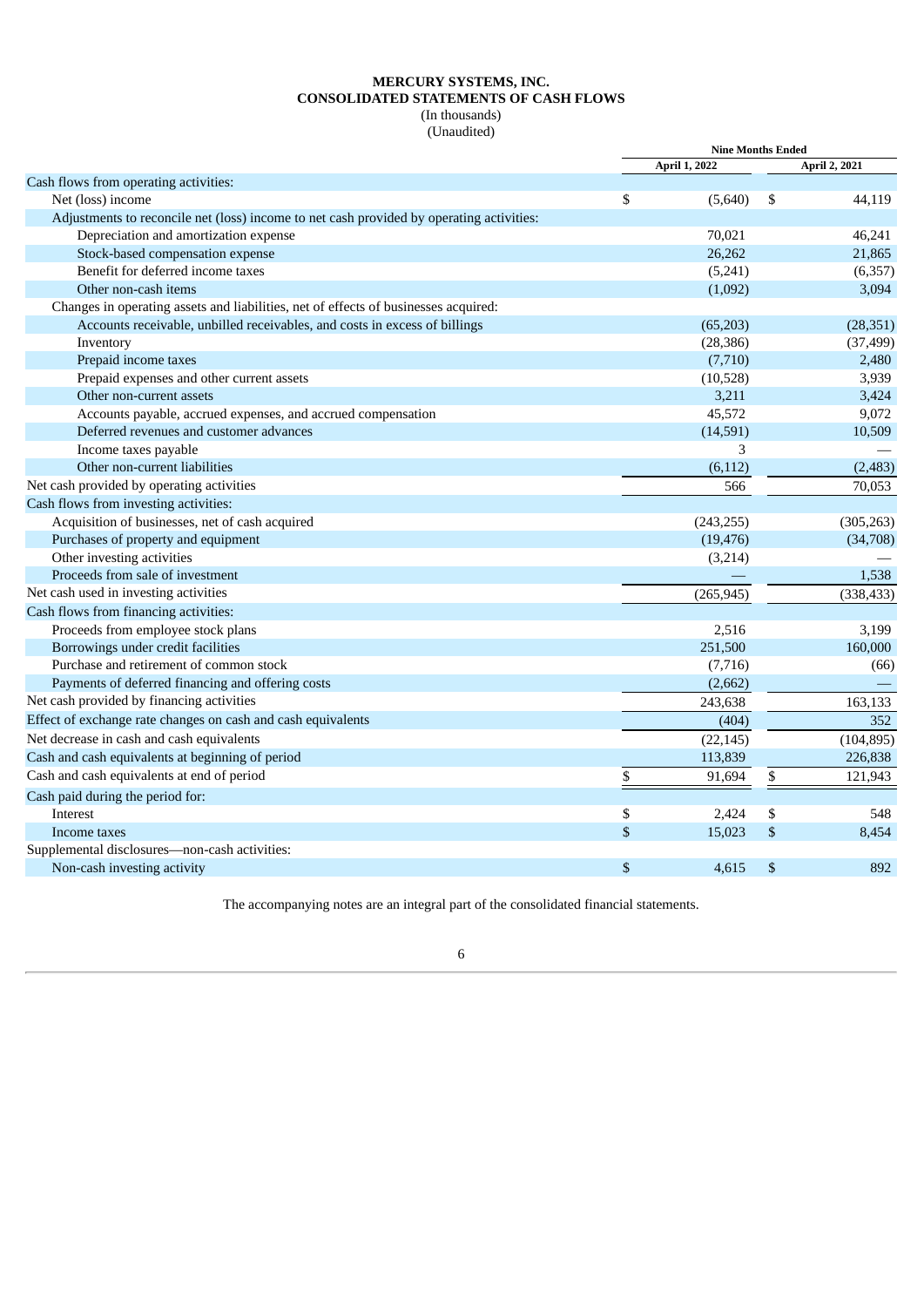## **MERCURY SYSTEMS, INC.**

#### **NOTES TO CONSOLIDATED FINANCIAL STATEMENTS**

(Amounts in thousands except per share data)

(Unaudited)

#### **A. Description of Business**

Mercury Systems, Inc. (the "Company" or "Mercury") is a leading technology company serving the aerospace and defense industry, positioned at the intersection of high-tech and defense. Headquartered in Andover, Massachusetts, the Company delivers products and solutions that power a broad range of aerospace and defense programs, optimized for mission success in some of the most challenging and demanding environments. The Company envisions, creates and delivers innovative technology solutions that are open, purpose-built and uncompromised to meet our customers' most-pressing high-tech needs, including those specific to the defense community.

Investors and others should note that the Company announces material financial information using its website (www.mrcy.com), Securities and Exchange Commission ("SEC") filings, press releases, public conference calls, webcasts, and social media, including Twitter (twitter.com/mrcy and twitter.com/mrcy\_CEO) and LinkedIn (www.linkedin.com/company/mercury-systems). Therefore, the Company encourages investors and others interested in Mercury to review the information the Company posts on the social media and other communication channels listed on its website.

## **B. Summary of Significant Accounting Policies**

#### BASIS OF PRESENTATION

The accompanying consolidated financial statements have been prepared by the Company in accordance with Generally Accepted Accounting Principles ("GAAP") in the United States of America for interim financial information and with the instructions to the Form 10-Q and Article 10 of Regulation S-X. Certain information and footnote disclosures normally included in annual consolidated financial statements have been condensed or omitted pursuant to those rules and regulations; however, in the opinion of management the financial information reflects all adjustments, consisting of adjustments of a normal recurring nature, necessary for fair presentation. These consolidated financial statements should be read in conjunction with the audited consolidated financial statements and related notes for the fiscal year ended July 2, 2021 which are contained in the Company's Annual Report on Form 10-K filed with the SEC on August 17, 2021. The results for the third quarter and nine months ended April 1, 2022 are not necessarily indicative of the results to be expected for the full fiscal year.

The consolidated financial statements include the accounts of the Company and its wholly-owned subsidiaries. All intercompany transactions and balances have been eliminated in consolidation.

All references to the third quarter of fiscal 2022 are to the quarter ended April 1, 2022. There were 13 weeks during the third quarters ended April 1, 2022 and April 2, 2021, respectively. There were 39 weeks during the nine months ended April 1, 2022 and April 2, 2021, respectively.

#### USE OF ESTIMATES

The preparation of financial statements in conformity with GAAP requires management to make estimates and assumptions that affect the reported amounts of assets and liabilities and disclosure of contingent assets and liabilities at the dates of the financial statements and the reported amounts of revenues and expenses during the reporting periods. Actual results could differ from those estimates.

#### BUSINESS COMBINATIONS

The Company utilizes the acquisition method of accounting under ASC 805, *Business Combinations*, ("ASC 805"), for all transactions and events in which it obtains control over one or more other businesses, to recognize the fair value of all assets and liabilities acquired, even if less than one hundred percent ownership is acquired, and in establishing the acquisition date fair value as the measurement date for all assets and liabilities assumed. The Company also utilizes ASC 805 for the initial recognition and measurement, subsequent measurement and accounting, and disclosure of assets and liabilities arising from contingencies in business combinations.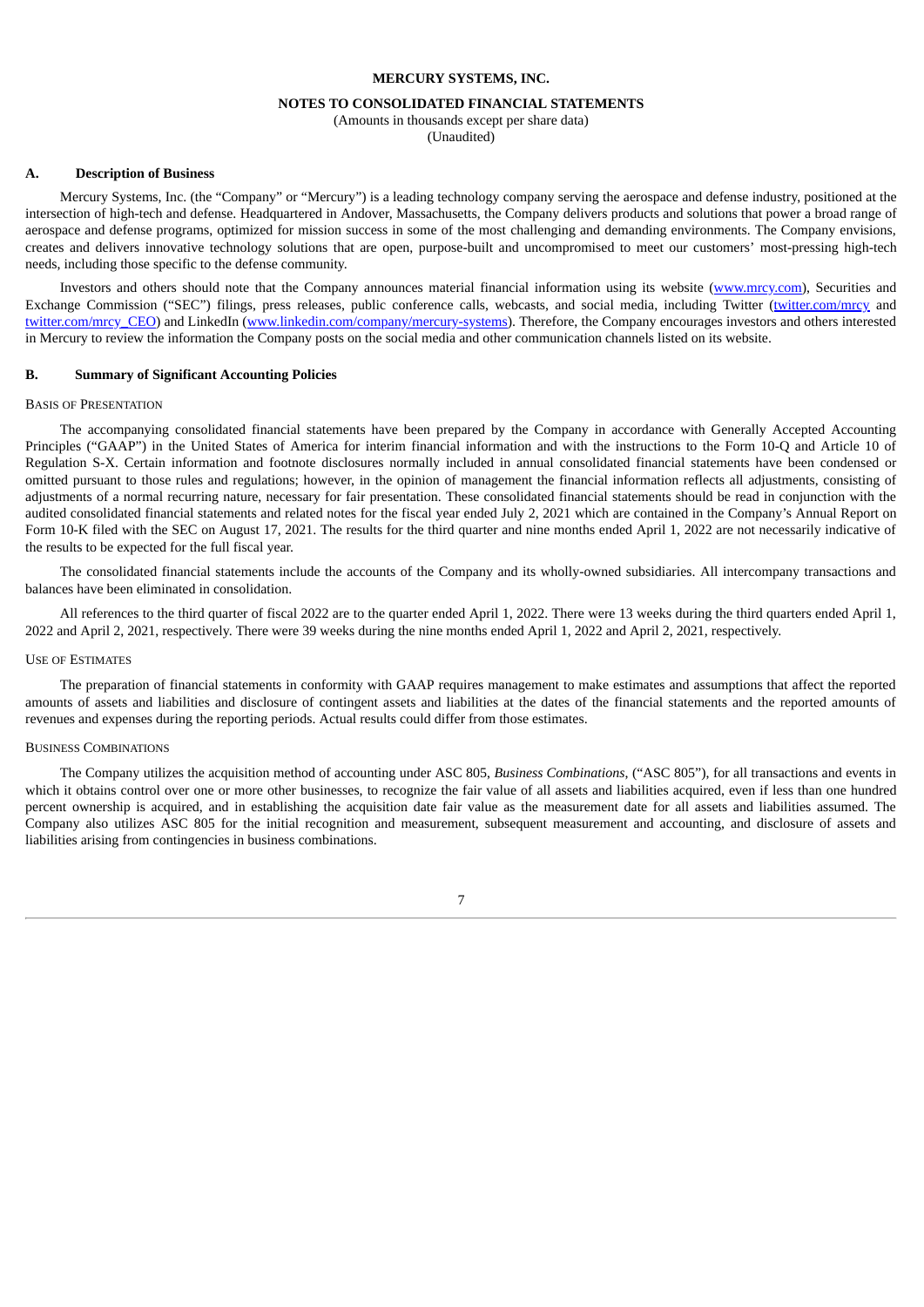#### FOREIGN CURRENCY

Local currencies are the functional currency for the Company's subsidiaries in Switzerland, the United Kingdom, France, Japan, Spain and Canada. The accounts of foreign subsidiaries are translated using exchange rates in effect at period-end for assets and liabilities and at average exchange rates during the period for results of operations. The related translation adjustments are reported in Accumulated other comprehensive income ("AOCI") in shareholders' equity. Gains (losses) resulting from non-U.S. currency transactions are included in Other expense, net in the Consolidated Statements of Operations and Comprehensive Income (Loss) and were immaterial for all periods presented.

#### REVENUE RECOGNITION

The Company recognizes revenue in accordance with ASC 606, *Revenue from Contracts with Customers*, ("ASC 606"). Revenues are derived from the sales of products that are grouped into one of the following three categories: (i) components; (ii) modules and sub-assemblies; and (iii) integrated subsystems. The Company also generates revenues from the performance of services, including systems engineering support, consulting, maintenance and other support, testing and installation. Each promised good or service within a contract is accounted for separately under the guidance of ASC 606 if they are distinct. Promised goods or services not meeting the criteria for being a distinct performance obligation are bundled into a single performance obligation with other goods or services that together meet the criteria for being distinct. The appropriate allocation of the transaction price and recognition of revenue is then determined for the bundled performance obligation.

Revenue recognized at a point in time generally relates to contracts that include a combination of components, modules and sub-assemblies, integrated subsystems and related system integration or other services. Contracts with distinct performance obligations recognized at a point in time, with or without an allocation of the transaction price, totaled 45% and 48% of revenues for the third quarter and nine months ended April 1, 2022, respectively. Contracts with distinct performance obligations recognized at a point in time, with or without an allocation of the transaction price, totaled 53% and 59% of revenues for the third quarter and nine months ended April 2, 2021, respectively.

The Company also engages in long-term contracts for development, production and service activities and recognizes revenue for performance obligations over time. These long-term contracts involve the design, development, manufacture, or modification of complex modules and sub-assemblies or integrated subsystems and related services. Long-term contracts include both fixed-price and cost reimbursable contracts. The Company's cost reimbursable contracts typically include cost-plus fixed fee and time and material contracts.

Total revenue recognized under long-term contracts over time was 55% and 52% of total revenues for the third quarter and nine months ended April 1, 2022, respectively. Total revenue recognized under long-term contracts over time was 47% and 41% of total revenues for the third quarter and nine months ended April 2, 2021, respectively.

The Company generally does not provide its customers with rights of product return other than those related to assurance warranty provisions that permit repair or replacement of defective goods over a period of 12 to 36 months. The Company accrues for anticipated warranty costs upon product shipment. The Company does not consider activities related to such assurance warranties, if any, to be a separate performance obligation. The Company does offer separately priced extended warranties which generally range from 12 to 36 months that are treated as separate performance obligations. The transaction price allocated to extended warranties is recognized over time in proportion to the costs expected to be incurred in satisfying the obligations under the contract.

All revenues are reported net of government assessed taxes (e.g., sales taxes or value-added taxes). Refer to Note M for disaggregation of revenue for the period.

## ACCOUNTS RECEIVABLE

Accounts receivable, net, represents amounts that have been billed and are currently due from customers. The Company maintains an allowance for credit losses to provide for the estimated amount of receivables that will not be collected. The Company provides credit to customers in the normal course of business. The Company performs ongoing credit evaluations of its customers' financial condition and limits the amount of credit extended as necessary. The allowance is based upon an assessment of the customer's credit worthiness, reasonable forecasts about the future, history with the customer, and the age of the receivable balance. The Company typically invoices a customer upon shipment of the product (or completion of a service) for contracts where revenue is recognized at a point in time. For contracts where revenue is recognized over time, the invoicing events are typically based on specified performance obligation deliverables or milestone events, or quantifiable measures of performance.

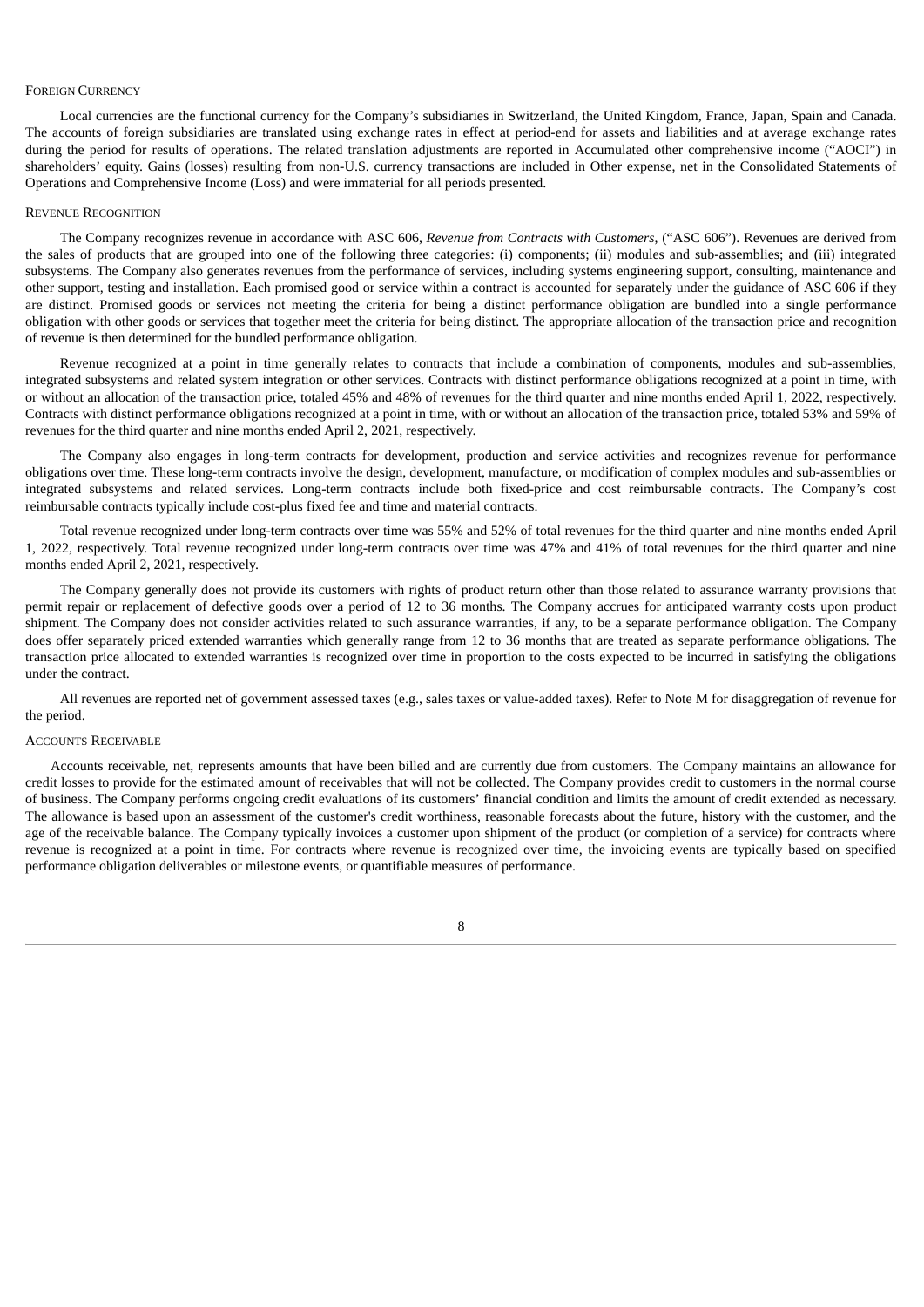#### CONTRACT BALANCES

Contract balances result from the timing of revenue recognized, billings and cash collections, and the generation of contract assets and liabilities. Contract assets represent revenue recognized in excess of amounts invoiced to the customer and the right to payment is not subject to the passage of time. Contract assets are presented as unbilled receivables and costs in excess of billings on the Company's Consolidated Balance Sheets. Contract liabilities consist of deferred product revenue, billings in excess of revenues, deferred service revenue, and customer advances. Deferred product revenue represents amounts that have been invoiced to customers, but are not yet recognizable as revenue because the Company has not satisfied its performance obligations under the contract. Billings in excess of revenues represents milestone billing contracts where the billings of the contract exceed recognized revenues. Deferred service revenue primarily represents amounts invoiced to customers for annual maintenance contracts or extended warranty contracts, which are recognized over time in proportion to the costs expected to be incurred in satisfying the obligations under the contract. Customer advances represent deposits received from customers on an order. Contract liabilities are included in deferred revenue and the long-term portion of deferred revenue is included within other non-current liabilities on the Company's Consolidated Balance Sheets. Contract balances are reported in a net position on a contractby-contract basis.

The contract asset balances were \$242,304 and \$162,921 as of April 1, 2022 and July 2, 2021, respectively. The contract asset balance increased due to growth in revenue recognized over time as well as timing of milestone billings under long-term contracts during the nine months ended April 1, 2022. The contract liability balances were \$20,802 and \$35,201 as of April 1, 2022 and July 2, 2021, respectively. The decrease was due to the recognition of revenue across multiple programs.

Revenue recognized for the third quarter and nine months ended April 1, 2022 that was included in the contract liability balance at July 2, 2021 was \$6,263 and \$24,551, respectively. Revenue recognized for the third quarter and nine months ended April 2, 2021 that was included in the contract liability balance at July 3, 2020 was \$2,133 and \$15,499, respectively.

#### REMAINING PERFORMANCE OBLIGATIONS

The Company includes in its computation of remaining performance obligations customer orders for which it has accepted signed sales orders. The definition of remaining performance obligations excludes contracts with original expected durations of less than one year, as well as those contracts that provide the customer with the right to cancel or terminate the order with no substantial penalty, even if the Company's historical experience indicates the likelihood of cancellation or termination is remote. As of April 1, 2022, the aggregate amount of the transaction price allocated to remaining performance obligations was \$453,850. The Company expects to recognize approximately 68% of its remaining performance obligations as revenue in the next 12 months and the balance thereafter.

#### WEIGHTED-AVERAGE SHARES

Weighted-average shares were calculated as follows:

|                                             |                      | <b>Third Ouarters Ended</b> | Nine Months Ended    |                      |  |  |
|---------------------------------------------|----------------------|-----------------------------|----------------------|----------------------|--|--|
|                                             | <b>April 1, 2022</b> | <b>April 2, 2021</b>        | <b>April 1, 2022</b> | <b>April 2, 2021</b> |  |  |
| Basic weighted-average shares outstanding   | 55,590               | 55,146                      | 55.495               | 55,033               |  |  |
| Effect of dilutive equity instruments       | 437                  | 380                         |                      | 401                  |  |  |
| Diluted weighted-average shares outstanding | 56,027               | 55,526                      | 55,495               | 55,434               |  |  |

Equity instruments to purchase 246 and 386 shares of common stock were not included in the calculation of diluted net earnings per share for the third quarter and nine months ended April 1, 2022, respectively, because the equity instruments were anti-dilutive. Equity instruments to purchase 38 and 13 shares of common stock were not included in the calculation of diluted net earnings per share for the third quarter and nine months ended April 2, 2021, respectively, because the equity instruments were anti-dilutive.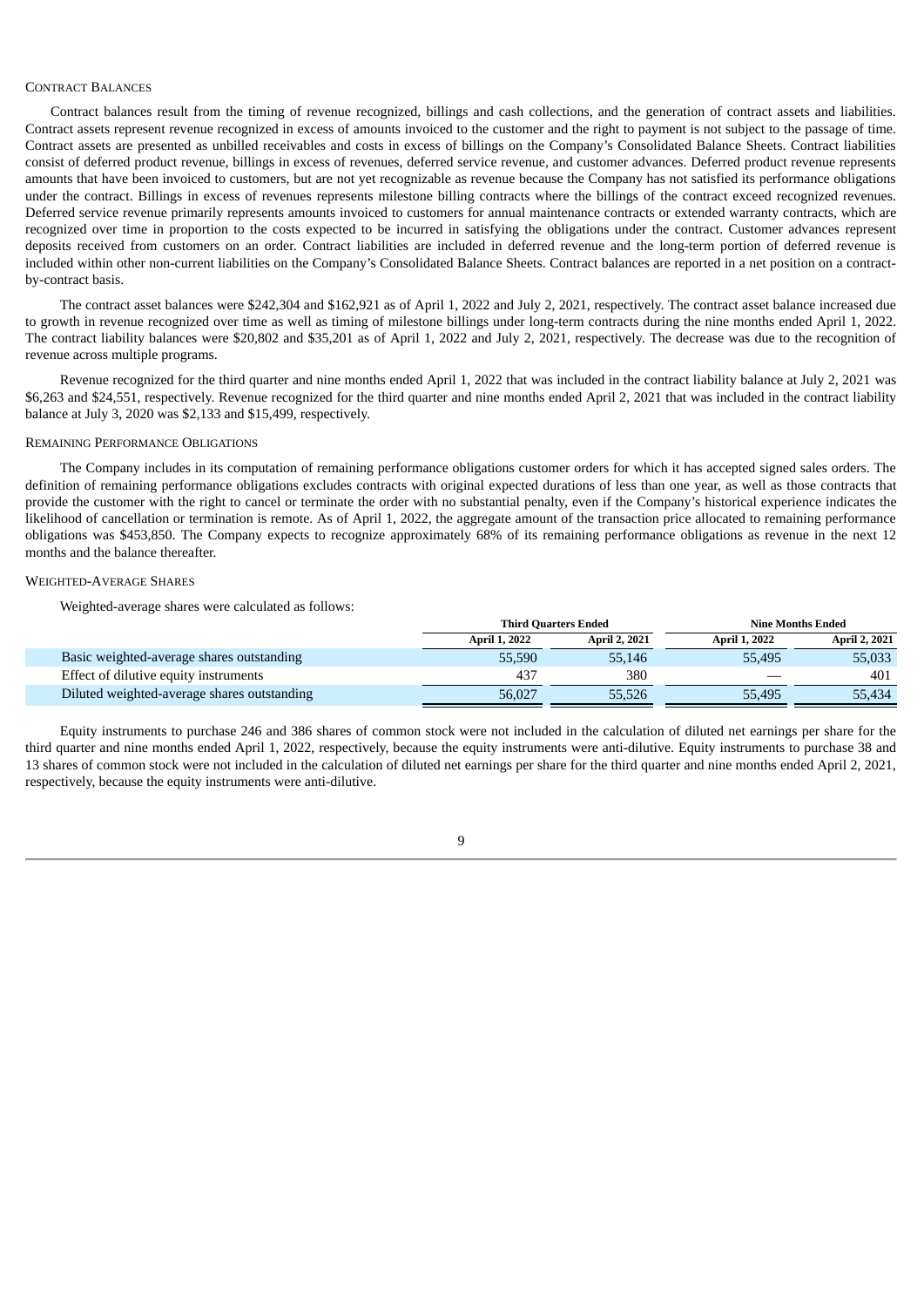#### RECENTLY ISSUED ACCOUNTING PRONOUNCEMENTS

In March 2020, the FASB issued ASU No. 2020-04, Reference Rate Reform (Topic 848): Facilitation of the Effects of Reference Rate Reform on *Financial Reporting,* an amendment of the FASB Accounting Standards Codification. The amendments in this ASU provide optional guidance for a limited period of time to ease the potential burden in accounting for (or recognizing the effects of) reference rate reform on financial reporting. The amendments in this ASU are elective and apply to all entities, subject to meeting certain criteria, that have contracts, hedging relationships, and other transactions that reference LIBOR or another reference rate expected to be discontinued because of reference rate reform. The amendments in this Update are effective for all entities as of March 12, 2020 through December 31, 2022. The Company does not expect this adoption to have a material impact to the Company's consolidated financial statements or related disclosures.

In August 2020, the FASB issued ASU No. 2020-06, *Debt - Debt with conversion and Other Options (Subtopic 470-20) and Derivatives and* Hedging - Contracts in Entity's Own Equity (Subtopic 815-40): Accounting for Convertible Instruments and Contracts in an Entity's Own Equity, an amendment of the FASB Accounting Standards Codification. The amendments in this ASU simplify the accounting for convertible debt securities. The ASU is effective for fiscal years beginning after December 15, 2021, with early adoption permitted, including adoption in an interim period. The Company does not expect this adoption to have a material impact to the Company's consolidated financial statements or related disclosures.

In October 2021, the FASB issued ASU No. 2021-08, *Business Combinations (Topic 805): Accounting for Contract Assets and Contract Liabilities from Contracts with Customers*, an amendment of the FASB Accounting Standards Codification. The amendments in this ASU address diversity and inconsistency related to the recognition and measurement of contract assets and contract liabilities acquired in a business combination and require that an acquirer recognize and measure contract assets and contract liabilities acquired in a business combination in accordance with *ASC 606*, Revenue from Contracts with Customers. Under current U.S. GAAP, an acquirer generally recognizes assets and liabilities assumed in a business combination, including contract assets and liabilities arising from revenue contracts with customers, at fair value on the acquisition date. ASU No. 2021-08 will result in the acquirer recording acquired contract assets and liabilities on the same basis that would have been recorded by the acquiree before the acquisition under *ASC 606*. This ASU is effective for fiscal years beginning after December 15, 2022, with early adoption permitted, including adoption in an interim period. The Company is currently evaluating the effect that this standard may have on its consolidated financial statements and related disclosures.

#### RECENTLY ADOPTED ACCOUNTING PRONOUNCEMENTS

Effective July 3, 2021 the Company adopted ASU No. 2019-12, *Income Taxes (Topic 740): Simplifying the Accounting for Income Taxes,* an amendment of the FASB Accounting Standards Codification. The amendments in this ASU simplify the accounting for income taxes by removing certain exceptions for intraperiod tax allocations and deferred tax liabilities for equity method investments and add guidance as to whether a step-up in tax basis of goodwill relates to a business combination or a separate transaction. This adoption did not have a material impact to the Company's consolidated financial statements or related disclosures.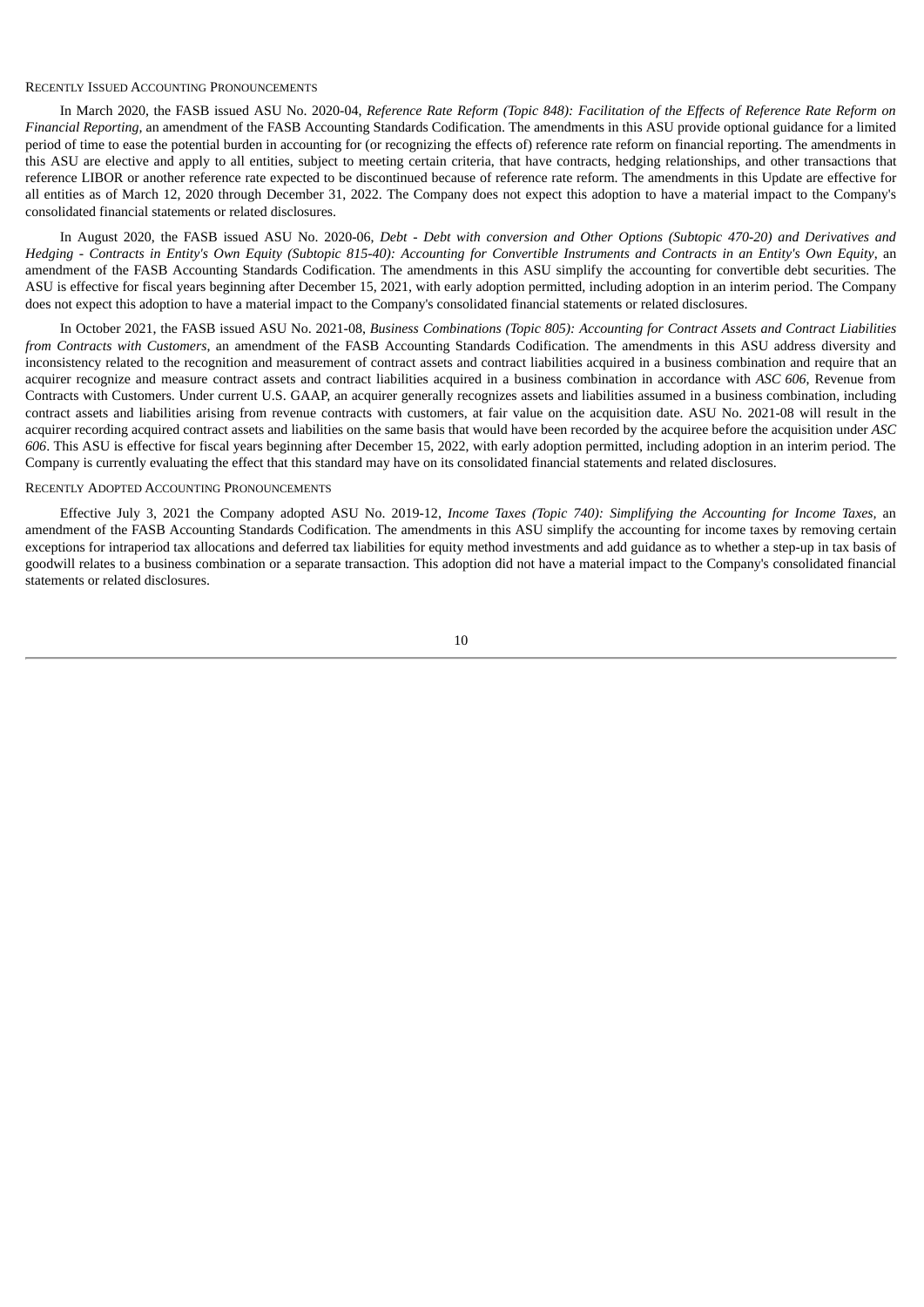#### **C. Acquisitions**

#### ATLANTA MICRO ACQUISITION

On November 29, 2021, the Company acquired Atlanta Micro, Inc. ("Atlanta Micro") for a purchase price of \$90,000, subject to net working capital and net debt adjustments. Based in Norcross, Georgia, Atlanta Micro is a leading designer and manufacturer of high-performance RF modules and components, including advanced monolithic microwave integrated circuits (MMICs) which are critical for high-speed data acquisition applications including electronic warfare, radar and weapons. The Company funded the acquisition through the Company's existing revolving credit facility (the "Revolver").

The following table presents the net purchase price and the fair values of the assets and liabilities of Atlanta Micro on a preliminary basis:

|                                                                | <b>Amounts</b> |
|----------------------------------------------------------------|----------------|
| Consideration transferred                                      |                |
| Cash paid at closing                                           | \$<br>91,438   |
| Working capital and net debt adjustment                        | (474)          |
| Less cash acquired                                             | (1,782)        |
| Net purchase price                                             | 89,182         |
|                                                                |                |
| Fair value of tangible assets acquired and liabilities assumed |                |
| Cash                                                           | \$<br>1,782    |
| Accounts receivable                                            | 1,568          |
| Inventory                                                      | 4,475          |
| <b>Fixed assets</b>                                            | 547            |
| Other current and non-current assets                           | 2,043          |
| Accounts payable                                               | (529)          |
| Accrued expenses                                               | (865)          |
| Other current and non-current liabilities                      | (11,051)       |
| Fair value of net tangible assets acquired                     | (2,030)        |
| Fair value of identifiable intangible assets                   | 34,980         |
| Goodwill                                                       | 58,014         |
| Fair value of net assets acquired                              | 90,964         |
| Less cash acquired                                             | (1,782)        |
| Net purchase price                                             | \$<br>89,182   |

The amounts above represent the preliminary fair value estimates as of April 1, 2022 and are subject to subsequent adjustment as the Company obtains additional information during the measurement period and finalizes its fair value estimates. The preliminary identifiable intangible asset estimate includes customer relationships of \$27,310 with a useful life of 20 years, completed technology of \$7,260 with a useful life of 8 years and backlog of \$410 with a useful life of 2 years. Any subsequent adjustments to these fair value estimates occurring during the measurement period will result in an adjustment to goodwill.

The estimated goodwill of \$58,014 largely reflects the potential synergies and expansion of the Company's offerings across product lines and markets complementary to the Company's existing products and markets and is not deductible for tax purposes. The goodwill from this acquisition is reported in the Microelectronics reporting unit. The revenues and loss before income taxes from Atlanta Micro included in the Company's consolidated results for the third quarter ended April 1, 2022 were \$3,409 and \$365, respectively. The revenues and loss before income taxes from Atlanta Micro included in the Company's consolidated results for the nine months ended April 1, 2022 were \$5,026 and \$585, respectively.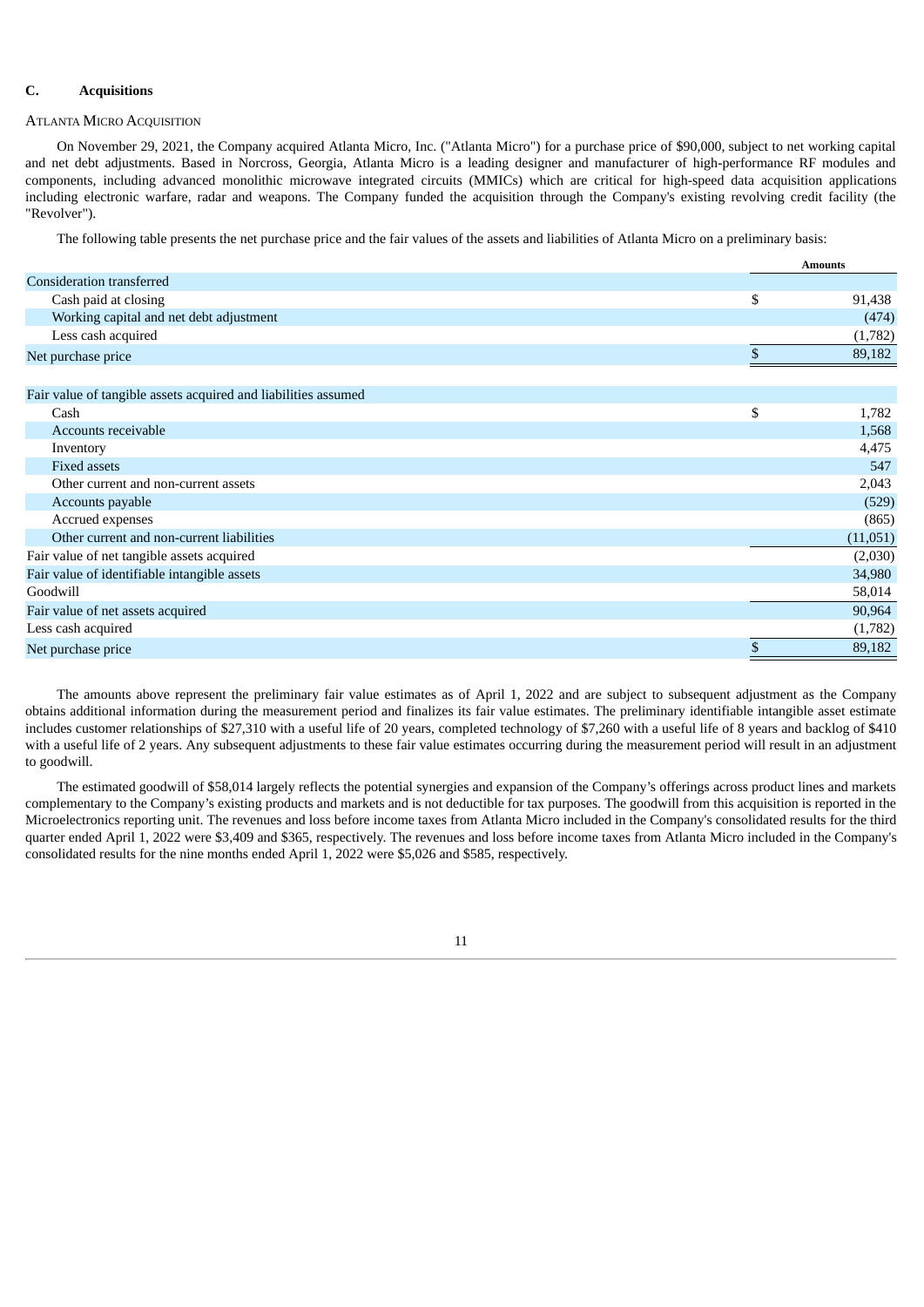## AVALEX ACQUISITION

On September 27, 2021, the Company signed a definitive agreement to acquire Avalex Technologies ("Avalex") for a purchase price of \$155,000, subject to net working capital and net debt adjustments. On November 5, 2021, the transaction

closed and the Company acquired Avalex. Based in Gulf Breeze, Florida, Avalex is a provider of mission-critical avionics, including rugged displays, integrated communications management systems, digital video recorders, and warning systems. The Company funded the acquisition with the Company's Revolver.

The following table presents the net purchase price and the fair values of the assets and liabilities of Avalex on a preliminary basis:

|                                                                | <b>Amounts</b> |
|----------------------------------------------------------------|----------------|
| Consideration transferred                                      |                |
| Cash paid at closing                                           | \$<br>157,367  |
| Working capital and net debt adjustment                        | (1, 185)       |
| Less cash acquired                                             | (2, 188)       |
| Net purchase price                                             | 153,994        |
|                                                                |                |
| Fair value of tangible assets acquired and liabilities assumed |                |
| Cash                                                           | \$<br>2,188    |
| Accounts receivable and unbilled receivables                   | 5,317          |
| Inventory                                                      | 7,141          |
| <b>Fixed assets</b>                                            | 1,245          |
| Other current and non-current assets                           | 5,195          |
| Accounts payable                                               | (1,700)        |
| Accrued expenses                                               | (1, 445)       |
| Other current and non-current liabilities                      | (4,787)        |
| Fair value of net tangible assets acquired                     | 13,154         |
| Fair value of identifiable intangible assets                   | 61,360         |
| Goodwill                                                       | 81,668         |
| Fair value of net assets acquired                              | 156,182        |
| Less cash acquired                                             | (2, 188)       |
| Net purchase price                                             | \$<br>153,994  |

The amounts above represent the preliminary fair value estimates as of April 1, 2022 and are subject to subsequent adjustment as the Company obtains additional information during the measurement period and finalizes its fair value estimates. The preliminary identifiable intangible asset estimate includes customer relationships of \$41,880 with a useful life of 9 years, completed technology of \$14,430 with a useful life of 7 years and backlog of \$5,050 with a useful life of one year. Any subsequent adjustments to these fair value estimates occurring during the measurement period will result in an adjustment to goodwill.

The estimated goodwill of \$81,668 largely reflects the potential synergies and expansion of the Company's offerings across product lines and markets complementary to the Company's existing products and markets. The goodwill from this acquisition is reported in the Processing reporting unit. The Company has estimated the tax value of the intangible assets from this transaction and is amortizing the amount over 15 years for tax purposes. As of April 1, 2022, the Company had \$80,786 of goodwill deductible for tax purposes. The revenues and income before income taxes from Avalex included in the Company's consolidated results for the third quarter and ended April 1, 2022 were \$8,908 and \$726, respectively. The revenues and loss before income taxes from Avalex included in the Company's consolidated results for the nine months ended April 1, 2022 were \$13,335 and \$370, respectively.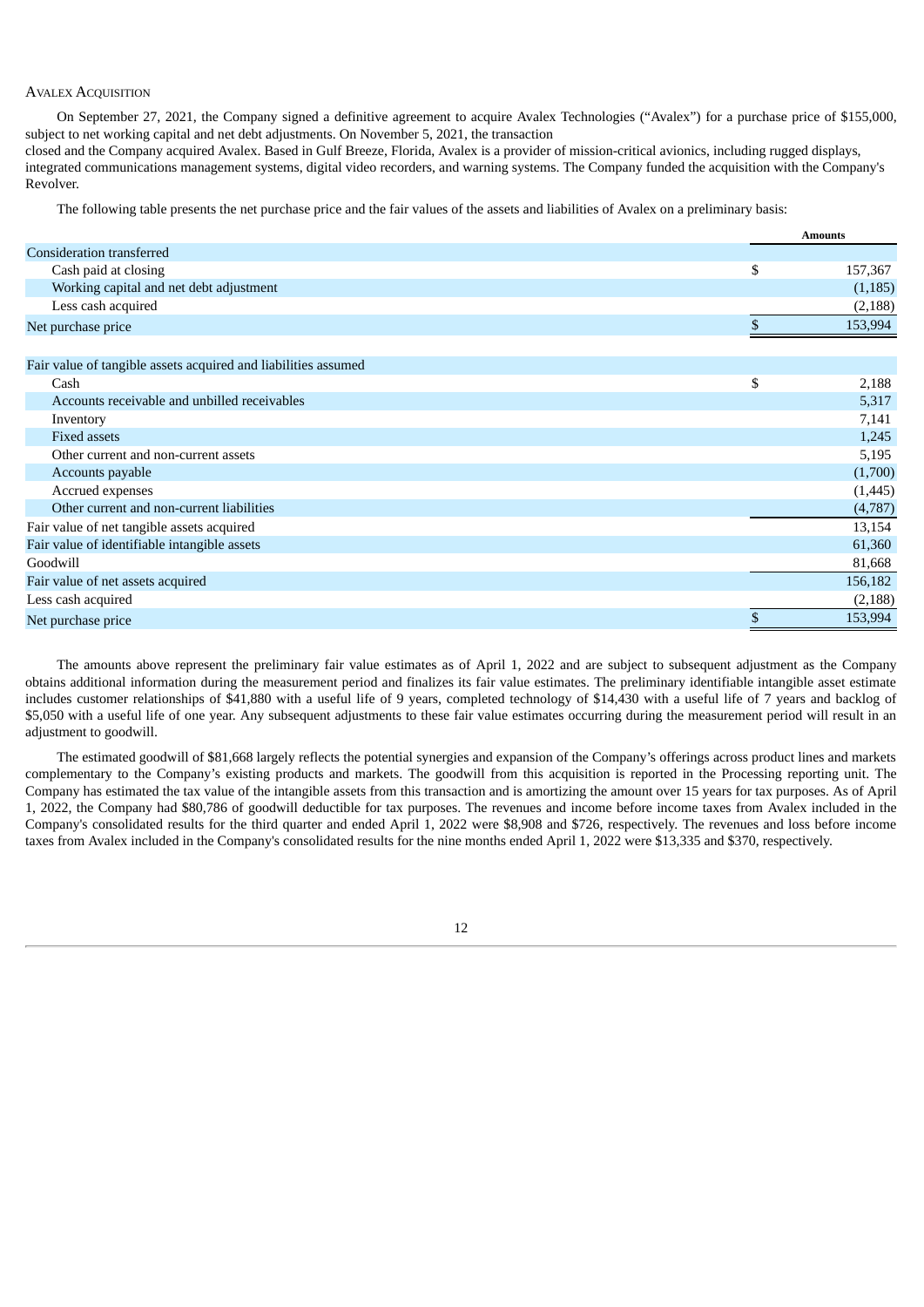## PENTEK ACQUISITION

On May 27, 2021, the Company acquired Pentek Technologies, LLC and Pentek Systems, Inc. (collectively, "Pentek"). for a purchase price of \$65,000, subject to net working capital and net debt adjustments. Based in Upper Saddle River, New Jersey, Pentek is a leading designer and manufacturer of ruggedized, high-performance, commercial off-the-shelf software-defined radio and data acquisition boards, recording systems and subsystems for highend commercial and defense applications. The acquisition and associated transaction expenses were funded through a combination of cash on hand and the Company's Revolver. On October 13, 2021, the Company and former owners of Pentek agreed to post closing adjustments totaling \$79, which increased the Company's net purchase price.

The following table presents the net purchase price and the fair values of the assets and liabilities of Pentek on a preliminary basis:

|                                                                          |     | <b>Amounts</b> |
|--------------------------------------------------------------------------|-----|----------------|
| Consideration transferred                                                |     |                |
| Cash paid at closing                                                     | \$  | 65,668         |
| Working capital and net debt adjustment                                  |     | 79             |
| Less cash acquired                                                       |     | (746)          |
| Net purchase price                                                       |     | 65,001         |
|                                                                          |     |                |
| Estimated fair value of tangible assets acquired and liabilities assumed |     |                |
| Cash                                                                     | \$  | 746            |
| Accounts receivable                                                      |     | 1,352          |
| Inventory                                                                |     | 6,575          |
| <b>Fixed assets</b>                                                      |     | 152            |
| Other current and non-current assets                                     |     | 2,863          |
| Accounts payable                                                         |     | (1,016)        |
| Accrued expenses                                                         |     | (545)          |
| Other current and non-current liabilities                                |     | (3,873)        |
| Estimated fair value of net tangible assets acquired                     |     | 6,254          |
| Estimated fair value of identifiable intangible assets                   |     | 24,110         |
| Estimated goodwill                                                       |     | 35,383         |
| Estimated fair value of net assets acquired                              |     | 65,747         |
| Less cash acquired                                                       |     | (746)          |
| Net purchase price                                                       | \$. | 65,001         |

The amounts above represent the preliminary fair value estimates as of April 1, 2022 and are subject to subsequent adjustment as the Company obtains additional information during the measurement period and finalizes its fair value estimates. The preliminary identifiable intangible asset estimate includes customer relationships of \$15,560 with a useful life of 21 years, completed technology of \$6,340 with a useful life of 7 years and backlog of \$2,210 with a useful life of one year. Any subsequent adjustments to these fair value estimates occurring during the measurement period will result in an adjustment to goodwill.

The goodwill of \$35,383 largely reflects the potential synergies and expansion of the Company's offerings across product lines and markets complementary to the Company's existing products and markets. The goodwill from this acquisition is included in the Microelectronics reporting unit. The transaction was a combination of asset and stock, with the asset portion of goodwill being deductible for tax purposes. The Company has estimated the tax value of the intangible assets from this transaction and is amortizing the amount over 15 years for tax purposes. As of April 1, 2022, the Company had \$28,893 of goodwill deductible for tax purposes.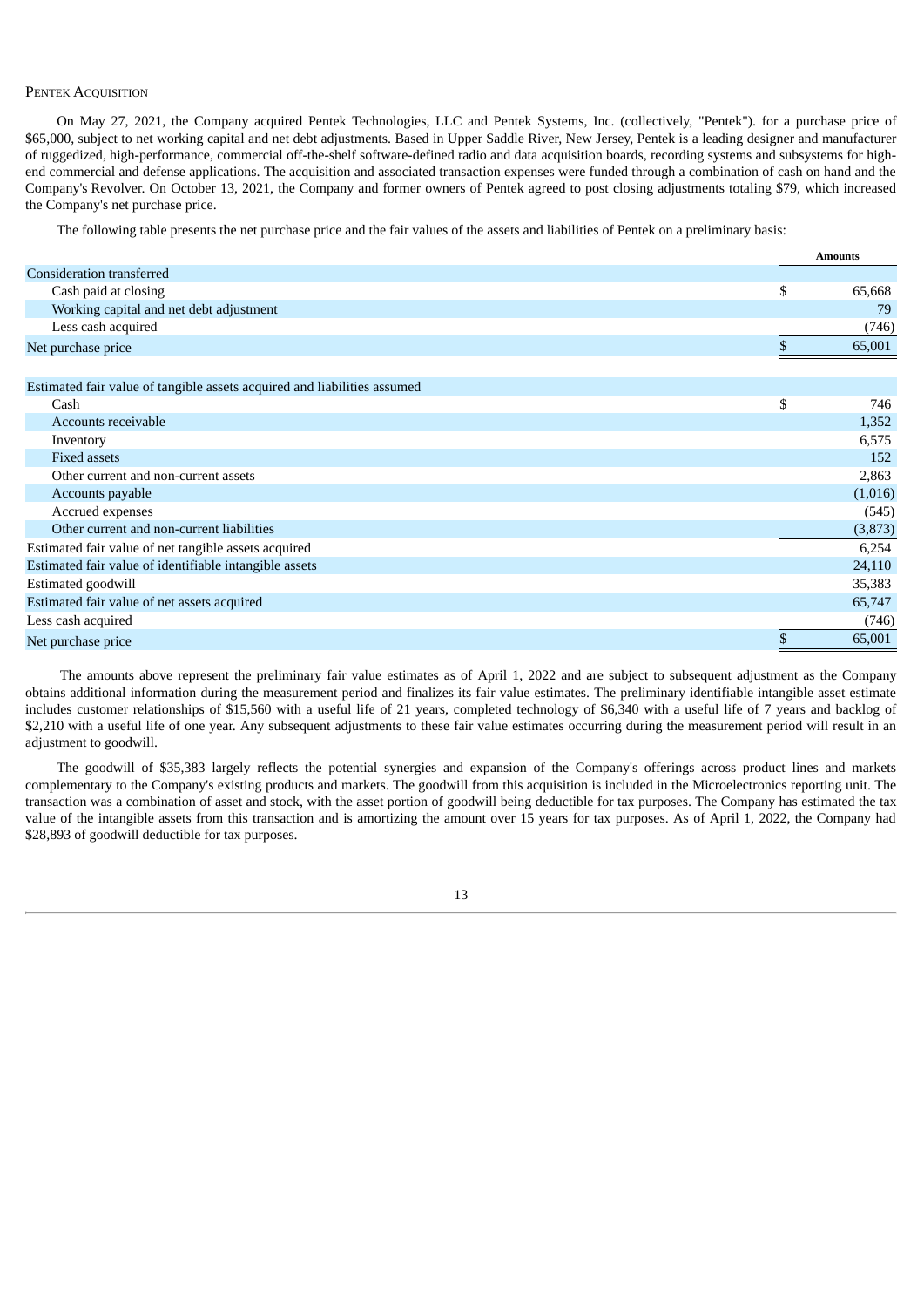## PHYSICAL OPTICS CORPORATION ACQUISITION

On December 7, 2020, the Company signed a definitive agreement to acquire Physical Optics Corporation ("POC") for a purchase price of \$310,000, subject to net working capital and net debt adjustments. On December 30, 2020, the transaction closed and the Company acquired POC. Based in Torrance, California, POC expands the Company's global avionics business and its collective footprint in the platform and mission management market. The Company funded the acquisition through a combination of cash on hand and the Company's Revolver. On May 28, 2021, the Company and representative of the former owners of POC agreed to post closing-adjustments totaling \$2,641, which increased the Company's net purchase price.

The following table presents the net purchase price and the fair values of the assets and liabilities of POC:

|                                                                | <b>Amounts</b> |
|----------------------------------------------------------------|----------------|
| Consideration transferred                                      |                |
| Cash paid at closing                                           | \$<br>251,229  |
| Cash paid post closing                                         | 61,626         |
| Working capital and net debt adjustment                        | (2,096)        |
| Less cash acquired                                             | (2,855)        |
| Net purchase price                                             | 307,904        |
|                                                                |                |
| Fair value of tangible assets acquired and liabilities assumed |                |
| Cash                                                           | \$<br>2,855    |
| Accounts receivable and unbilled receivables                   | 31,255         |
| Inventory                                                      | 11,125         |
| <b>Fixed assets</b>                                            | 23,236         |
| Other current and non-current assets                           | 18,173         |
| Accounts payable                                               | (3,777)        |
| Accrued expenses                                               | (6,266)        |
| Other current and non-current liabilities                      | (30, 107)      |
| Fair value of net tangible assets acquired                     | 46,494         |
| Fair value of identifiable intangible assets                   | 116,000        |
| Goodwill                                                       | 148,265        |
| Fair value of net assets acquired                              | 310,759        |
| Less cash acquired                                             | (2,855)        |
| Net purchase price                                             | 307,904        |

On December 30, 2021, the measurement period for POC expired. The identifiable intangible assets include customer relationships of \$83,000 with a useful life of 11 years, completed technology of \$25,000 with a useful life of 9 years and backlog of \$8,000 with a useful life of one year.

The goodwill of \$148,265 largely reflects the potential synergies and expansion of the Company's offerings across product lines and markets complementary to the Company's existing products and markets and is not deductible for tax purposes. The goodwill from this acquisition is reported in the Processing reporting unit.

## **D. Fair Value of Financial Instruments**

The carrying values of cash and cash equivalents, including money market funds, restricted cash, accounts receivable and payable, and accrued liabilities approximate fair value due to the short-term maturities of these assets and liabilities. The Company determined the carrying value of long-term debt approximated fair value due to variable interest rates charged on the borrowings, which reprice frequently. As of April 1, 2022, the Company had no material financial instruments required to be measured at fair value.

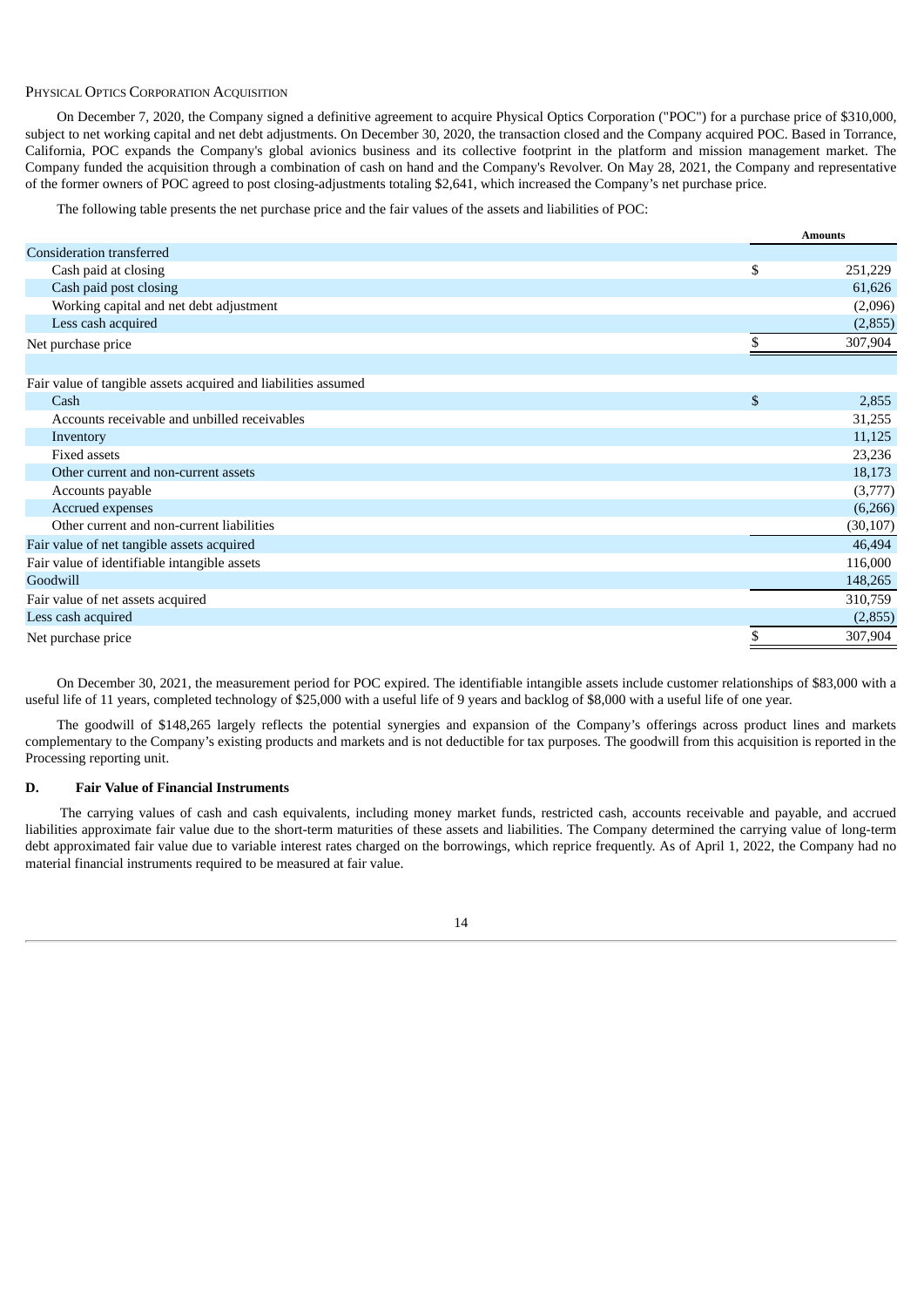## **E. Inventory**

Inventory is stated at the lower of cost (first-in, first-out) or net realizable value, and consists of materials, labor and overhead. On a quarterly basis, the Company uses consistent methodologies to evaluate inventory for net realizable value. Once an item is written down, the value becomes the new inventory cost basis. The Company reduces the value of inventory for excess and obsolete inventory, consisting of on-hand inventory in excess of estimated usage. The excess and obsolete inventory evaluation is based upon assumptions about future demand, historical usage, product mix and possible alternative uses. Inventory was comprised of the following:

|                 |   | As of                |  |                     |  |  |
|-----------------|---|----------------------|--|---------------------|--|--|
|                 |   | <b>April 1, 2022</b> |  | <b>July 2, 2021</b> |  |  |
| Raw materials   | D | 167,403              |  | 141,774             |  |  |
| Work in process |   | 66,755               |  | 58,087              |  |  |
| Finished goods  |   | 25,456               |  | 21,779              |  |  |
| Total           |   | 259,614              |  | 221,640             |  |  |

### **F. Goodwill**

On August 3, 2021, Mercury announced a companywide effort, called 1MPACT, to lay the foundation for the next phase of the Company's value creation at scale. The goal of 1MPACT is to achieve Mercury's full growth, margin expansion and adjusted EBITDA potential over the next five years. In connection with 1MPACT, the Company realigned its internal organizational structure in the first quarter of fiscal 2022 shifting to two divisions, Processing and Microelectronics. The Mission division has now merged under the Processing division. There was no change to the Microelectronics division.

In accordance with FASB ASC 350, *Intangibles-Goodwill and Other* ("ASC 350"), the Company determines its reporting units based upon whether discrete financial information is available, if management regularly reviews the operating results of the component, the nature of the products offered to customers and the market characteristics of each reporting unit. A reporting unit is considered to be an operating segment or one level below an operating segment also known as a component. Component level financial information is reviewed by management across two divisions: Processing and Microelectronics. Accordingly, these were determined to be the Company's new reporting units.

The internal reorganization and change in reporting units qualified as a triggering event and required goodwill to be tested for impairment. As required by ASC 350, the Company tested goodwill for impairment immediately before and after the reorganization. As a result of these analyses, it was determined that goodwill was not impaired before or after the reorganization.

In the first quarter ended October 1, 2021, the Company assigned goodwill to the new reporting units based on the relative fair value of transferred operations.

The following table sets forth the changes in the carrying amount of goodwill for the nine months ended April 1, 2022:

|                                                     | <b>Total</b> |
|-----------------------------------------------------|--------------|
| Balance at July 2, 2021                             | 804,906      |
| Goodwill adjustment for the POC acquisition         | (6,994)      |
| Goodwill adjustment for the Pentek acquisition      | 158          |
| Goodwill arising from the Avalex acquisition        | 81,668       |
| Goodwill arising from the Atlanta Micro acquisition | 58,014       |
| Balance at April 1, 2022                            | 937,752      |

The Company performs its annual goodwill impairment test in the fourth quarter of each fiscal year.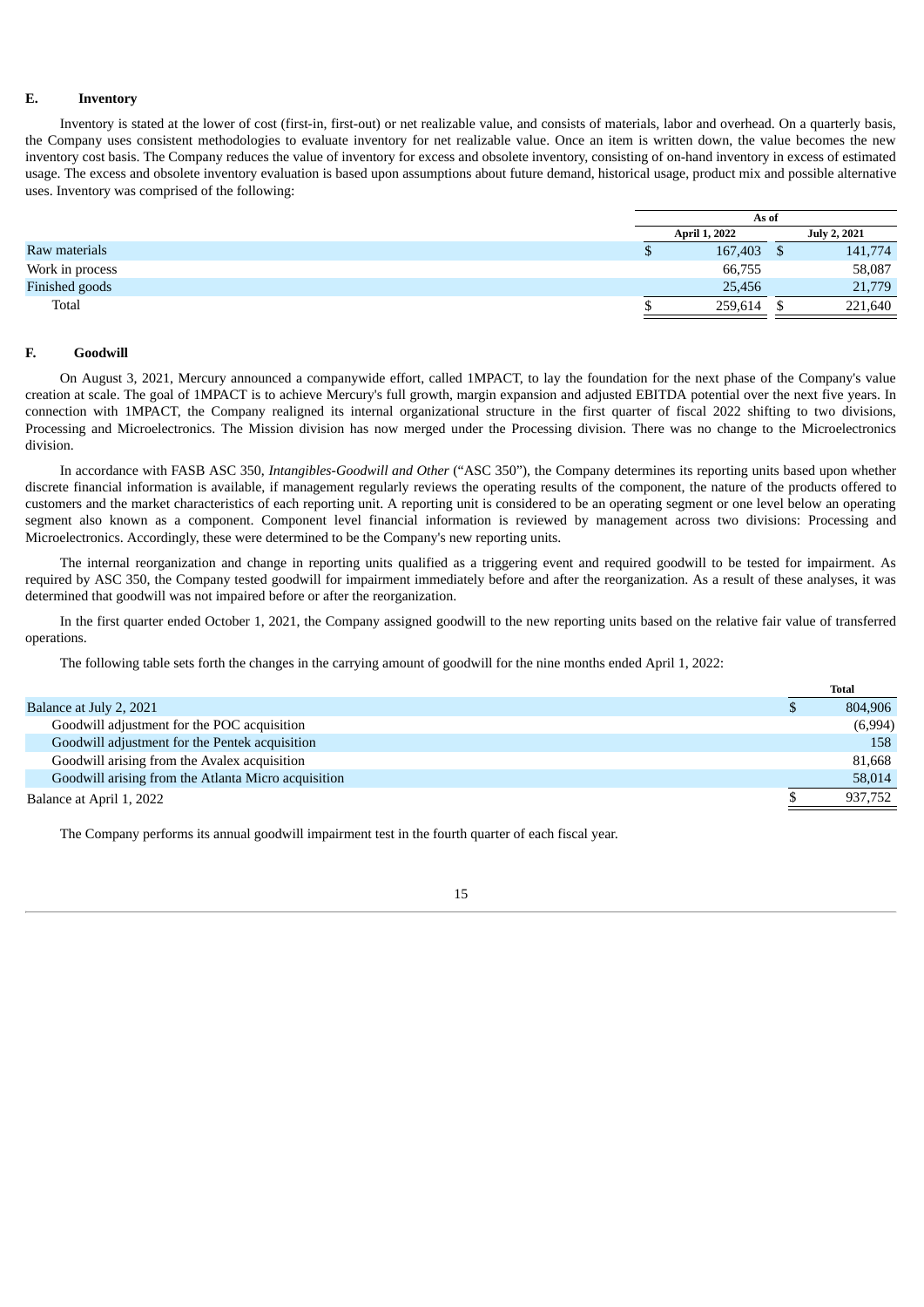#### **G. Restructuring and Other Charges**

During the nine months ended April 1, 2022, the Company incurred \$22,424 of restructuring and other charges. Restructuring and other charges during the nine months ended April 1, 2022 primarily related to 1MPACT including \$14,149 of third-party consulting costs, as well as \$7,515 of severance costs associated with the elimination of approximately 110 positions across manufacturing, SG&A and R&D based on ongoing talent and workforce optimization efforts. In addition, the nine months ended April 1, 2022 includes \$760 of costs for facility optimization efforts associated with 1MPACT, including \$544 related to lease asset impairment.

All of the restructuring and other charges are classified as Operating expenses in the Consolidated Statements of Operations and Comprehensive Income (Loss) and any remaining severance obligations are expected to be paid within the next twelve months. The restructuring liability is classified as Accrued expenses in the Consolidated Balance Sheets.

The following table presents the detail of activity for the Company's liability for restructuring and other charges:

|                          | <b>Severance</b> | гасшиез<br>& Other | <b>Total</b> |
|--------------------------|------------------|--------------------|--------------|
| Balance at July 2, 2021  | 1,006            |                    | 1,006        |
| Restructuring charges    | 7,515            | 216                | 7,731        |
| Cash paid                | (4,688)          | _                  | (4,688)      |
| Balance at April 1, 2022 | 3,833            | 216                | 4,049        |

**Facilities**

## **H. Income Taxes**

The Company recorded an income tax provision of \$2,102 and \$5,362 on income before income taxes of \$6,241 and \$20,997 for the third quarters ended April 1, 2022 and April 2, 2021, respectively. The Company recorded an income tax provision of \$1,506 and \$11,993 on (loss) income before income taxes of \$(4,134) and \$56,112 for the nine months ended April 1, 2022 and April 2, 2021, respectively.

During the third quarters ended April 1, 2022 and April 2, 2021, the Company recognized a discrete tax provision (benefit) of \$28 and \$(175) related to stock-based compensation shortfalls and windfalls, respectively. During the nine months ended April 1, 2022 and April 2, 2021, the Company recognized a discrete tax provision (benefit) of \$906 and \$(2,785) related to stock-based compensation shortfalls and windfalls, respectively.

The effective tax rate for the third quarters and nine months ended April 1, 2022 and April 2, 2021 differed from the Federal statutory rate primarily due to Federal and State research and development credits, non-deductible compensation, stock-based compensation, and state taxes. In addition, during the third quarter ended April 1, 2022, the Company had certain unbenefited deferred tax assets.

During the third quarter ended April 1, 2022, there were no material changes to the Company's unrecognized tax positions.

Within the calculation of the Company's annual effective tax rate, the Company has used assumptions and estimates that may change as a result of future guidance and interpretation from the Internal Revenue Service ("IRS").

#### **I. Debt**

### REVOLVING CREDIT FACILITY

On February 28, 2022, the Company amended the Revolver to increase and extend the borrowing capacity to a \$1,100,000, 5-year revolving credit line, with the maturity extended to February 28, 2027. As of April 1, 2022, the Company's outstanding balance of unamortized deferred financing costs was \$4,629, which is being amortized to Other expense, net in the Consolidated Statements of Operations and Comprehensive Income (Loss) on a straight line basis over the term of the Revolver.

#### *Maturity*

The Revolver has a 5-year maturity and will mature on February 28, 2027.

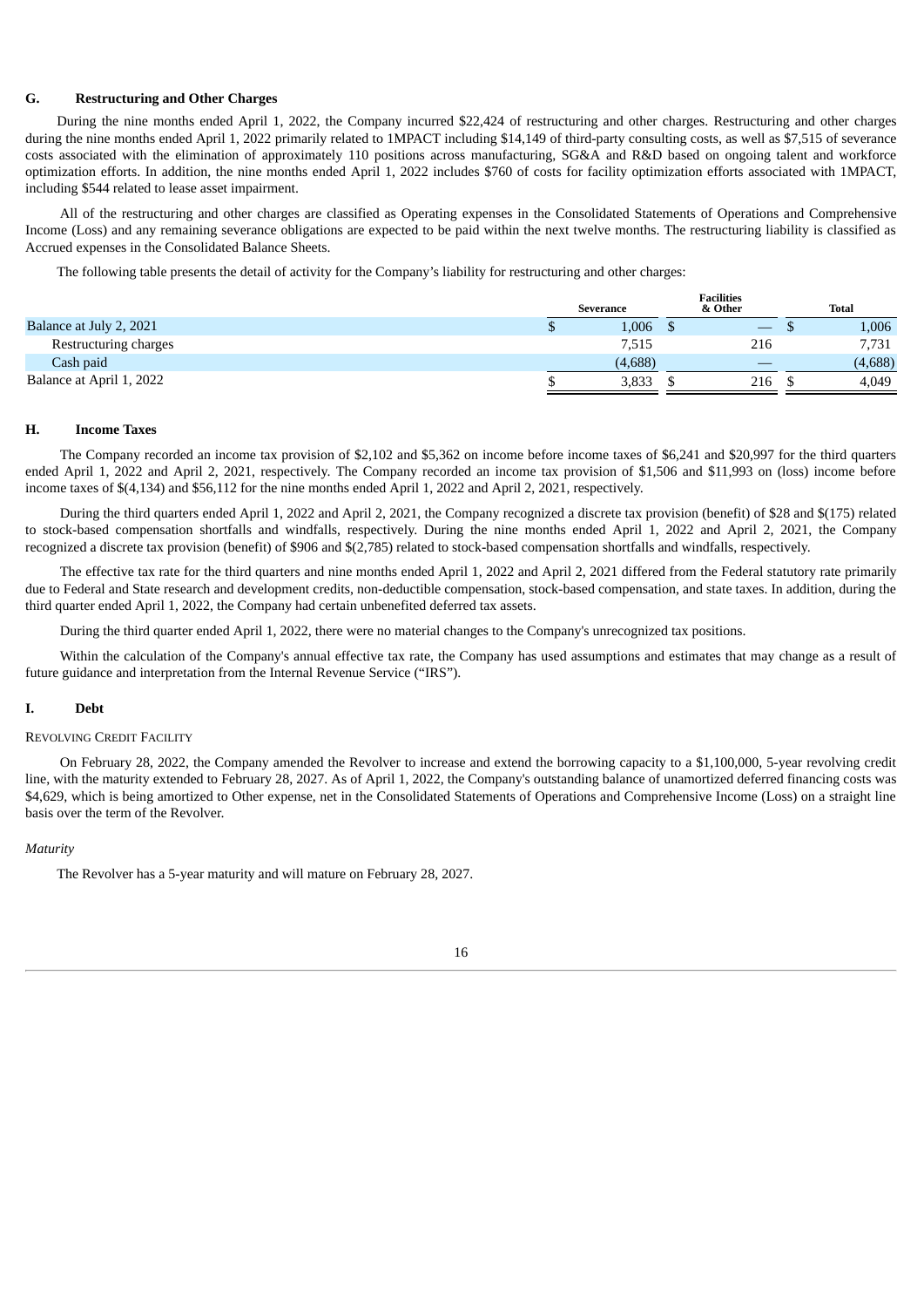## *Interest Rates and Fees*

Borrowings under the Revolver bear interest, at the Company's option, at floating rates tied to Secured Overnight Financing Rate ("SOFR") or the prime rate plus an applicable percentage in the case of dollar denominated loans or, in the case of certain other currencies, such alternative floating rates as agreed. The interest rate applicable to outstanding loans has initially been set at SOFR plus 1.250% and in future fiscal quarters will be established pursuant to a pricing grid based on the Company's total net leverage ratio.

In addition to interest on the aggregate outstanding principal amounts of any borrowings, the Company will also pay a quarterly commitment fee on the unutilized commitments under the Revolver, which fee has initially been set at 0.20% per annum and in future fiscal quarters will be established pursuant to a pricing grid based on the Company's total net leverage ratio. The Company will also pay customary letter of credit and agency fees.

### *Covenants and Events of Default*

The Revolver provides for customary negative covenants, including, among other things and subject to certain significant exceptions, restrictions on the incurrence of debt or guarantees, the creation of liens, the making of certain investments, loans and acquisitions, mergers and dissolutions, the sale of assets including capital stock of subsidiaries, the payment of dividends, the repayment or amending of junior debt, altering the business conducted, engaging in transactions with affiliates and entering into agreements limiting subsidiary dividends and distributions. The Revolver also requires the Company to comply with certain financial covenants, including a quarterly minimum consolidated cash interest charge ratio test and a quarterly maximum consolidated total net leverage ratio test.

The Revolver also provides for customary representations and warranties, affirmative covenants and events of default (including, among others, the failure to make required payments of principal and interest, certain insolvency events, and an event of default upon a change of control). If an event of default occurs, the lenders under the Revolver will be entitled to take various actions, including the termination of unutilized commitments, the acceleration of amounts outstanding under the Revolver and all actions permitted to be taken by a secured creditor.

### *Guarantees and Security*

The Company's obligations under the Revolver are guaranteed by certain of the Company's material domestic wholly-owned restricted subsidiaries (the "Guarantors"). The obligations of both the Company and the Guarantors are secured by a perfected security interest in substantially all of the assets of the Company and the Guarantors, in each case, now owned or later acquired, including a pledge of all of the capital stock of substantially all of the Company's domestic wholly-owned restricted subsidiaries and 65% of the capital stock of certain of its foreign restricted subsidiaries, subject in each case to the exclusion of certain assets and additional exceptions.

As of April 1, 2022, the Company was in compliance with all covenants and conditions under the Revolver and there were outstanding borrowings of \$451,500 against the Revolver, resulting in interest expense of \$1,664 and \$3,353 for the third quarter and nine months ended April 1, 2022, respectively. There were outstanding letters of credit of \$963 as of April 1, 2022.

#### **J. Employee Benefit Plan**

#### PENSION PLAN

The Company maintains a defined benefit pension plan (the "Plan") for its Swiss employees, which is administered by an independent pension fund. The Plan is mandated by Swiss law and meets the criteria for a defined benefit plan under ASC 715, *Compensation—Retirement Benefits* ("ASC 715"), because participants of the Plan are entitled to a defined rate of return on contributions made. The independent pension fund is a multi-employer plan with unrestricted joint liability for all participating companies for which the Plan's overfunding or underfunding is allocated to each participating company based on an allocation key determined by the Plan.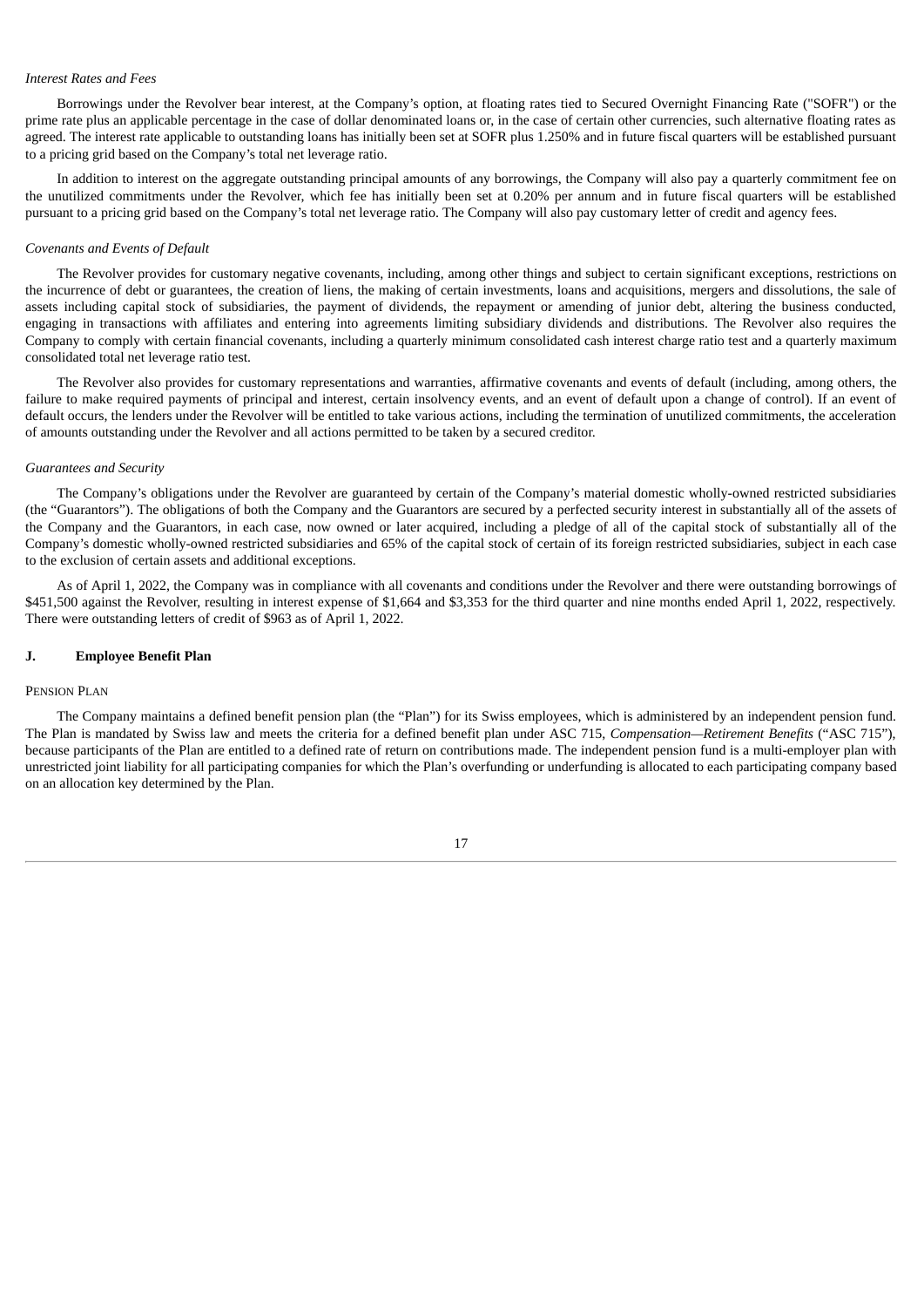The Company recognizes a net asset or liability for the Plan equal to the difference between the projected benefit obligation of the Plan and the fair value of the Plan's assets as required by ASC 715. The funded status may vary from year to year due to changes in the fair value of the Plan's assets and variations on the underlying assumptions of the projected benefit obligation of the Plan. The Plan's funded status at April 1, 2022 was a net liability of \$9,661, which is recorded in Other non-current liabilities on the Consolidated Balance Sheet. The Company recorded a net gain of \$48 and \$144 in AOCI during the third quarter and nine months ended April 1, 2022. The Company recorded a net gain of \$30 and \$92 in AOCI during the third quarter and nine months ended April 2, 2021. The Company recognized net periodic benefit costs of \$267 and \$805 associated with the Plan for the third quarter and nine months ended April 1, 2022. The Company recognized net periodic benefit costs of \$420 and \$1,253 associated with the Plan for the third quarter and nine months ended April 2, 2021, respectively. The Company's total expected employer contributions to the Plan during fiscal 2022 are \$1,165.

#### **K. Shareholders' Equity**

## STOCKHOLDER RIGHTS PLAN

On December 27, 2021, the Company's Board of Directors authorized and declared a dividend of one preferred share purchase right (a "Right"), payable on January 10, 2022, for each outstanding share of common stock par value \$0.01 per share to the stockholders of record on that date. Each Right entitles the registered holder to purchase from the Company a unit of Series A Junior Preferred Stock, par value \$0.01 per share, of the Company at a designated price per unit, subject to adjustment. The Rights will initially trade with, and will be inseparable from, the shares of common stock.

The Rights will generally become exercisable if any person or group, other than certain exempt persons, acquires beneficial ownership of 7.5% (or 10% in the case of certain passive investors) or more of common stock outstanding (an "Acquiring Person"). If a person or group becomes an Acquiring Person, then each Right, other than those held by the Acquiring Person, will entitle its holder to purchase units of Series A Junior Preferred Stock (or, in certain circumstances, cash, assets or other securities of the Company) having a market value equal to twice the then-current market price per unit of Preferred Stock. In certain other circumstances including consolidation or merger with the Company, each Right, other than those held by the Acquiring Person, will entitle its holder to receive common stock of the person acquiring the Company or its ultimate parent entity, as applicable, having a value equal to two times then-current market price per share of common stock.

Each Unit of Preferred Stock, if issued:

- will entitle holders to certain dividend and liquidation payments;
- will not be redeemable;
- will entitle holders to one vote, voting together with shares of common stock;

• will entitle holders, if shares of common stock are exchanged via merger, consolidation, or a similar transaction, to a per share payment equal to the payment made on one share of Company Common Stock; and

• will be protected by customary anti-dilution provisions with respect to dividends, liquidation and voting rights, and in the event of mergers and consolidations.

The Rights Agreement will continue in effect until December 26, 2022, or unless earlier redeemed or terminated by the Company's Board of Directors, as provided in the Rights Agreement. The Board of Directors shall have the right to adjust, among other things, the exercise price, as well as the number of Units of Preferred Stock issuable, and the number of outstanding Rights to prevent dilution that may occur from a share dividend, a share split, or a reclassification of the Preferred Stock. The Rights have no voting or dividend privileges, and, unless and until they become exercisable, have no dilutive effect on the earnings of the Company.

Additional details about the Rights Agreement are contained in the Current Report on Form 8-K filed by the Company with the SEC on December 29, 2021.

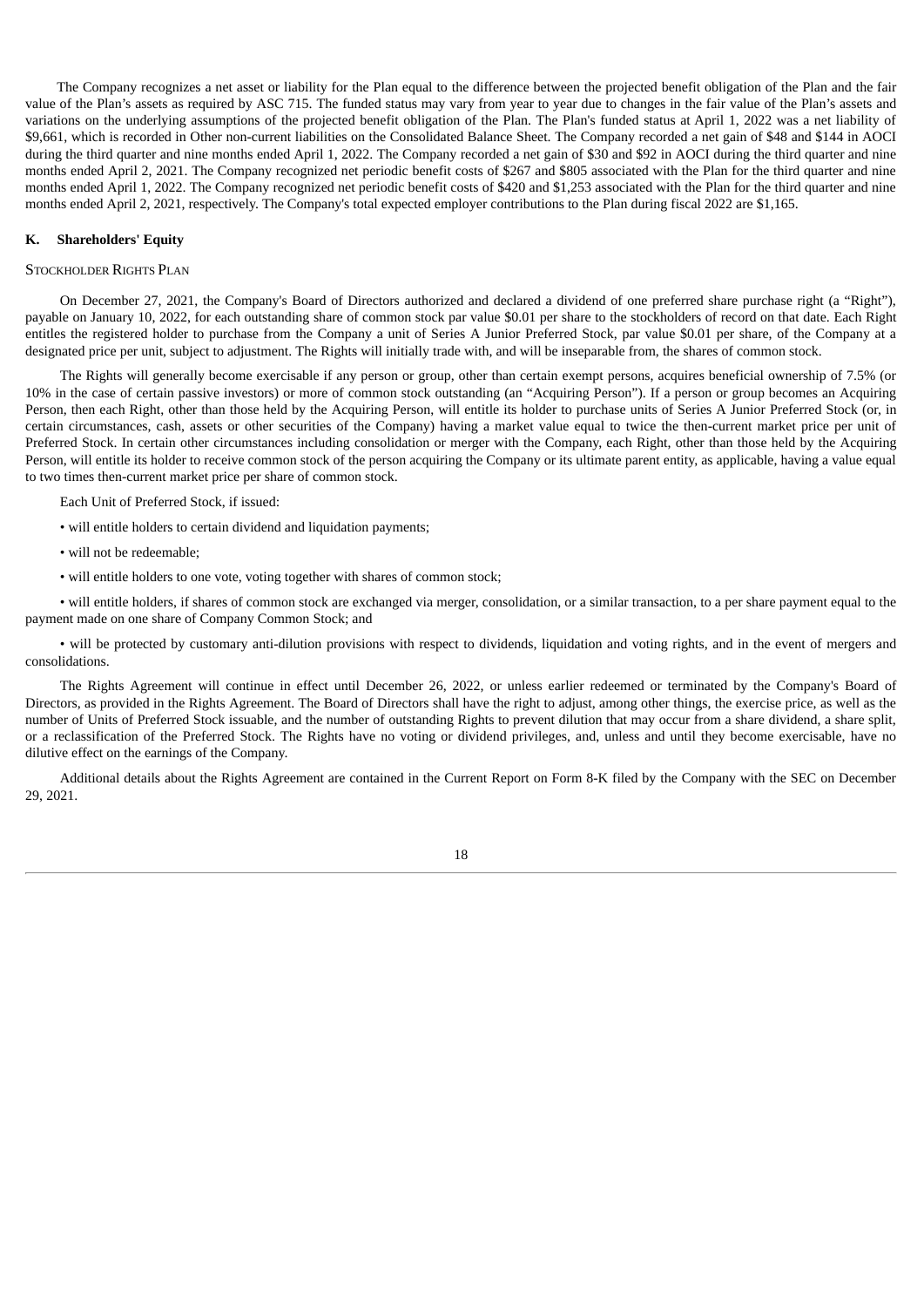#### **L. Stock-Based Compensation**

## STOCK INCENTIVE PLANS

At April 1, 2022, the aggregate number of shares authorized for issuance under the Company's Amended and Restated 2018 Stock Incentive Plan (the "2018 Plan") is 6,782 shares, including 710 shares rolled into the 2018 Plan that were available for future grant under the Company's 2005 Stock Incentive Plan, as amended and restated (the "2005 Plan") and 3,000 shares approved by the Company's shareholders on October 28, 2020. The 2018 Plan replaced the 2005 Plan. The shares authorized for issuance under the 2018 Plan will continue to be increased by any future cancellations, forfeitures or terminations (other than by exercise) of awards under the 2005 Plan. The foregoing does not affect any outstanding awards under the 2005 Plan, which remain in full force and effect in accordance with their terms. The 2018 Plan provides for the grant of non-qualified and incentive stock options, restricted stock, stock appreciation rights and deferred stock awards to employees and non-employees. Stock options must be granted with an exercise price of not less than 100% of the fair value of the Company's common stock on the date of grant and the options generally have a term of seven years. There were 366 shares available for future grant under the 2018 Plan at April 1, 2022.

As part of the Company's ongoing annual equity grant program for employees, the Company grants performance-based restricted stock awards to certain executives and employees pursuant to the 2018 Plan. Performance awards vest based on the requisite service period subject to the achievement of specific financial performance targets. Based on the performance targets, some of these awards require graded vesting which results in more rapid expense recognition compared to traditional time-based vesting over the same vesting period. The Company monitors the probability of achieving the performance targets on a quarterly basis and may adjust periodic stock compensation expense accordingly based on its determination of the likelihood for reaching targets. The performance targets generally include the achievement of internal performance targets in relation to a peer group of companies.

On February 7, 2022, the Company's Board of Directors approved an equity retention plan at the recommendation of the Company's Human Capital and Compensation Committee, after consultation with its independent compensation consultant. Employees participating in the equity retention plan were granted their annual equity awards for fiscal 2023 on February 15, 2022, which is approximately six months earlier than the Company's typical annual cycle for such grants.

On February 15, 2022, the Human Capital and Compensation Committee expanded the scope of the equity retention plan by approving a pool of restricted stock unit awards for non-executive employees. These awards were intended to recognize the recipients' substantial contributions, to retain and motivate the recipients in the current challenging industry environment and labor market, and to reinforce the alignment of the recipients' interests with the Company's shareholders. The vesting of such awards was conditioned on shareholder approval of sufficient additional shares for the 2018 Plan for the Company to deliver the shares to satisfy the awards, and with awards expiring on the seventh anniversary of the grant date if shareholder approval is not obtained prior to such date.

#### EMPLOYEE STOCK PURCHASE PLAN

At April 1, 2022, the aggregate number of shares authorized for issuance under the Company's 1997 Employee Stock Purchase Plan, as amended and restated ("ESPP"), is 2,300 shares, including 500 shares approved by the Company's shareholders on October 28, 2020. Under the ESPP, rights are granted to purchase shares of common stock at 85% of the lesser of the market value of such shares at either the beginning or the end of each six-month offering period. The ESPP permits employees to purchase common stock through payroll deductions, which may not exceed 10% of an employee's compensation as defined in the ESPP. There were 54 and 46 shares issued under the ESPP during the nine months ended April 1, 2022 and April 2, 2021, respectively. Shares available for future purchase under the ESPP totaled 374 at April 1, 2022.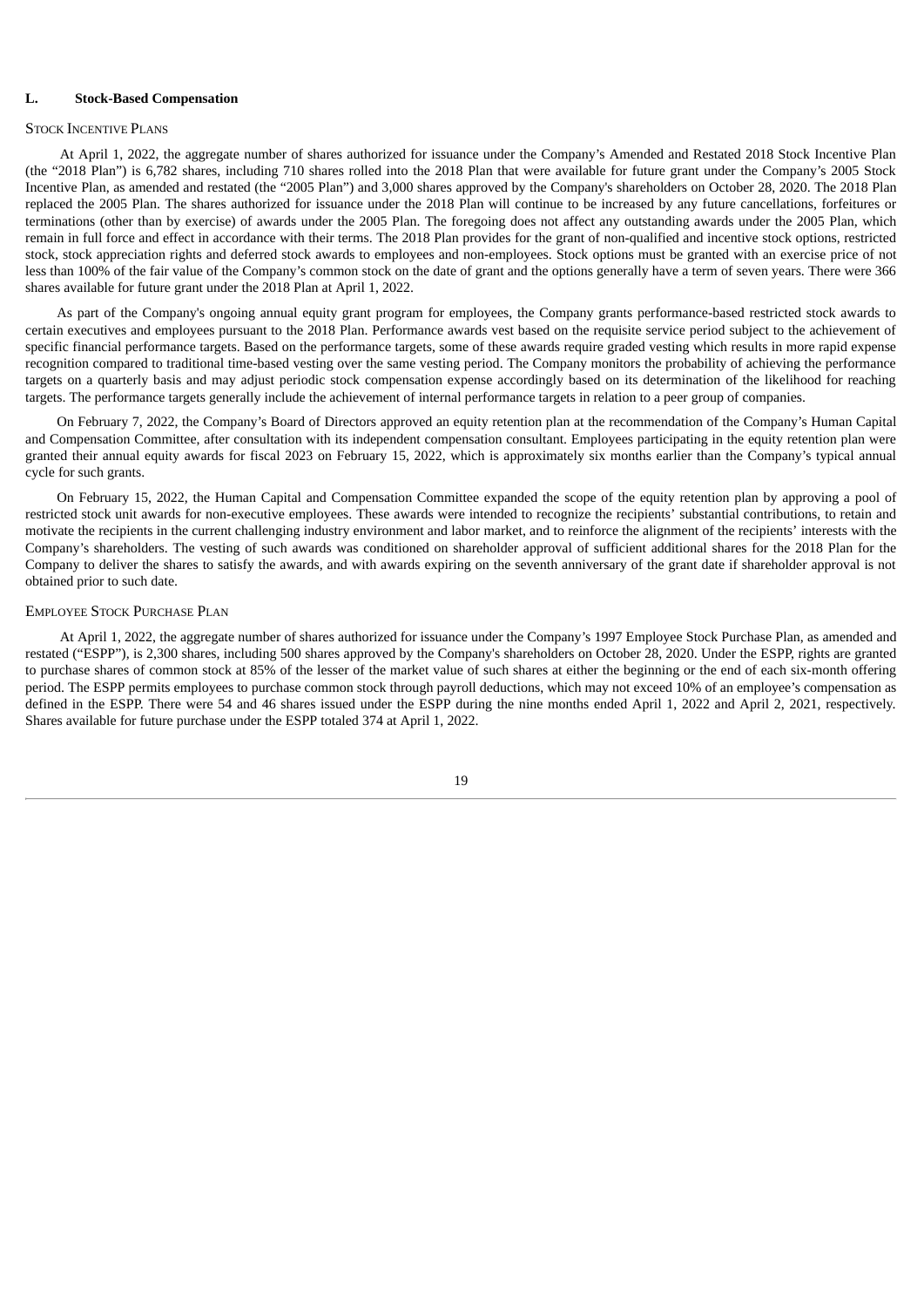## STOCK AWARD ACTIVITY

The following table summarizes the status of the Company's non-vested restricted stock awards and deferred stock awards since July 2, 2021:

|                              | <b>Non-vested Restricted Stock Awards</b> |    |                                                                   |
|------------------------------|-------------------------------------------|----|-------------------------------------------------------------------|
|                              | Number of<br>Shares                       |    | <b>Weighted Average</b><br><b>Grant Date</b><br><b>Fair Value</b> |
| Outstanding at July 2, 2021  | 1,013                                     | -S | 70.77                                                             |
| Granted                      | 1,932                                     |    | 52.51                                                             |
| <b>Vested</b>                | (445)                                     |    | 60.90                                                             |
| Forfeited                    | (203)                                     |    | 67.61                                                             |
| Outstanding at April 1, 2022 | 2,297                                     |    | 57.59                                                             |

#### STOCK-BASED COMPENSATION EXPENSE

The Company recognizes expense for its share-based payment plans in the Consolidated Statements of Operations and Comprehensive Income (Loss) in accordance with ASC 718, *Compensation - Stock Compensation* ("ASC 718"). The Company had \$1,318 and \$796 of capitalized stock-based compensation expense on the Consolidated Balance Sheets for the periods ended April 1, 2022 and July 2, 2021, respectively. Under the fair value recognition provisions of ASC 718, stock-based compensation cost is measured at the grant date based on the value of the award and is recognized as expense over the service period, net of estimated forfeitures.

The following table presents share-based compensation expenses included in the Company's Consolidated Statements of Operations and Comprehensive Income (Loss) :

|                                                       | <b>Third Quarters Ended</b> |                      |  | <b>Nine Months Ended</b> |     |                      |      |                      |
|-------------------------------------------------------|-----------------------------|----------------------|--|--------------------------|-----|----------------------|------|----------------------|
|                                                       |                             | <b>April 1, 2022</b> |  | <b>April 2, 2021</b>     |     | <b>April 1, 2022</b> |      | <b>April 2, 2021</b> |
| Cost of revenues                                      |                             | 467                  |  | 559                      | - S | 1,348                | - 76 | 1,223                |
| Selling, general and administrative                   |                             | 6.845                |  | 6.088                    |     | 20.438               |      | 17,383               |
| Research and development                              |                             | 1,575                |  | 764                      |     | 4,476                |      | 3,259                |
| Stock-based compensation expense before tax           |                             | 8.887                |  | 7.411                    |     | 26.262               |      | 21,865               |
| Income taxes                                          |                             | (2,399)              |  | (1,927)                  |     | (7,091)              |      | (5,685)              |
| Stock-based compensation expense, net of income taxes |                             | 6,488                |  | 5,484                    |     | 19.171               |      | 16,180               |

## **M. Operating Segment, Geographic Information and Significant Customers**

Operating segments are defined as components of an enterprise evaluated regularly by the Company's Chief Operating Decision Maker ("CODM") in deciding how to allocate resources and assess performance. During the first quarter of fiscal 2022, the Company announced its 1MPACT value creation initiative to promote scale as the organization continues to grow. The Company evaluated this internal reorganization under FASB ASC 280, *Segment Reporting* ("ASC 280") to determine whether this change has impacted the Company's single operating and reportable segment. The Company concluded this change had no effect given the CODM continues to evaluate and manage the Company on the basis of one operating and reportable segment. The Company utilized the management approach for determining its operating segment in accordance with ASC 280.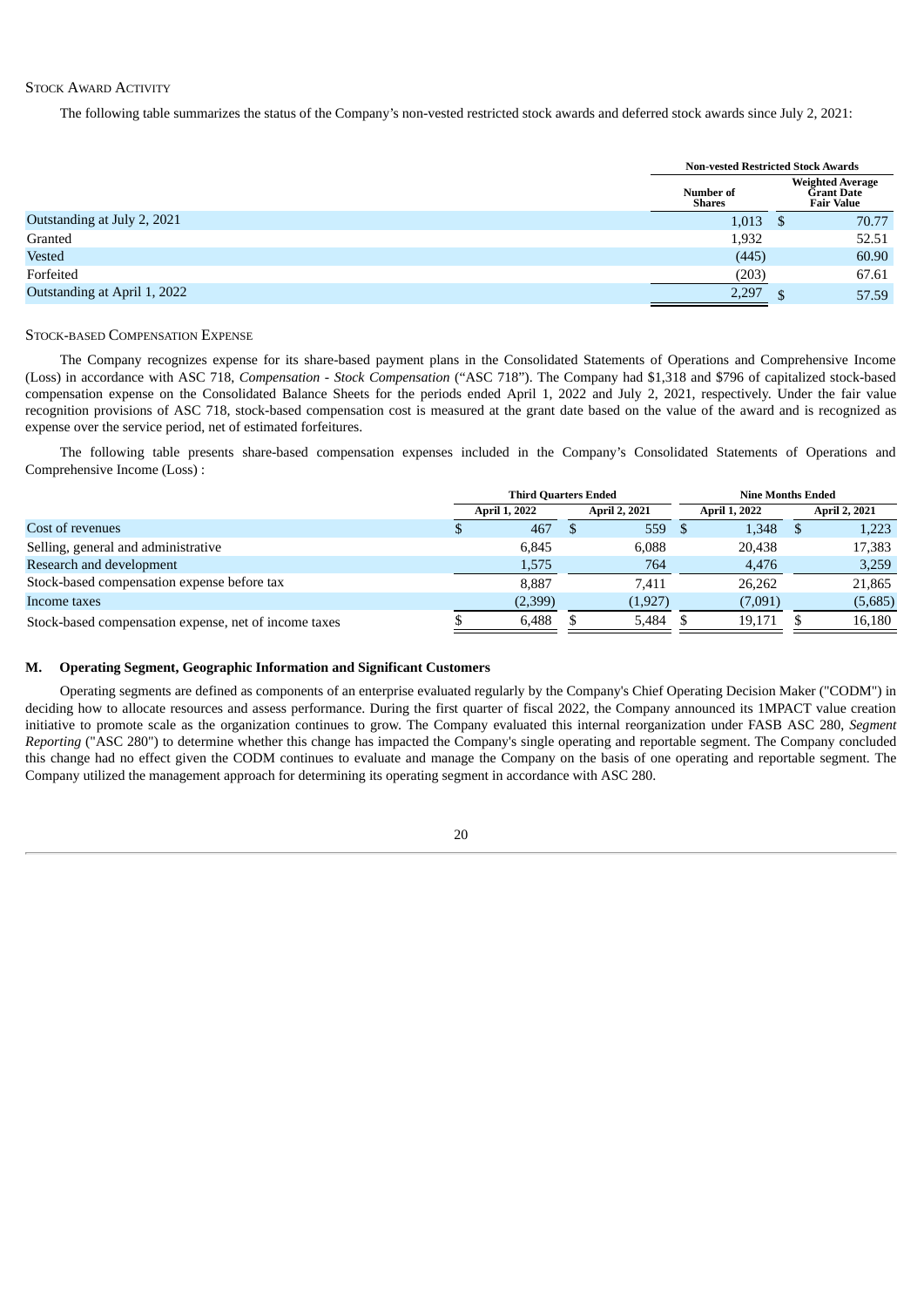The geographic distribution of the Company's revenues as determined by country in which the Company's legal subsidiary is domiciled is summarized as follows:

|                                                  | U.S.          | <b>Europe</b> |        | <b>Asia Pacific</b><br><b>Eliminations</b> |     |    |         |               |  | <b>Total</b> |
|--------------------------------------------------|---------------|---------------|--------|--------------------------------------------|-----|----|---------|---------------|--|--------------|
| THIRD QUARTER ENDED<br>APRIL 1, 2022             |               |               |        |                                            |     |    |         |               |  |              |
| Net revenues to<br>unaffiliated customers        | \$<br>243,100 | \$            | 9,216  | \$                                         | 759 | \$ |         | \$<br>253,075 |  |              |
| Inter-geographic<br>revenues                     | (729)         |               | 824    |                                            |     |    | (95)    |               |  |              |
| Net revenues                                     | \$<br>242,371 | \$            | 10,040 | \$                                         | 759 | \$ | (95)    | \$<br>253,075 |  |              |
| THIRD QUARTER ENDED<br><b>APRIL 2, 2021</b>      |               |               |        |                                            |     |    |         |               |  |              |
| Net revenues to<br>unaffiliated customers        | \$<br>246,231 | \$            | 10,482 | \$                                         | 144 | \$ |         | \$<br>256,857 |  |              |
| Inter-geographic<br>revenues                     | 51            |               | 734    |                                            |     |    | (785)   |               |  |              |
| Net revenues                                     | \$<br>246,282 | \$            | 11,216 | \$                                         | 144 | \$ | (785)   | \$<br>256,857 |  |              |
| <b>NINE MONTHS ENDED</b><br>APRIL 1, 2022        |               |               |        |                                            |     |    |         |               |  |              |
| Net revenues to<br>unaffiliated customers        | \$<br>666,336 | \$            | 31,211 | \$                                         | 921 | \$ |         | \$<br>698,468 |  |              |
| Inter-geographic<br>revenues                     | 2,418         |               | 2,152  |                                            |     |    | (4,570) |               |  |              |
| Net revenues                                     | \$<br>668,754 | \$            | 33,363 | \$                                         | 921 | \$ | (4,570) | \$<br>698,468 |  |              |
| <b>NINE MONTHS ENDED</b><br><b>APRIL 2, 2021</b> |               |               |        |                                            |     |    |         |               |  |              |
| Net revenues to<br>unaffiliated customers        | \$<br>639,851 | \$            | 32,957 | \$                                         | 346 | \$ |         | \$<br>673,154 |  |              |
| Inter-geographic<br>revenues                     | 927           |               | 1,642  |                                            |     |    | (2,569) |               |  |              |
| Net revenues                                     | \$<br>640,778 | \$            | 34,599 | \$                                         | 346 | \$ | (2,569) | \$<br>673,154 |  |              |

The Company offers a broad family of products designed to meet the full range of requirements in compute-intensive, signal processing, image processing and command and control applications. To maintain a competitive advantage, the Company seeks to leverage technology investments across multiple product lines and product solutions.

The Company's products are typically compute-intensive and require extremely high bandwidth and high throughput. These systems often must also meet significant SWaP constraints for use in aircraft, unmanned aerial vehicles, ships and other platforms and be ruggedized for use in harsh environments. The Company's products transform the massive streams of digital data created in these applications into usable information in real time. The systems can scale from a few processors to thousands of processors.

In recent years, the Company completed a series of acquisitions that changed its technological capabilities, applications and end markets. As these acquisitions and changes occurred, the Company's proportion of revenue derived from the sale of components in different technological areas, and modules, sub-assemblies and integrated subsystems which combine technologies into more complex diverse products has shifted. The following tables present revenue consistent with the Company's strategy of expanding its technological capabilities and program content. As additional information related to the Company's products by end user, application, product grouping and/or platform is attained, the categorization of these products can vary over time. When this occurs, the Company reclassifies revenue by end user, application, product grouping and/or platform for prior periods. Such reclassifications typically do not materially change the underlying trends of results within each revenue category.

The following table presents the Company's net revenue by end user for the periods presented:

|                                                     | <b>Third Quarters Ended</b> |  |                      |  | Nine Months Ended    |  |                      |  |
|-----------------------------------------------------|-----------------------------|--|----------------------|--|----------------------|--|----------------------|--|
|                                                     | <b>April 1, 2022</b>        |  | <b>April 2, 2021</b> |  | <b>April 1, 2022</b> |  | <b>April 2, 2021</b> |  |
| Domestic $(1)$                                      | 227,254                     |  | 217,255              |  | 603.094              |  | 577,093              |  |
| International/Foreign Military Sales <sup>(2)</sup> | 25.821                      |  | 39.602               |  | 95,374               |  | 96,061               |  |
| <b>Total Net Revenue</b>                            | 253,075                     |  | 256.857              |  | 698,468              |  | 673,154              |  |

(1) Domestic revenues consist of sales where the end user is within the U.S., as well as sales to prime defense contractor customers where the ultimate end user location is not defined. (2) International/Foreign Military Sales consist of sales to U.S. prime defense contractor customers where the end user is known to be outside the U.S., foreign military sales through the U.S. government, and direct sales to non-U.S. based customers intended for end use outside of the U.S.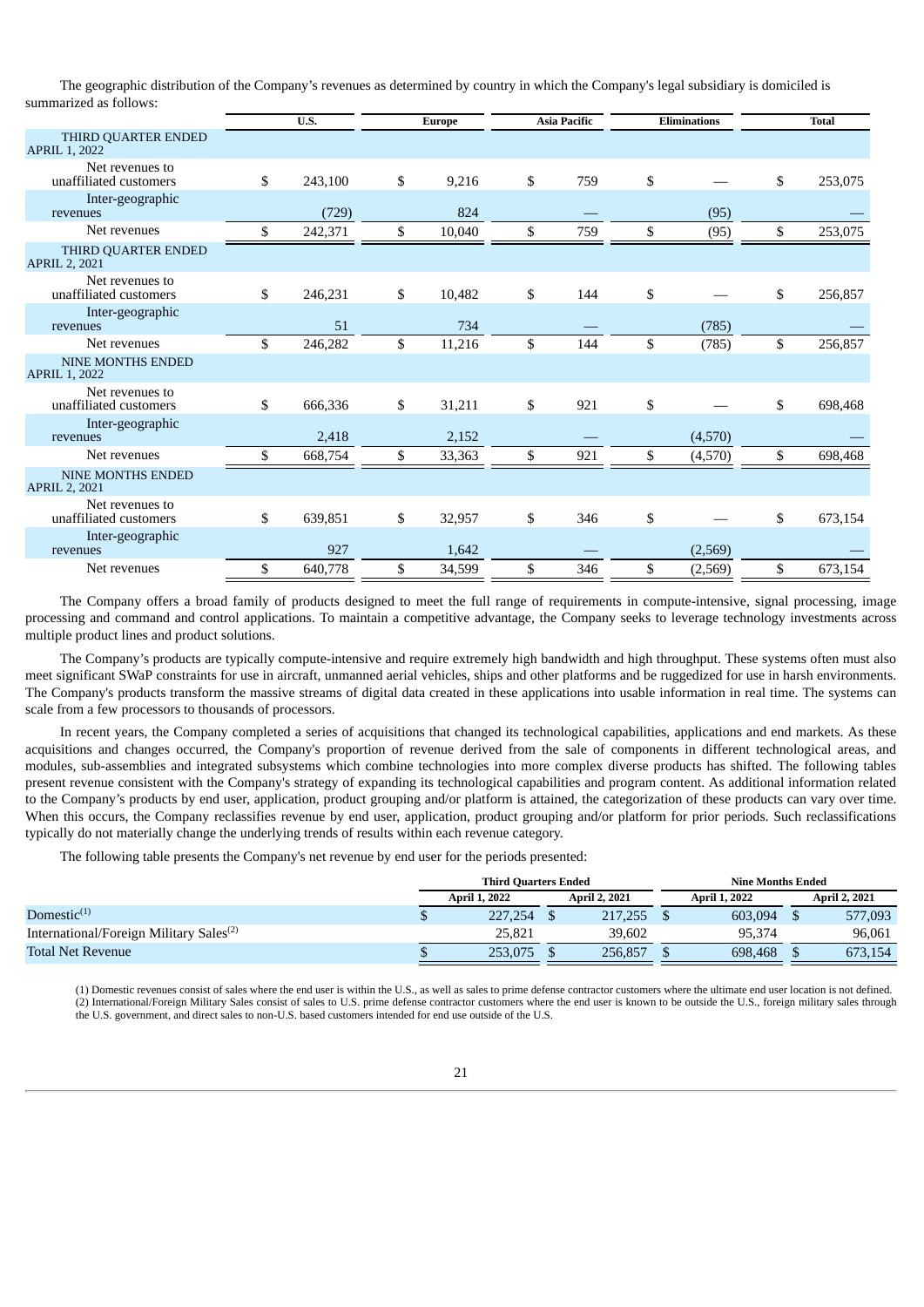## The following table presents the Company's net revenue by end application for the periods presented:

|                                        |                      | <b>Third Quarters Ended</b> |                      |                      | <b>Nine Months Ended</b> |                      |
|----------------------------------------|----------------------|-----------------------------|----------------------|----------------------|--------------------------|----------------------|
|                                        | <b>April 1, 2022</b> |                             | <b>April 2, 2021</b> | <b>April 1, 2022</b> |                          | <b>April 2, 2021</b> |
| $Radar^{(1)}$                          | 50,033               |                             | 81,481               | 160,109              | ۵D                       | 238,650              |
| Electronic Warfare $(2)$               | 44,010               |                             | 25,782               | 110,320              |                          | 91,342               |
| Other Sensor & Effector <sup>(3)</sup> | 23,768               |                             | 25,252               | 77,374               |                          | 72,352               |
| Total Sensor & Effector                | 117,811              |                             | 132.515              | 347,803              |                          | 402,344              |
| $C4I^{(4)}$                            | 111,282              |                             | 107,144              | 285,614              |                          | 219,284              |
| $\mathrm{Other}^\mathrm{(5)}$          | 23.982               |                             | 17,198               | 65.051               |                          | 51,526               |
| <b>Total Net Revenue</b>               | 253,075              |                             | 256,857              | 698,468              |                          | 673,154              |

(1) Radar includes end-use applications where radio frequency signals are utilized to detect, track, and identify objects.

(2) Electronic Warfare includes end-use applications comprising the offensive and defensive use of the electromagnetic spectrum.

(3) Other Sensor & Effector products include all Sensor & Effector end markets other than Radar and Electronic Warfare.

(4) C4I includes rugged secure rackmount servers that are designed to drive the most powerful military processing applications. (5) Other products include all component and other sales where the end use is not specified.

The following table presents the Company's net revenue by product grouping for the periods presented:

|                                           |                      | <b>Third Quarters Ended</b> |                                       |  | <b>Nine Months Ended</b> |  |                      |  |  |  |  |
|-------------------------------------------|----------------------|-----------------------------|---------------------------------------|--|--------------------------|--|----------------------|--|--|--|--|
|                                           | <b>April 1, 2022</b> |                             | <b>April 2, 2021</b><br>April 1, 2022 |  |                          |  | <b>April 2, 2021</b> |  |  |  |  |
| Components <sup>(1)</sup>                 | 42,198               |                             | 40.572                                |  | 108.977                  |  | 131,732              |  |  |  |  |
| Modules and Sub-assemblies <sup>(2)</sup> | 52,719               |                             | 37,547                                |  | 134,345                  |  | 99,714               |  |  |  |  |
| Integrated Subsystems <sup>(3)</sup>      | 158,158              |                             | 178,738                               |  | 455,146                  |  | 441,708              |  |  |  |  |
| <b>Total Net Revenue</b>                  | 253,075              |                             | 256.857                               |  | 698,468                  |  | 673,154              |  |  |  |  |

(1) Components include technology elements typically performing a single, discrete technological function, which when physically combined with other components may be used to create a module or sub-assembly. Examples include, but are not limited to, power amplifiers and limiters, switches, oscillators, filters, equalizers, digital and analog converters, chips, MMICs (monolithic microwave integrated circuits), and memory and storage devices.

(2) Modules and Sub-assemblies include combinations of multiple functional technology elements and/or components that work together to perform multiple functions but are typically resident on or within a single board or housing. Modules and sub-assemblies may in turn be combined to form an integrated subsystem. Examples of modules and subassemblies include, but are not limited to, embedded processing modules, embedded processing boards, switch fabric boards, high speed input/output boards, digital receiver boards, graphics and video processing and Ethernet and IO (input-output) boards, multi-chip modules, integrated radio frequency and microwave multi-function assemblies, tuners and transceivers.

(3) Integrated Subsystems include multiple modules and/or sub-assemblies combined with a backplane or similar functional element and software to enable a solution. These are typically but not always integrated within a chassis and with cooling, power and other elements to address various requirements and are also often combined with additional technologies for interaction with other parts of a complete system or platform. Integrated subsystems also include spare and replacement modules and sub-assemblies sold as part of the same program for use in or with integrated subsystems sold by the Company.

The following table presents the Company's net revenue by platform for the periods presented:

|                                                    | <b>Third Ouarters Ended</b> |  |                      |  | <b>Nine Months Ended</b> |                      |         |  |  |  |  |  |
|----------------------------------------------------|-----------------------------|--|----------------------|--|--------------------------|----------------------|---------|--|--|--|--|--|
|                                                    | <b>April 1, 2022</b>        |  | <b>April 2, 2021</b> |  | <b>April 1, 2022</b>     | <b>April 2, 2021</b> |         |  |  |  |  |  |
| Airborne $(1)$                                     | 126,176                     |  | 120.640              |  | 353,730                  |                      | 299,551 |  |  |  |  |  |
| $\mathsf{Land}^{\scriptscriptstyle{\mathrm{(2)}}}$ | 38,285                      |  | 54,394               |  | 100,118                  |                      | 149,949 |  |  |  |  |  |
| Naval <sup>(3)</sup>                               | 42,725                      |  | 47,775               |  | 116,938                  |                      | 130,616 |  |  |  |  |  |
| Other <sup>(4)</sup>                               | 45,889                      |  | 34,048               |  | 127.682                  |                      | 93,038  |  |  |  |  |  |
| <b>Total Net Revenues</b>                          | 253,075                     |  | 256,857              |  | 698.468                  |                      | 673,154 |  |  |  |  |  |

(1) Airborne platform includes products that relate to personnel, equipment, or pieces of equipment designed for airborne applications.

(2) Land platform includes products that relate to fixed or mobile equipment, or pieces of equipment for personnel, weapon systems, vehicles and support elements operating on land. (3) Naval platform includes products that relate to personnel, equipment, or pieces of equipment designed for naval operations.

(4) All platforms other than Airborne, Land or Naval.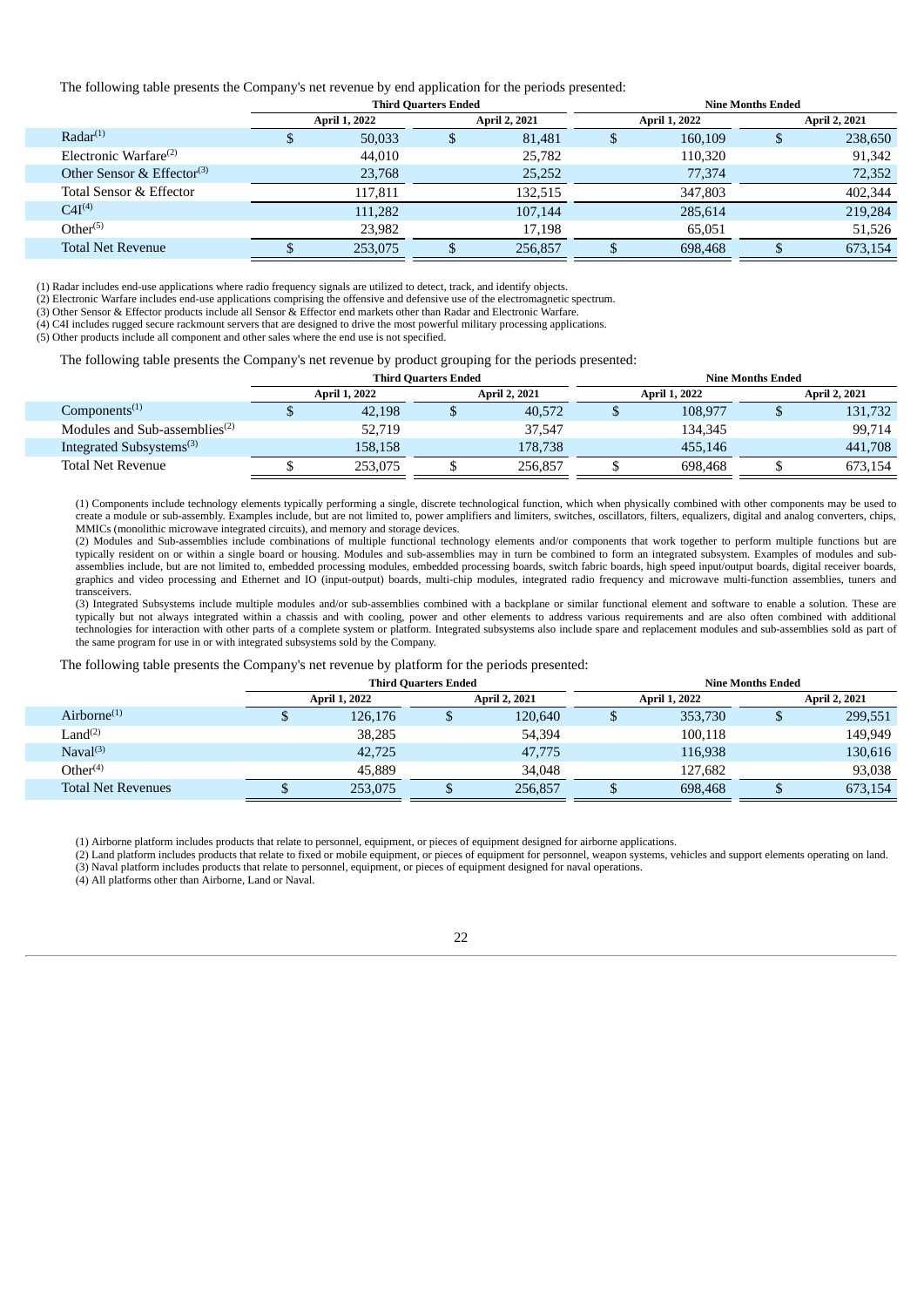The geographic distribution of the Company's identifiable long-lived assets is summarized as follows:

|                  | υ.σ.  | Europe |       | - -<br>Asia Pacific | .<br><b>iliminations</b> |    | Total |         |
|------------------|-------|--------|-------|---------------------|--------------------------|----|-------|---------|
| April 1, 2022    | 794   |        |       |                     |                          |    |       | 125,709 |
| 2.2021<br>July 2 | 3.009 |        | 5,509 |                     |                          | __ | . .   | 128,524 |

Identifiable long-lived assets exclude right-of-use assets, goodwill, and intangible assets.

Customers comprising 10% or more of the Company's revenues for the periods shown are as follows:

|                                    |                                              |               | <b>Third Quarters Ended</b> |      |                      |                      | <b>Nine Months Ended</b> |      |  |  |
|------------------------------------|----------------------------------------------|---------------|-----------------------------|------|----------------------|----------------------|--------------------------|------|--|--|
|                                    | <b>April 2, 2021</b><br><b>April 1, 2022</b> |               |                             |      | <b>April 1, 2022</b> | <b>April 2, 2021</b> |                          |      |  |  |
| Raytheon Technologies              | 15                                           | $\%$          | 18                          | %    | 15                   | %                    | つつ<br>ے                  | $\%$ |  |  |
| <b>Lockheed Martin Corporation</b> |                                              |               | 14                          | $\%$ |                      | $\ast$               | 15                       | $\%$ |  |  |
| U.S. Navy                          | 14                                           | $\%$          | 16                          | $\%$ |                      | $\%$                 |                          |      |  |  |
|                                    | 29                                           | $\frac{0}{0}$ | 48                          | $\%$ | 30                   | $\%$                 |                          | $\%$ |  |  |

Indicates that the amount is less than 10% of the Company's revenue for the respective period.

While the Company typically has customers from which it derives 10% or more of its revenue, the sales to each of these customers are spread across multiple programs and platforms. There were no programs comprising 10% or more of the Company's revenues for the third quarter and nine months ended April 1, 2022 and April 2, 2021.

### **N. Commitments and Contingencies**

## LEGAL CLAIMS

The Company is subject to litigation, claims, investigations and audits arising from time to time in the ordinary course of its business. Although legal proceedings are inherently unpredictable, the Company believes that it has valid defenses with respect to any matters currently pending against the Company and intends to defend itself vigorously. The outcome of these matters, individually and in the aggregate, is not expected to have a material impact on the Company's cash flows, results of operations, or financial position.

On June 23, 2021, Embedded Reps of America, LLC ("ERA"), a former sales representative, and James Mazzola, a principal of ERA, filed for binding arbitration related to the termination of ERA's sales representative agreement raising multiple claims that aggregate to approximately \$9,000 in direct damages, with treble damages requested on a number of those claims. ERA was a sales representative of Themis when Themis was acquired by Mercury. The sales representative agreement provided for termination by either party upon 30 days written notice with ERA entitled to commissions for orders obtained by ERA with product shipment occurring prior to termination. The Company responded to the complaint in July 2021 and the arbitration proceeding has been scheduled for September 2022. The Company believes the claims in the complaint are without merit and we intend to defend ourselves vigorously.

On December 7, 2021, counsel for National Technical Systems, Inc. ("NTS") sent the Company an environmental demand letter pursuant to Massachusetts General Laws Chapter 21E, Section 4A, and CERCLA 42 U.S.C. Section 9601, related to a site that NTS formerly owned at 533 Main Street, Acton, MA. NTS received a Notice of Responsibility from the Massachusetts Department of Environmental Protection ("MassDEP") alleging trichloroethene, freon and 1,4-dioxane contamination in the groundwater emanating from NTS's former site. NTS alleges in its demand letter that the operations of a predecessor company to Mercury that was acquired in the Company's acquisition of the Microsemi carve-out business that once owned and operated a facility at 531 Main Street, Acton, MA contributed to the groundwater contamination. NTS is seeking payment by the Company of NTS's costs for any required environmental remediation. In April 2022, the Company engaged in a meet and confer session with NTS pursuant to Massachusetts General Laws Chapter 21E, Section 4A to discuss the status of the environmental review performed by NTS and its licensed site professional. In addition in November 2021, the Company responded to a request for information from MassDEP regarding the detection of PFAS (per- and polyfluoroakyl substances) in the Acton, MA Water District's Conant public water supply wells near the former facility at 531 Main Street, Acton, MA at a level above the standard that MassDEP published for PFAS in October 2020. It is too early to determine what responsibility, if any, the Company may have for these matters.

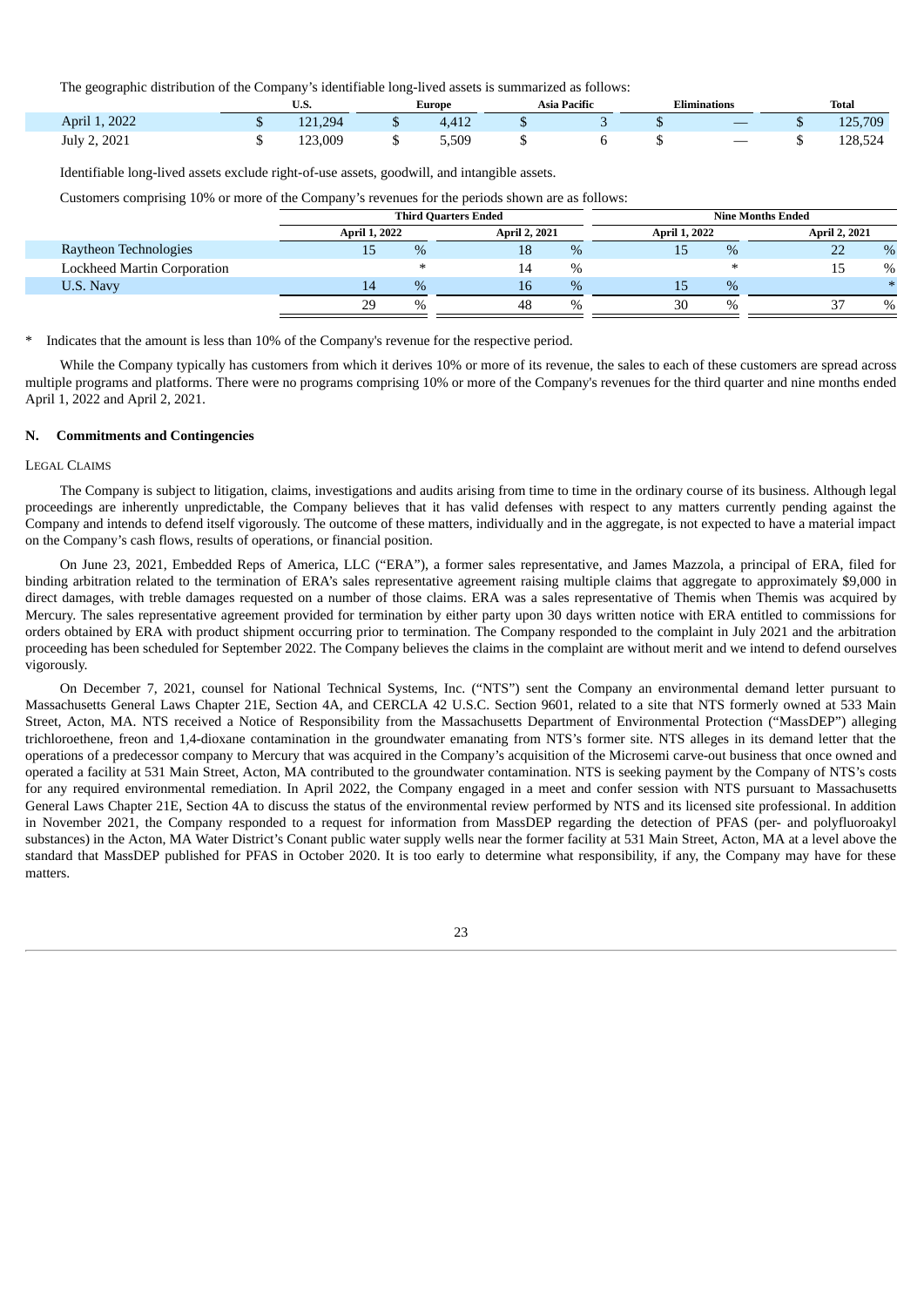### INDEMNIFICATION OBLIGATIONS

The Company's standard product sales and license agreements entered into in the ordinary course of business typically contain an indemnification provision pursuant to which the Company indemnifies, holds harmless, and agrees to reimburse the indemnified party for losses suffered or incurred by the indemnified party in connection with any patent, copyright or other intellectual property infringement claim by any third party with respect to the Company's products. Such provisions generally survive termination or expiration of the agreements. The potential amount of future payments the Company could be required to make under these indemnification provisions is, in some instances, unlimited.

#### PURCHASE COMMITMENTS

As of April 1, 2022, the Company has entered into non-cancelable purchase commitments for certain inventory components and services used in its normal operations. The purchase commitments covered by these agreements are for less than one year and aggregate to \$187,927.

## **OTHER**

As part of the Company's strategy for growth, the Company continues to explore acquisitions or strategic alliances. The associated acquisition costs incurred in the form of professional fees and services may be material to the future periods in which they occur, regardless of whether the acquisition is ultimately completed.

The Company may elect from time to time to purchase and subsequently retire shares of common stock in order to settle employees' tax liabilities associated with vesting of a restricted stock award or exercise of stock options. These transactions would be treated as a use of cash in financing activities in the Company's Consolidated Statements of Cash Flows.

## **O. Subsequent Events**

<span id="page-23-0"></span>The Company has evaluated subsequent events from the date of the Consolidated Balance Sheet through the date the consolidated financial statements were issued.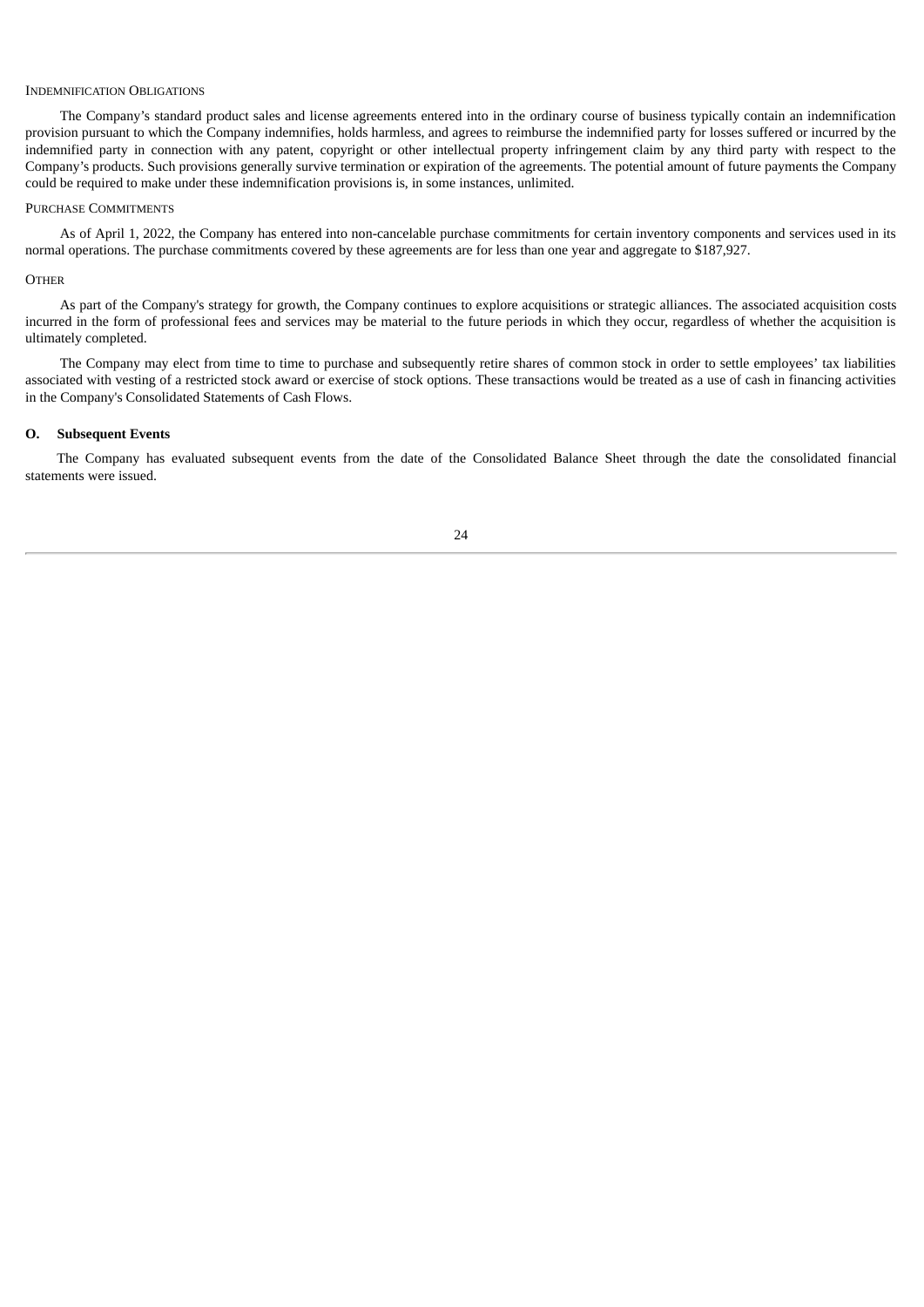## **ITEM 2. MANAGEMENT'S DISCUSSION AND ANALYSIS OF FINANCIAL CONDITION AND RESULTS OF OPERATIONS**

#### **FORWARD-LOOKING STATEMENTS**

From time to time, information provided, statements made by our employees or information included in our filings with the Securities and Exchange Commission ("SEC") may contain statements that are not historical facts but that are "forward-looking statements," which involve risks and uncertainties. You can identify these statements by the use of the words "may," "will," "could," "should," "would," "plans," "expects," "anticipates," "continue," "estimate," "project," "intend," "likely," "forecast," "probable," "potential," and similar expressions. These forward-looking statements involve risks and uncertainties that could cause actual results to differ materially from those projected or anticipated. Such risks and uncertainties include, but are not limited to, continued funding of defense programs, the timing and amounts of such funding, general economic and business conditions, including unforeseen weakness in the Company's markets, effects of epidemics and pandemics such as COVID, effects of any U.S. Federal government shutdown or extended continuing resolution, effects of continued geopolitical unrest and regional conflicts, competition, inflation, changes in technology and methods of marketing, delays in completing engineering and manufacturing programs, changes in customer order patterns, changes in product mix, continued success in technological advances and delivering technological innovations, changes in, or in the U.S. Government's interpretation of, federal export control or procurement rules and regulations, changes in, or in the interpretation or enforcement of environmental rules and regulations, market acceptance of the Company's products, shortages in or delays in receiving components, production delays or unanticipated expenses due to performance quality issues with outsourced components, inability to fully realize the expected benefits from acquisitions, restructurings and value creation initiatives such as 1MPACT, or delays in realizing such benefits, challenges in integrating acquired businesses and achieving anticipated synergies, effects of shareholder activism, increases in interest rates, changes to industrial security and cyber-security regulations and requirements, changes in tax rates or tax regulations, changes to interest rate swaps or other cash flow hedging arrangements, changes to generally accepted accounting principles, difficulties in retaining key employees and customers, unanticipated costs under fixed-price service and system integration engagements, and various other factors beyond our control. These risks and uncertainties also include such additional risk factors as set forth under Part I-Item 1A (Risk Factors) in the Company's Annual Report on Form 10-K for the fiscal year ended July 2, 2021. We caution readers not to place undue reliance upon any such forward-looking statements, which speak only as of the date made. We undertake no obligation to update any forward-looking statement to reflect events or circumstances after the date on which such statement is made.

#### **OVERVIEW**

Mercury Systems, Inc. is a leading technology company serving the aerospace and defense industry, positioned at the intersection of high-tech and defense. Headquartered in Andover, Massachusetts, we deliver products and solutions that enable a broad range of aerospace and defense programs, optimized for mission success in some of the most challenging and demanding environments. We envision, create and deliver innovative technology solutions that are open, purpose-built and uncompromised to meet our customers' most-pressing high-tech needs, including those specific to the defense community.

As a leading manufacturer of essential components, products, modules and subsystems, we sell to defense prime contractors, the U.S. government and OEM commercial aerospace companies. Mercury has built a trusted, contemporary portfolio of proven product solutions purpose-built for aerospace and defense that it believes meets and exceeds the performance needs of our defense and commercial customers. Customers add their own applications and algorithms to our specialized, secure and innovative products and pre-integrated solutions. This allows them to complete their full system by integrating with their platform, the sensor technology and, in some cases, the processing from Mercury. Our products and solutions are deployed in more than 300 programs with over 25 different defense prime contractors and commercial aviation customers.

Mercury's transformational business model accelerates the process of making new technology profoundly more accessible to our customers by bridging the gap between commercial technology and aerospace and defense applications. Our long-standing deep relationships with leading high-tech companies, coupled with our high level of R&D investments and industry-leading trusted and secure design and manufacturing capabilities, are the foundational tenets of this highly successful model. We are leading the development and adaptation of commercial technology for aerospace and defense solutions. From chip-scale to system scale and from RF to digital, we make mission-critical technologies safe, secure, affordable and relevant for our customers.

Our capabilities, technology and R&D investment strategy combine to differentiate Mercury in our industry. Our technologies and capabilities include secure embedded processing modules and subsystems, mission computers, secure and rugged rack-mount servers, safety-critical avionics, components, multi-function assemblies, subsystems and custom microelectronics. We maintain our technological edge by investing in critical capabilities and IP in processing and RF, leveraging open standards and open architectures to adapt quickly those building blocks into solutions for highly data-intensive applications, including emerging needs in areas such as AI.

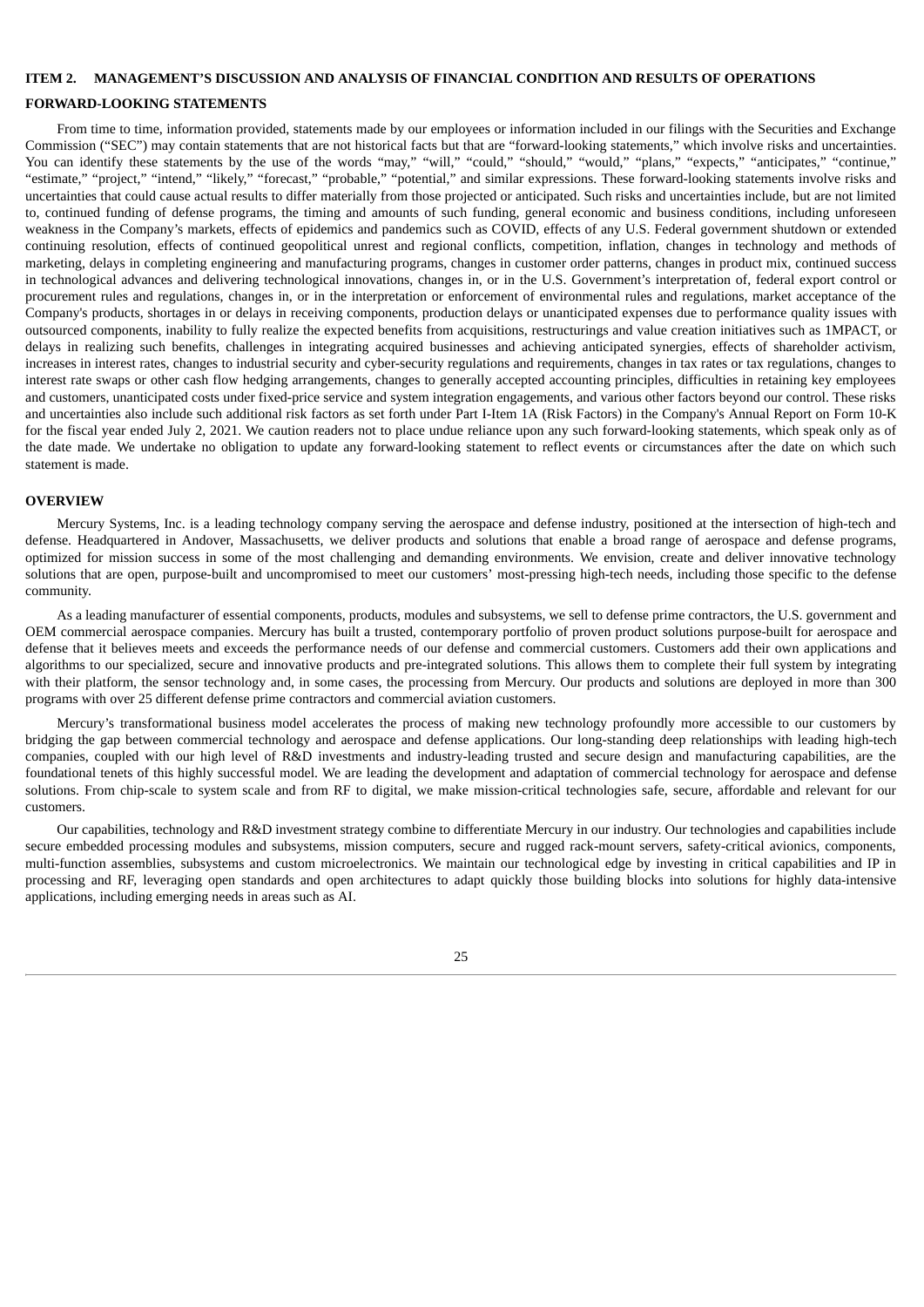Our mission critical solutions are deployed by our customers for a variety of applications including C4ISR, electronic intelligence, avionics, EO/IR, electronic warfare, weapons and missile defense, hypersonics and radar.

Since we conduct much of our business with our defense customers via commercial items, requests by customers are a primary driver of revenue fluctuations from quarter to quarter. Customers specify delivery date requirements that coincide with their need for our products. Because these customers may use our products in connection with a variety of defense programs or other projects of different sizes and durations, a customer's orders for one quarter generally do not indicate a trend for future orders by that customer. Additionally, order patterns do not necessarily correlate amongst customers and, therefore, we generally cannot identify sequential quarterly trends.

As of April 1, 2022, we had 2,294 employees. We employ hardware and software architects and design engineers, primarily engaged in engineering and research and product development activities to achieve our objectives to fully capitalize upon and maintain our technological leads in the highperformance, real-time sensor processing industry and in mission computing, platform management and other safety-critical applications. Our talent attraction, engagement and retention are critical to execute on our long-term strategy. We invest in our culture and values to drive employee engagement that turns ideas into action, delivering trusted and secure solutions at the speed of innovation. We believe that our success depends on our ability to embrace diversity company-wide and realize the benefits of a diverse workforce that includes a greater variety of solutions to problems, a broader collection of skills and experiences and an array of viewpoints to consider. Mercury is strongly focused on providing an inclusive environment that respects the diversity of the world. We believe that the workforce required to grow our business and deliver creative solutions must be rich in diversity of thought, experience and culture. Our diversity and inclusion initiatives focus on building and maintaining the talent that will create cohesive and collaborative teams that drive innovation. We believe that these values will help our employees realize their full potentials at work to provide Innovation That Matters®.

Our consolidated revenues, acquired revenues, net income, diluted net earnings per share, adjusted earnings per share ("adjusted EPS"), and adjusted EBITDA for the third quarter ended April 1, 2022 were \$253.1 million, \$19.3 million, \$4.1 million, \$0.07, \$0.57, and \$52.5 million, respectively. Our consolidated revenues, acquired revenues, net loss, diluted net loss per share, adjusted EPS, and adjusted EBITDA for the nine months ended April 1, 2022 were \$698.5 million, \$98.1 million, \$(5.6) million, \$(0.10), \$1.38, and \$128.9 million, respectively. See the Non-GAAP Financial Measures section for a reconciliation to our most directly comparable GAAP financial measures.

### **OUR RESPONSE TO COVID**

We continue to monitor the COVID pandemic and adapt our policies and programs as needed to protect the health, safety and livelihoods of our people. In September 2021, the White House announced that certain contractors would need to create COVID-19 vaccination programs for their employees in order to work on certain U.S. government contracts. We announced our COVID-19 U.S. Vaccination Policy in October 2021 to comply with these federal requirements. In November and December 2021, federal judges temporarily blocked the government from enforcing their vaccine mandate while lawsuits were being resolved. We suspended our vaccine policy pending the resolutions of these lawsuits, similar to other contractors in the aerospace and defense industry.

#### **1MPACT**

On August 3, 2021, we announced a companywide effort, called 1MPACT, to lay the foundation for the next phase of the Company's value creation at scale. The goal of 1MPACT is to achieve our full growth, margin expansion and adjusted EBITDA potential over the next five years. Since fiscal year 2014 and through the third quarter ended April 1, 2022, we have completed 15 acquisitions, deploying \$1.4 billion of capital and, as a result, dramatically scaled and transformed the business. Over this time, we have extracted substantial revenue and cost synergies from each of these individual acquisitions. Now, as we approach the milestone of \$1 billion of revenue, we believe there is significant opportunity to realize further scale through consolidating and streamlining our internal organizational structure which will improve visibility, speed of decision making and accountability. 1MPACT is led by our new Chief Transformation Officer, Thomas Huber, and focuses on the following major areas: organizational efficiency and scalability; procurement and supply chain; facilities optimization; R&D investment; and scalable common processes and systems.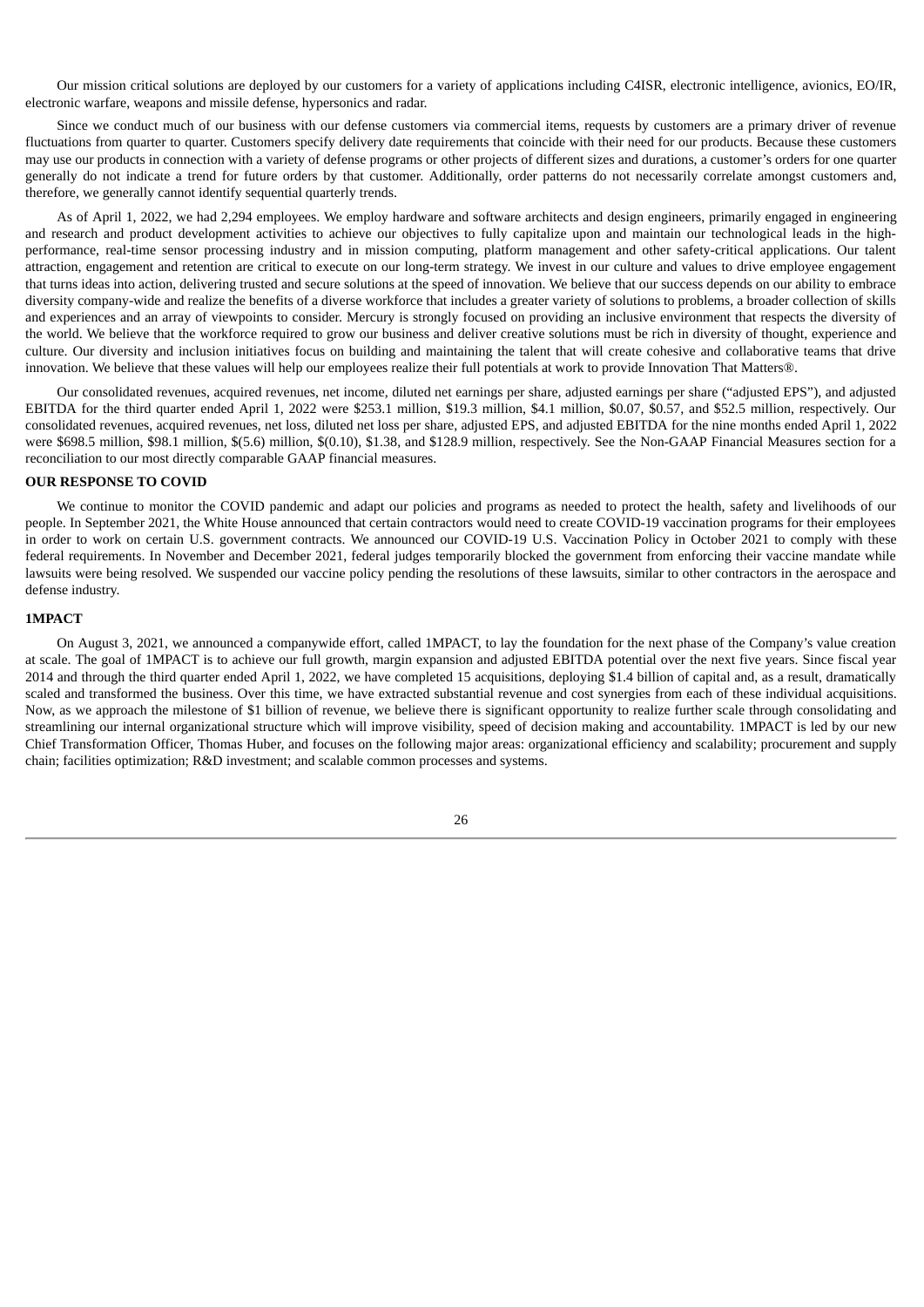## **RESULTS OF OPERATIONS:**

Results of operations for the third quarter and nine months ended April 1, 2022 include full period results from the acquisitions of Physical Optics Corporation ("POC") and Pentek Technologies, LLC and Pentek Systems, Inc. (collectively, "Pentek") and only results from the acquisition date for Avalex Technologies ("Avalex") and Atlanta Micro Inc. ("Atlanta Micro") which were acquired on November 5, 2021 and November 29, 2021, respectively. Results of operations for the third quarter ended April 2, 2021 include a full period of results from the acquisition of POC. Results of operations for the nine months ended April 2, 2021 include only results from the acquisition date for POC, which was acquired on December 30, 2020 and do not include results from Pentek, Avalex, or Atlanta Micro. Accordingly, the periods presented below are not directly comparable.

## **The third quarter ended April 1, 2022 compared to the third quarter ended April 2, 2021**

The following table sets forth, for the third quarter ended indicated, financial data from the Consolidated Statements of Operations and Comprehensive Income (Loss):

| (In thousands)                                  |                | <b>April 1, 2022</b> | As a % of<br><b>Total Net</b><br>Revenue |      |               | April 2, 2021 | As a % of<br><b>Total Net</b><br>Revenue |      |
|-------------------------------------------------|----------------|----------------------|------------------------------------------|------|---------------|---------------|------------------------------------------|------|
| Net revenues                                    | $\mathfrak{F}$ | 253,075              | 100.0                                    | $\%$ | $\mathbf{\$}$ | 256,857       | 100.0                                    | $\%$ |
| Cost of revenues                                |                | 153,321              | 60.6                                     |      |               | 151,234       | 58.9                                     |      |
| Gross margin                                    |                | 99,754               | 39.4                                     |      |               | 105,623       | 41.1                                     |      |
| Operating expenses:                             |                |                      |                                          |      |               |               |                                          |      |
| Selling, general and<br>administrative          |                | 39,261               | 15.5                                     |      |               | 38,250        | 14.9                                     |      |
| Research and development                        |                | 25,387               | 10.0                                     |      |               | 30,218        | 11.8                                     |      |
| Amortization of intangible<br>assets            |                | 16,077               | 6.4                                      |      |               | 12,717        | 5.0                                      |      |
| Restructuring and other charges                 |                | 6,348                | 2.5                                      |      |               | (4)           |                                          |      |
| Acquisition costs and other<br>related expenses |                | 2,726                | 1.1                                      |      |               | 2,730         | 1.0                                      |      |
| Total operating expenses                        |                | 89,799               | 35.5                                     |      |               | 83,911        | 32.7                                     |      |
| Income from operations                          |                | 9,955                | 3.9                                      |      |               | 21,712        | 8.5                                      |      |
| Interest income                                 |                | 110                  |                                          |      |               | 34            |                                          |      |
| Interest expense                                |                | (1,664)              | (0.7)                                    |      |               | (549)         | (0.2)                                    |      |
| Other expense, net                              |                | (2,160)              | (0.8)                                    |      |               | (200)         | (0.1)                                    |      |
| Income before income taxes                      |                | 6,241                | 2.4                                      |      |               | 20,997        | 8.2                                      |      |
| Income tax provision                            |                | 2,102                | 0.8                                      |      |               | 5,362         | 2.1                                      |      |
| Net income                                      | \$             | 4,139                | 1.6                                      | $\%$ | \$            | 15,635        | 6.1                                      | $\%$ |

#### **REVENUES**

Total revenues decreased \$3.8 million, or (1.5)%, to \$253.1 million during the third quarter ended April 1, 2022, as compared to \$256.9 million during the third quarter ended April 2, 2021, including "acquired revenue" which represents net revenue from acquired businesses that have been part of Mercury for completion of four full quarters or less (and excludes any intercompany transactions). After the completion of four full fiscal quarters, acquired businesses will be treated as organic for current and comparable historical periods. The decrease in total revenue was primarily due to \$23.1 million less organic revenues, partially offset by \$19.3 million of acquired revenues from the Pentek, Avalex and Atlanta Micro businesses. These decreases were driven by integrated subsystems, which decreased \$20.6 million which was partially offset by increases in modules and sub-assemblies, which increased \$15.2 million and components which increased by \$1.6 million. The decrease in total revenue was primarily a result of the radar application market, which decreased by \$31.4 million and was partially offset by increases of EW, other and C4I markets which increased \$18.2 million, \$6.8 million and \$4.1 million, respectively. The decrease was primarily across the land and naval platforms which decreased \$16.1 million and \$5.1 million, respectively and were partially offset by an increase in other and airborne platforms which grew \$11.8 million and \$5.5 million, respectively, during the third quarter ended April 1, 2022. The largest program increases were related to a classified C2 program, CDS and V22. There were no programs comprising 10% or more of our revenues for the third quarters ended April 1, 2022 or April 2, 2021. See the Non-GAAP Financial Measures section for a reconciliation to our most directly comparable GAAP financial measures.

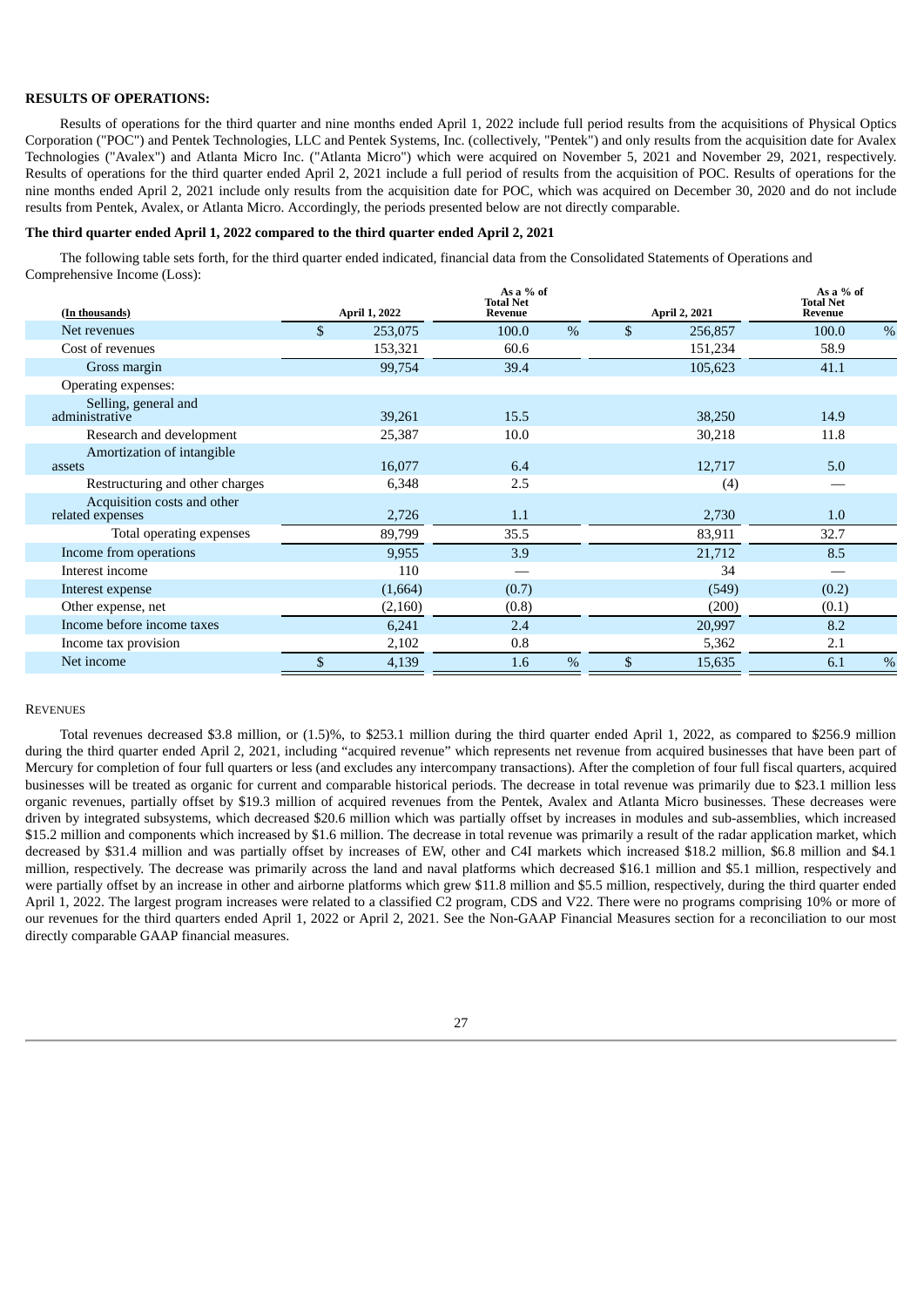#### GROSS MARGIN

Gross margin was 39.4% for the third quarter ended April 1, 2022, a decrease of 170 basis points from the 41.1% gross margin achieved during the third quarter ended April 2, 2021. The lower gross margin was primarily driven by program mix, and was impacted by industry-wide supply chain disruptions, as well as higher engineering content associated with programs in the quarter, while Customer Funded Research and Development ("CRAD") increased \$1.2 million in the quarter. CRAD primarily represents engineering labor associated with long-term contracts for customized development, production and service activities. Due to the nature of these efforts, they typically carry a lower margin but serve as a precursor to higher margin production orders over time. These products are predominately grouped within integrated subsystems and to a lesser extent modules and sub-assemblies. In addition, these gross margin decreases were also driven by \$0.2 million less net margin benefit from fair value adjustments from purchase accounting during the third quarter ended April 1, 2022. These gross margin decreases were partially offset by \$2.5 million less direct COVID expenses during the third quarter ended April 1, 2022.

#### SELLING, GENERAL AND ADMINISTRATIVE

Selling, general and administrative expenses increased \$1.0 million, or 2.6%, to \$39.3 million during the third quarter ended April 1, 2022, as compared to \$38.3 million in the third quarter ended April 2, 2021. The increase was primarily related to the recent acquisitions of Pentek, Avalex, and Atlanta Micro which contributed \$2.6 million of incremental expenses as well as \$0.8 million of incremental stock-based compensation expense related to our equity retention plan. These increases were partially offset by savings from workforce optimization efforts. Selling, general and administrative expenses increased as a percentage of revenue to 15.5% for the third quarter ended April 1, 2022 from 14.9% for the third quarter ended April 2, 2021.

#### RESEARCH AND DEVELOPMENT

Research and development expenses decreased \$4.8 million, or 16.0%, to \$25.4 million during the third quarter ended April 1, 2022, as compared to \$30.2 million during the third quarter ended April 2, 2021. The decrease was primarily related to the direct allocation of engineering resources to customer funded programs as well as labor attrition. This resulted in \$1.2 million of incremental CRAD during the third quarter ended April 1, 2022 as compared to the prior period. Research and development expenses accounted for 10.0% and 11.8% of our revenues for the third quarters ended April 1, 2022 and April 2, 2021, respectively.

#### AMORTIZATION OF INTANGIBLE ASSETS

Amortization of intangible assets increased \$3.4 million to \$16.1 million during the third quarter ended April 1, 2022, as compared to \$12.7 million during the third quarter ended April 2, 2021 due to the acquisitions of Pentek, Avalex and Atlanta Micro.

#### RESTRUCTURING AND OTHER CHARGES

During the third quarter ended April 1, 2022, we incurred \$6.3 million of restructuring and other charges, as compared to less than \$0.1 million during the third quarter ended April 2, 2021. Restructuring and other charges during the third quarter ended April 1, 2022 related to 1MPACT including \$5.5 million of third-party consulting costs, \$0.8 million of facility optimization costs and \$0.1 million of severance costs associated with the elimination of approximately 10 positions during the period based on ongoing talent and workforce optimization efforts. The \$0.8 million of costs for facility optimization efforts includes \$0.5 million related to lease asset impairment. The Company expects restructuring and other charges of \$3.3 million related to third-party consulting costs associated with 1MPACT during the fourth quarter of fiscal 2022.

#### ACQUISITION COSTS AND OTHER RELATED EXPENSES

Acquisition costs and other related expenses were \$2.7 million during the third quarters ended April 1, 2022 and April 2, 2021 primarily related to third-party advisory fees in connection with engagements by activist investors in the third quarter ended April 1, 2022 . In addition, the third quarters ended April 1, 2022 and April 2, 2021 included costs associated with our continuous evaluation of potential acquisition opportunities. We expect to continue to incur such acquisition costs and other related expenses in the future as we continue to seek acquisition opportunities to expand our technological capabilities and especially within secure processing, open mission systems, C3 and trusted microelectronics. Transaction costs incurred by the acquiree prior to the consummation of an acquisition would not be reflected in our historical results of operations.

#### INTEREST EXPENSE

We incurred \$1.7 million of interest expense during the third quarter ended April 1, 2022 as a result of \$451.5 million of outstanding borrowings on our Revolver used to facilitate the acquisitions of POC, Pentek, Avalex, and Atlanta Micro during fiscal 2021 and 2022. We incurred \$0.6 million of interest expense during the third quarter ended April 2, 2021 as a result of \$160.0 million of outstanding borrowings on our Revolver used to facilitate the acquisition of POC.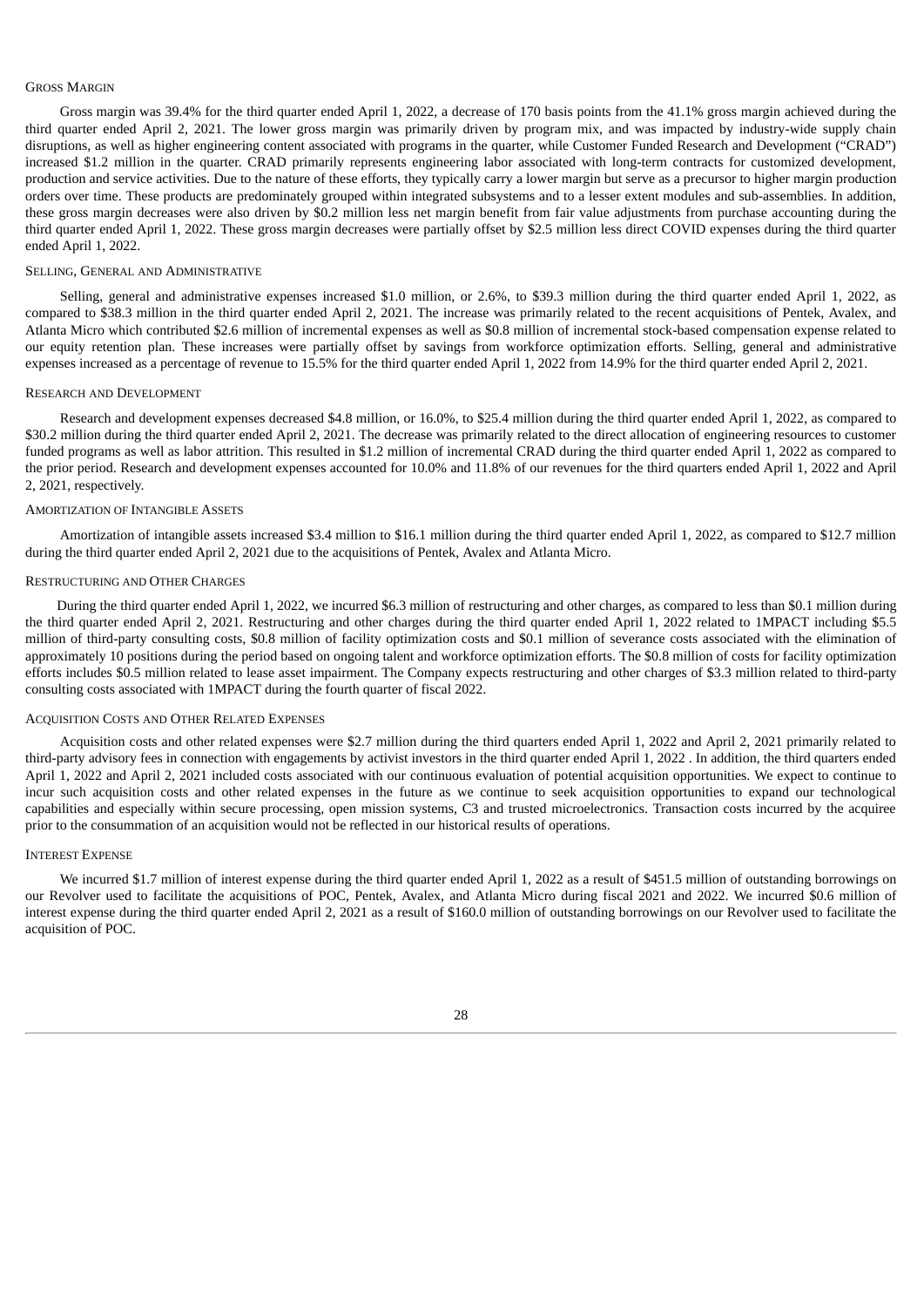#### OTHER EXPENSE, NET

Other expense, net increased to \$2.2 million during the third quarter ended April 1, 2022, as compared to \$0.2 million during the third quarter ended April 2, 2021. The third quarter ended April 1, 2022 includes net foreign currency translation losses of \$0.6 million as well as incremental financing costs of \$0.3 million. The third quarter ended April 2, 2021 includes net foreign currency translation gains of \$0.7 million.

#### INCOME TAXES

We recorded an income tax provision of \$2.1 million and \$5.4 million on income before income taxes of \$6.2 million and \$21.0 million for the third quarters ended April 1, 2022 and April 2, 2021, respectively.

During the third quarters ended April 1, 2022 and April 2, 2021, we recognized a discrete tax provision of less than \$0.1 million related to stockbased compensation shortfalls and a discrete tax benefit of \$0.2 million related to excess benefits on stock-based compensation, respectively.

The effective tax rate for the third quarters ended April 1, 2022 and April 2, 2021 differed from the Federal statutory rate primarily due to Federal and State research and development credits, non-deductible compensation, stock-based compensation, and state taxes. In addition, during the third quarter ended April 1, 2022, we had certain unbenefited deferred tax assets.

Within the calculation of our annual effective tax rate, we have used assumptions and estimates that may change as a result of future guidance and interpretation from the Internal Revenue Service ("IRS").

## **Nine months ended April 1, 2022 compared to the nine months ended April 2, 2021**

The following tables set forth, for the nine month periods indicated, financial data from the Consolidated Statements of Operations and Comprehensive Income (Loss):

| (In thousands)                                  | April 1, 2022 | As a % of<br><b>Total Net</b><br>Revenue |      | April 2, 2021 | As a % of<br><b>Total Net</b><br>Revenue |      |
|-------------------------------------------------|---------------|------------------------------------------|------|---------------|------------------------------------------|------|
| Net revenues                                    | \$<br>698,468 | 100.0                                    | $\%$ | \$<br>673,154 | 100.0                                    | $\%$ |
| Cost of revenues                                | 423,083       | 60.6                                     |      | 390,745       | 58.0                                     |      |
| Gross margin                                    | 275,385       | 39.4                                     |      | 282,409       | 42.0                                     |      |
| Operating expenses:                             |               |                                          |      |               |                                          |      |
| Selling, general and administrative             | 113,027       | 16.2                                     |      | 102,750       | 15.3                                     |      |
| Research and development                        | 82,604        | 11.8                                     |      | 85,763        | 12.7                                     |      |
| Amortization of intangible assets               | 45,813        | 6.6                                      |      | 28,091        | 4.2                                      |      |
| Restructuring and other charges                 | 22,424        | 3.2                                      |      | 2,244         | 0.3                                      |      |
| Acquisition costs and other related<br>expenses | 7,524         | 1.1                                      |      | 4,966         | 0.7                                      |      |
| Total operating expenses                        | 271,392       | 38.9                                     |      | 223,814       | 33.2                                     |      |
| Income from operations                          | 3,993         | 0.5                                      |      | 58,595        | 8.8                                      |      |
| Interest income                                 | 124           |                                          |      | 166           |                                          |      |
| Interest expense                                | (3,353)       | (0.4)                                    |      | (622)         | (0.1)                                    |      |
| Other expense, net                              | (4,898)       | (0.7)                                    |      | (2,027)       | (0.3)                                    |      |
| (Loss) income before income taxes               | (4, 134)      | (0.6)                                    |      | 56,112        | 8.4                                      |      |
| Income tax provision                            | 1,506         | 0.2                                      |      | 11,993        | 1.8                                      |      |
| Net (loss) income                               | \$<br>(5,640) | (0.8)                                    | $\%$ | \$<br>44,119  | 6.6                                      | $\%$ |

#### **REVENUES**

Total revenues increased \$25.3 million, or 3.8%, to \$698.5 million during the nine months ended April 1, 2022, as compared to \$673.2 million during the nine months ended April 2, 2021. The increase in total revenue was primarily due to an additional \$97.9 million of acquired revenues, partially offset by \$72.6 million less organic revenues. These increases were driven by higher demand for modules and subassemblies and integrated subsystems which increased \$34.6 million and \$13.4 million, respectively, and were partially offset by decreases in components of \$22.8 million during the nine months ended April 1, 2022. The increase in total revenue was primarily from the C4I and EW end applications which increased \$66.3 million and \$19.0 million, respectively, and was partially offset by decreases of \$78.5 million from the radar applications. The increase was primarily across the airborne and other platforms which grew \$54.2 million and \$34.6 million, respectively, and were partially offset by decreases to the land and naval platforms of \$49.8 million and \$13.7 million, respectively, during the nine months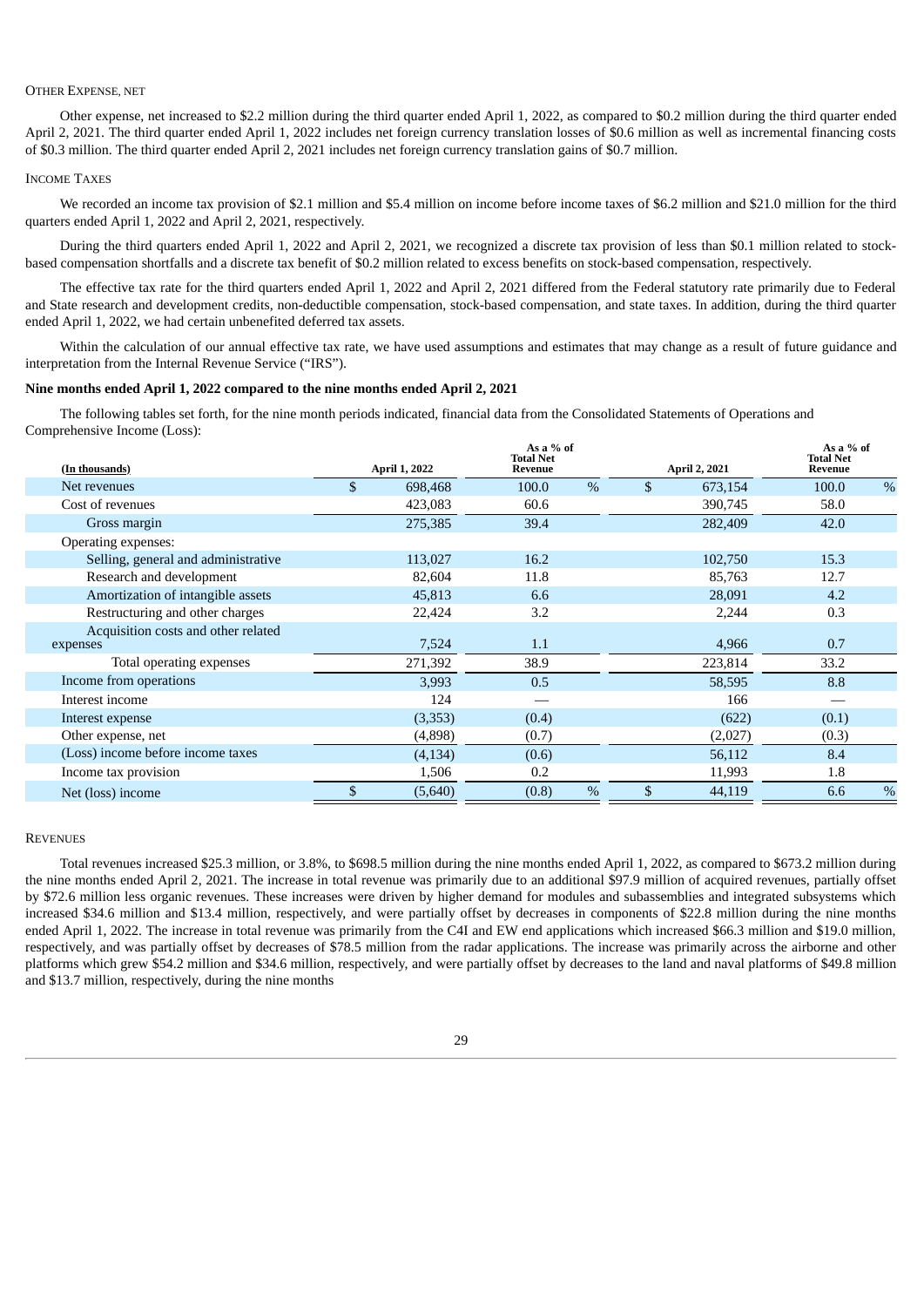ended April 1, 2022. The largest program increases were related to a classified C2 program, MH-60 and F-16 programs. There were no programs comprising 10% or more of our revenues for the nine months ended April 1, 2022 or April 2, 2021. See the Non-GAAP Financial Measures section for a reconciliation to our most directly comparable GAAP financial measures.

#### GROSS MARGIN

Gross margin was 39.4% for the nine months ended April 1, 2022, a decrease of 260 basis points from the 42.0% gross margin achieved during the nine months ended April 2, 2021. The lower gross margin was primarily driven by program mix, and was impacted by industry-wide supply chain disruptions, as well as higher engineering content associated with programs, while CRAD increased \$29.1 million as compared to the prior period. These gross margin decreases were partially offset by \$7.0 million less direct COVID expenses, and a \$2.3 million net margin benefit associated with fair value adjustments from purchase accounting for recent acquisitions.

## SELLING, GENERAL AND ADMINISTRATIVE

Selling, general and administrative expenses increased \$10.3 million, or 10.0%, to \$113.0 million during the nine months ended April 1, 2022, as compared to \$102.8 million during the nine months ended April 2, 2021. The increase was primarily related to the acquisitions of Pentek, Avalex and Atlanta Micro which contributed \$7.2 million of incremental expenses during the nine months ended April 1, 2022 and \$2.8 million increase to stock compensation expense primarily related to increased volume of awards associated with the retention of our employees. These increases were partially offset by \$0.8 million less direct COVID expenses and savings from workforce optimization efforts. Selling, general and administrative expenses as a percentage of revenues increased to 16.2% for the nine months ended April 1, 2022 from 15.3% for the nine months ended April 2, 2021.

#### RESEARCH AND DEVELOPMENT

Research and development expenses decreased \$3.2 million, or 3.7%, to \$82.6 million during the nine months ended April 1, 2022, as compared to \$85.8 million during the nine months ended April 2, 2021. The decrease was primarily related to employee attrition and restructuring activities associated with 1MPACT. We incurred \$7.7 million of incremental CRAD during the nine months ended April 1, 2022. These decreases were partially offset by incremental \$3.6 million from recent acquisitions. Research and development expenses accounted for 11.8% and 12.7% of our revenues for the nine months ended April 1, 2022 and April 2, 2021, respectively.

## RESTRUCTURING AND OTHER CHARGES

Restructuring and other charges were \$22.4 million during the nine months ended April 1, 2022, as compared to \$2.2 million during the nine months ended April 2, 2021. Restructuring and other charges during the nine months ended April 1, 2022 primarily related to 1MPACT including \$14.1 million of third-party consulting costs, as well as \$7.5 million of severance costs associated with the elimination of approximately 110 positions across manufacturing, SG&A and R&D based on ongoing talent and workforce optimization efforts. In addition, the nine months ended April 1, 2022 includes \$0.8 million of costs for facilities optimization efforts associated with 1MPACT, including \$0.5 million related to lease asset impairment. Charges during the nine months ended April 2, 2021 primarily related to severance costs associated with the elimination of 42 positions. The Company expects restructuring and other charges of \$3.3 million related to third-party consulting costs associated with 1MPACT during the fourth quarter of fiscal 2022.

#### ACQUISITION COSTS AND OTHER RELATED EXPENSES

Acquisition costs and other related expenses were \$7.5 million during the nine months ended April 1, 2022, as compared to \$5.0 million during the nine months ended April 2, 2021. The acquisition costs and other related expenses we incurred during the nine months ended April 1, 2022 were primarily related to the acquisitions of Avalex and Atlanta Micro, as well as \$2.7 million for third-party advisory fees in connection with engagements by activist investors. The acquisition costs and other related expenses incurred during the nine months ended April 2, 2021 were related to the acquisition of POC. Both periods include costs associated with our evaluation of potential acquisition opportunities. We expect to continue to incur such acquisition costs and other related expenses in the future as we continue to seek acquisition opportunities to expand our technological capabilities, especially within secure processing, open mission systems, C3 and trusted microelectronics. Transaction costs incurred by the acquiree prior to the consummation of an acquisition would not be reflected in our historical results of operations.

#### INTEREST EXPENSE

We incurred \$3.4 million of interest expense during the nine months ended April 1, 2022, related to the \$451.5 million of outstanding borrowings on our Revolver used to facilitate the acquisitions of POC, Pentek, Avalex and Atlanta Micro during fiscal 2021 and 2022.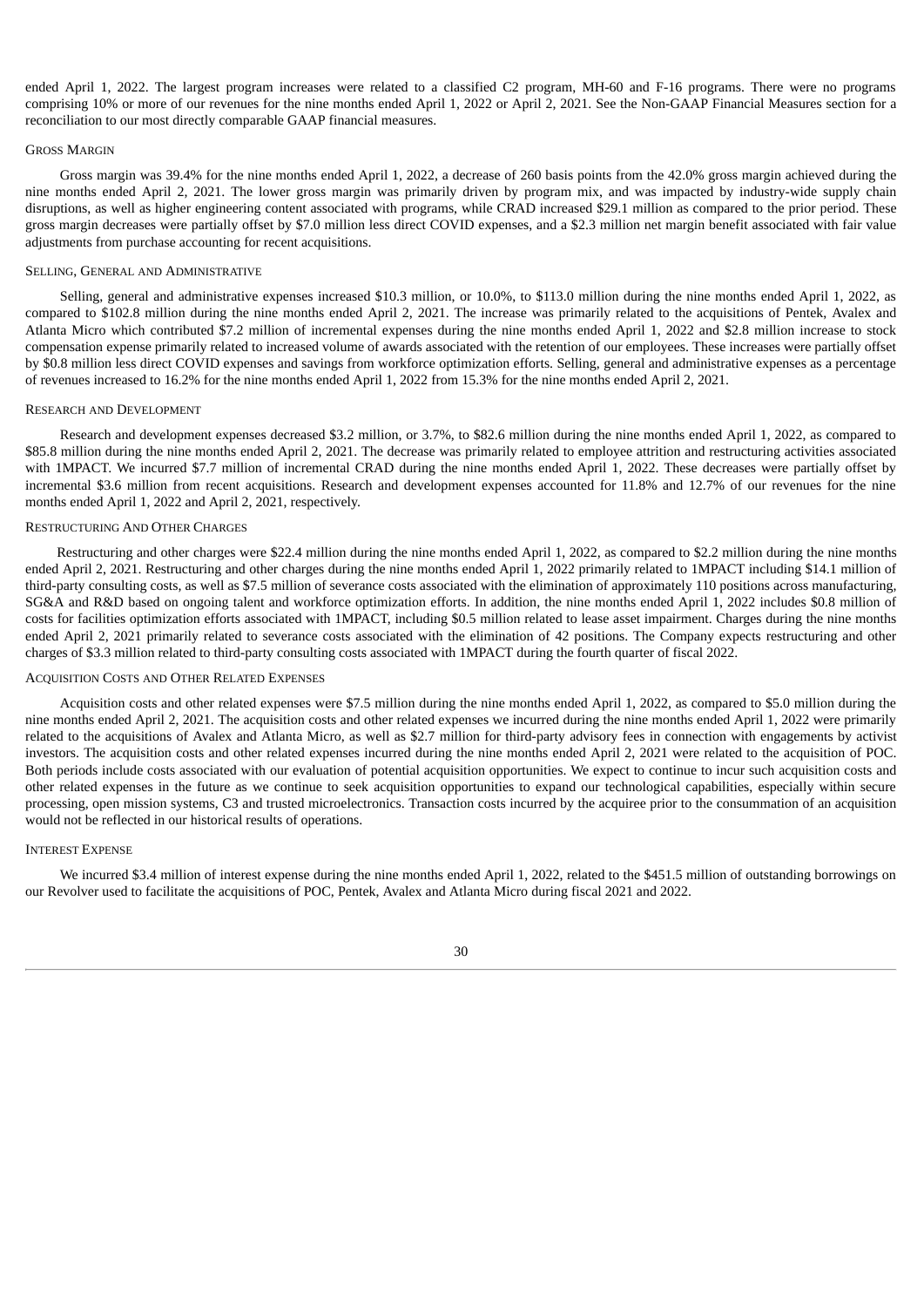#### OTHER EXPENSE, NET

Other expense, net, increased to \$4.9 million during the nine months ended April 1, 2022 as compared to \$2.0 million for the nine months ended April 2, 2021. There were \$1.3 million of foreign currency translation losses during the nine months ended April 1, 2022 and \$1.3 million of foreign currency translation gains during the nine months ended April 2, 2021. There were \$0.5 million of incremental litigation and settlement expenses during the nine months ended April 1, 2022 as compared to the prior comparable period. The nine months ended April 2, 2021 also included a \$0.4 million loss on the sale of a cost-method investment.

#### INCOME TAXES

We recorded an income tax provision of \$1.5 million and \$12.0 million on (loss) income before income taxes of \$(4.1) million and \$56.1 million for the nine months ended April 1, 2022 and April 2, 2021, respectively.

During the nine months ended April 1, 2022 and April 2, 2021, we recognized a discrete tax provision of \$0.9 million related to stock-based compensation shortfalls and a discrete tax benefit of \$2.8 million related to excess benefits on stock-based compensation, respectively.

The effective tax rate for the nine months ended April 1, 2022 and April 2, 2021 differed from the Federal statutory rate primarily due to Federal and State research and development credits, non-deductible compensation, stock-based compensation and state taxes. In addition, during the nine months ended April 1, 2022, we had certain unbenefited deferred tax assets.

Within the calculation of our annual effective tax rate we have used assumptions and estimates that may change as a result of future guidance and interpretation from the IRS.

#### **LIQUIDITY AND CAPITAL RESOURCES**

Our primary sources of liquidity come from existing cash and cash generated from operations, our Revolver and our ability to raise capital under our universal shelf registration statement. Our near-term fixed commitments for cash expenditures consist primarily of payments under operating leases and inventory purchase commitments. We plan to continue to invest in improvements to our facilities, continuous evaluation of potential acquisition opportunities and internal R&D to promote future growth, including new opportunities in avionics mission computers, secure processing, radar modernization and trusted custom microelectronics. Our facilities improvements include expansion of our trusted custom microelectronics and mission computing businesses during fiscal 2022.

Based on our current plans and business conditions, we believe that existing cash and cash equivalents, our available Revolver, cash generated from operations, and our financing capabilities will be sufficient to satisfy our anticipated cash requirements for at least the next twelve months.

#### *Shelf Registration Statement*

On September 14, 2020, we filed a shelf registration statement on Form S-3ASR with the SEC. The shelf registration statement, which was effective upon filing with the SEC, registered each of the following securities: debt securities, preferred stock, common stock, warrants and units. We intend to use the proceeds from financings using the shelf registration statement for general corporate purposes, which may include the following:

- the acquisition of other companies or businesses;
- the repayment and refinancing of debt;
- capital expenditures;
- working capital; and
- other purposes as described in the prospectus supplement.

We have an unlimited amount available under the shelf registration statement.

#### *Revolving Credit Facility*

On February 28, 2022, we amended the Revolver to increase and extend the borrowing capacity to a \$1.1 billion, 5-year revolving credit line, with the maturity extended to February 28, 2027. As of April 1, 2022, there was \$451.5 million of outstanding borrowings on the Revolver. See Note I in the accompanying consolidated financial statements for further discussion of the Revolver.

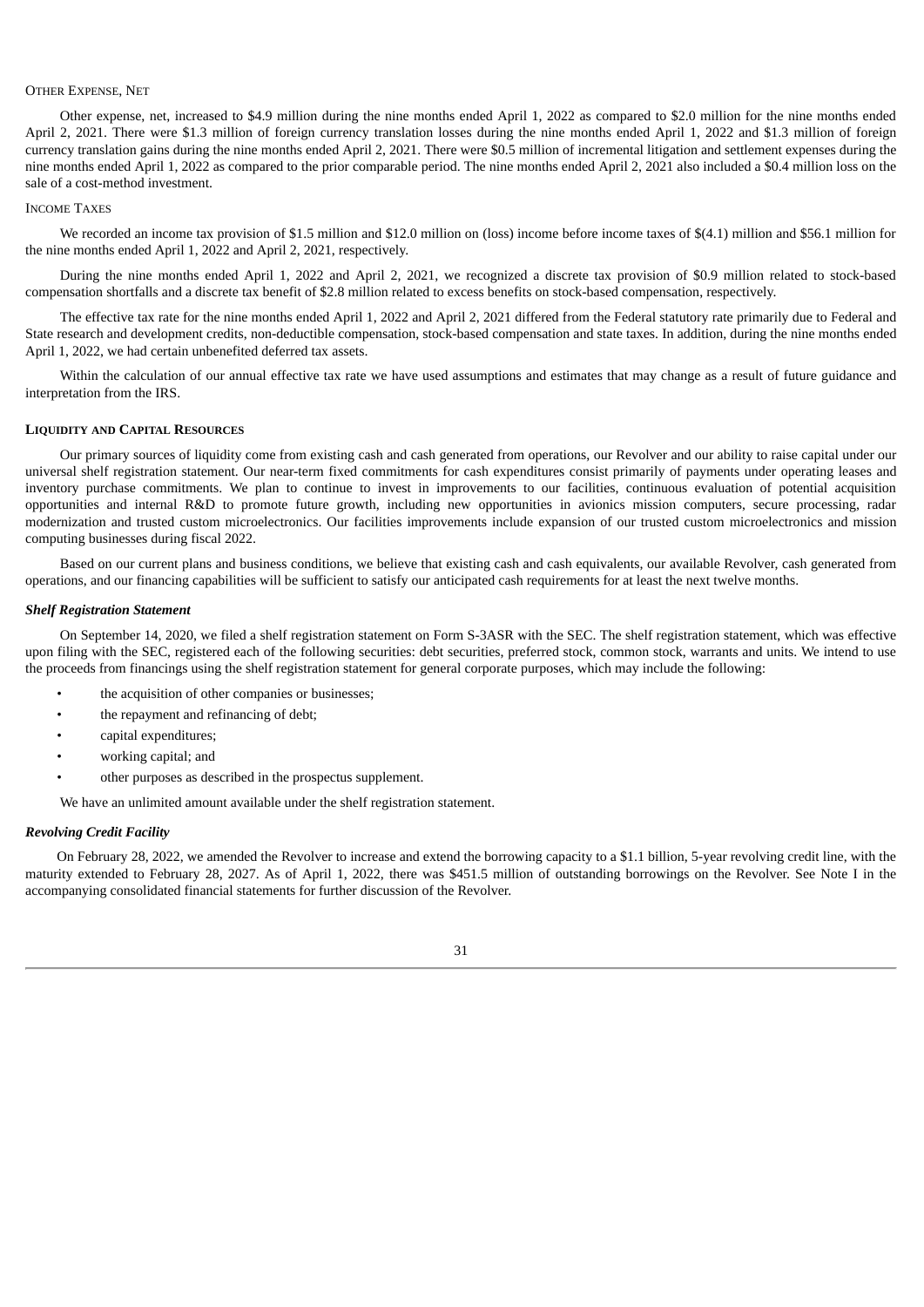#### **CASH FLOWS**

|                                            |     | As of and For the Nine Months Ended. |                      |
|--------------------------------------------|-----|--------------------------------------|----------------------|
| (In thousands)                             |     | <b>April 1, 2022</b>                 | <b>April 2, 2021</b> |
| Net cash provided by operating activities  |     | 566S                                 | 70.053               |
| Net cash used in investing activities      |     | $(265, 945)$ \$                      | (338, 433)           |
| Net cash provided by financing activities  | \$  | 243,638 \$                           | 163,133              |
| Net decrease in cash and cash equivalents  |     | $(22, 145)$ \$                       | (104, 895)           |
| Cash and cash equivalents at end of period | \$. | $91,694$ \$                          | 121,943              |

Our cash and cash equivalents decreased by \$22.1 million to \$91.7 million from July 2, 2021 to April 1, 2022, primarily due to \$243.3 million of acquisitions activity, \$19.5 million of purchases of property and equipment, and \$7.7 million of share repurchase and retirement of common stock used to settle individual tax liabilities, partially offset by \$251.5 million of borrowings on our Revolver and \$0.6 million generated from operating activities.

#### *Operating Activities*

During the nine months ended April 1, 2022, we generated \$0.6 million in cash from operating activities, as compared to \$70.1 million of cash generated from operating activities for the nine months ended April 2, 2021. The decrease was primarily due to the net loss of \$5.6 million as well as an increase in unbilled receivables and costs in excess of billings driven by supply chain disruptions which delayed delivery milestones and cash collections. Operating activities also included cash outflows for restructuring and other charges associated with 1MPACT as well as acquisition costs related to thirdparty advisory fees in connection with engagements by activist investors and the Avalex and Atlanta Micro acquisitions. In addition, the decrease was due to lower deferred revenue and customer advances and income tax payments. These decreases were partially offset by lower cash outflows for inventory and accounts payable, accrued expenses and accrued compensation.

## *Investing Activities*

During the nine months ended April 1, 2022, we invested \$265.9 million, a decrease of \$72.5 million, as compared to the nine months ended April 2, 2021. The decrease was primarily driven by \$243.3 million used for the acquisitions of Avalex and Atlanta Micro during the nine months ended April 1, 2022 as compared to \$305.3 million for the acquisition of POC during the nine months ended April 2, 2021. In addition, we invested \$15.2 million less in purchases of property and equipment during the nine months ended April 1, 2022.

#### *Financing Activities*

During the nine months ended April 1, 2022, we had \$243.6 million in cash provided by financing activities as compared to \$163.1 million in the nine months ended April 2, 2021. The \$80.5 million increase was driven by \$91.5 million of additional borrowings on our Revolver to facilitate the acquisitions of Avalex and Atlanta Micro, partially offset by \$7.6 million of additional payments related to the purchase and retirement of common stock used to settle employees' tax liabilities associated with vesting of restricted stock awards and \$2.7 million payments of deferred financing fees associated with the refinancing of our revolving credit facility as compared to the nine months ended April 2, 2021.

#### **COMMITMENTS, CONTRACTUAL OBLIGATIONS AND CONTINGENCIES**

The following is a schedule of our commitments and contractual obligations outstanding at April 1, 2022:

| (In thousands)       | Total   | <b>Less Than</b><br>Year | 1-3<br>Years | 3-5<br><b>Years</b> | <b>More Than</b><br>5 Years |
|----------------------|---------|--------------------------|--------------|---------------------|-----------------------------|
| Purchase obligations | 187,927 | 187,927                  |              |                     |                             |
| Operating leases     | 101,507 | 15,376                   | 26,961       | 21,914              | 37,256                      |
|                      | 289.434 | 203,303                  | 26.961       | 21.914              | 37,256                      |

Purchase obligations represent open non-cancelable purchase commitments for certain inventory components and services used in normal operations. The purchase commitments covered by these agreements are for less than one year and aggregated approximately \$187.9 million at April 1, 2022.

We have a liability at April 1, 2022 of \$8.2 million for uncertain tax positions that have been taken or are expected to be taken in various income tax returns. We do not know the ultimate resolution on these uncertain tax positions and as such, do not know the ultimate timing of payments or amount, if any, related to this liability. Accordingly, these amounts are not included in the above table.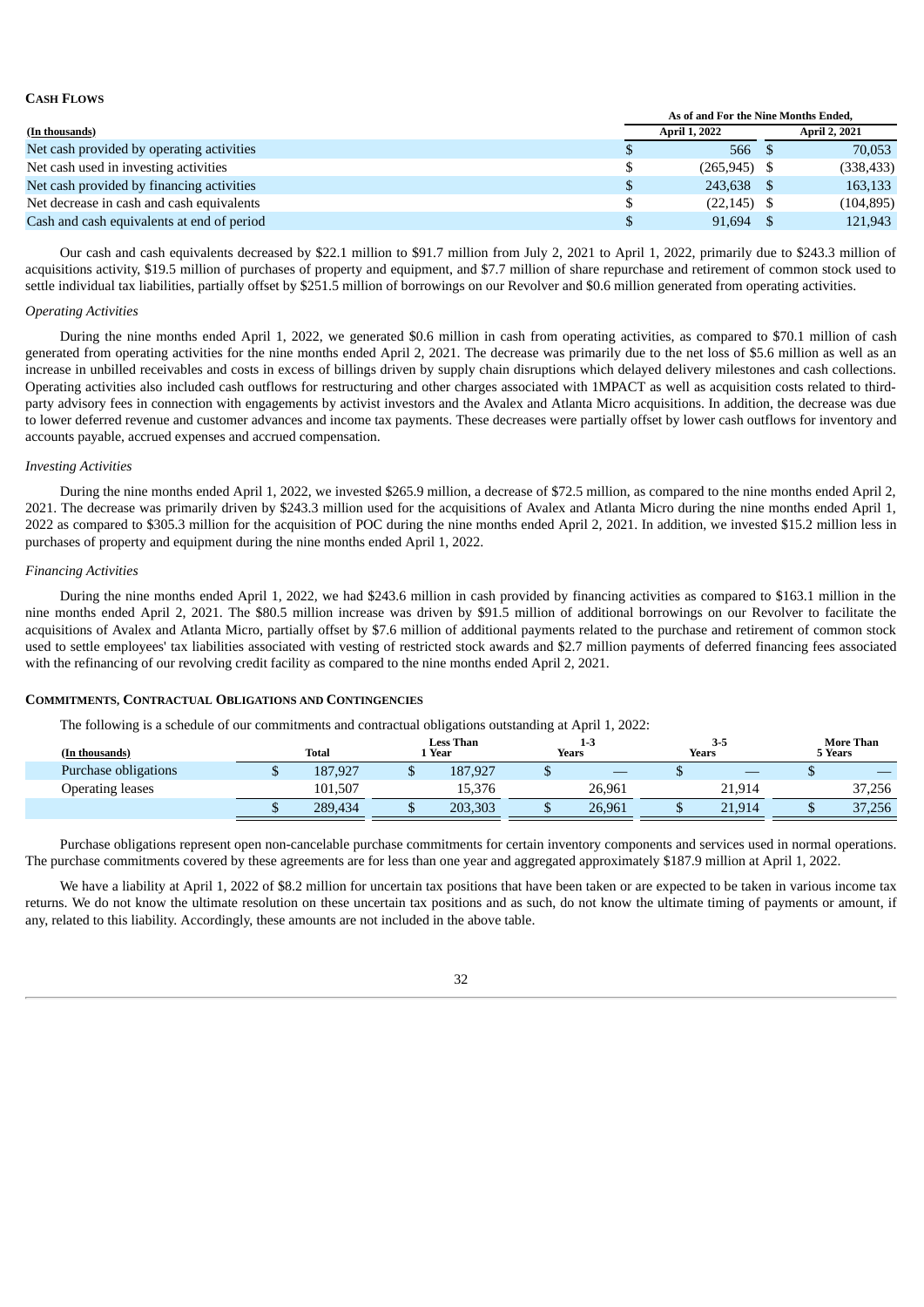Our standard product sales and license agreements entered into in the ordinary course of business typically contain an indemnification provision pursuant to which we indemnify, hold harmless, and agree to reimburse the indemnified party for losses suffered or incurred in connection with certain intellectual property infringement claims by any third party with respect to our products. Such provisions generally survive termination or expiration of the agreements. The potential amount of future payments we could be required to make under these indemnification provisions is, in some instances, unlimited.

As part of our strategy for growth, we continue to explore acquisitions or strategic alliances. The associated acquisition costs incurred in the form of professional fees and services may be material to the future periods in which they occur, regardless of whether the acquisition is ultimately completed.

We may elect from time to time to purchase and subsequently retire shares of common stock in order to settle employees' tax liabilities associated with vesting of a restricted stock award. These transactions are treated as a use of cash in financing activities in our Consolidated Statements of Cash Flows.

#### **OFF-BALANCE SHEET ARRANGEMENTS**

Other than certain indemnification provisions in the normal course of business, we do not have any off-balance sheet financing arrangements or liabilities, guarantee contracts, retained or contingent interests in transferred assets, or any obligation arising out of a material variable interest in an unconsolidated entity. We do not have any majority-owned subsidiaries that are not consolidated in the financial statements. Additionally, we do not have an interest in, or relationships with, any special purpose entities.

#### **NON-GAAP FINANCIAL MEASURES**

In our periodic communications, we discuss certain important measures that are not calculated according to U.S. generally accepted accounting principles ("GAAP"), including adjusted EBITDA, adjusted income, adjusted EPS, free cash flow, organic revenue and acquired revenue.

Adjusted EBITDA is defined as net income before other non-operating adjustments, interest income and expense, income taxes, depreciation, amortization of intangible assets, restructuring and other charges, impairment of long-lived assets, acquisition, financing and other third party costs, fair value adjustments from purchase accounting, litigation and settlement income and expense, COVID related expenses, and stock-based and other non-cash compensation expense. We use adjusted EBITDA as an important indicator of the operating performance of our business. We use adjusted EBITDA in internal forecasts and models when establishing internal operating budgets, supplementing the financial results and forecasts reported to our board of directors, determining the portion of bonus compensation for executive officers and other key employees based on operating performance, evaluating shortterm and long-term operating trends in our operations and allocating resources to various initiatives and operational requirements. We believe that adjusted EBITDA permits a comparative assessment of our operating performance, relative to our performance based on our GAAP results, while isolating the effects of charges that may vary from period to period without any correlation to underlying operating performance. We believe that these non-GAAP financial adjustments are useful to investors because they allow investors to evaluate the effectiveness of the methodology and information used by management in our financial and operational decision-making. We believe that trends in our adjusted EBITDA are valuable indicators of our operating performance.

Adjusted EBITDA is a non-GAAP financial measure and should not be considered in isolation or as a substitute for financial information provided in accordance with GAAP. This non-GAAP financial measure may not be computed in the same manner as similarly titled measures used by other companies. We expect to continue to incur expenses similar to the adjusted EBITDA financial adjustments described above, and investors should not infer from our presentation of this non-GAAP financial measure that these costs are unusual, infrequent or non-recurring.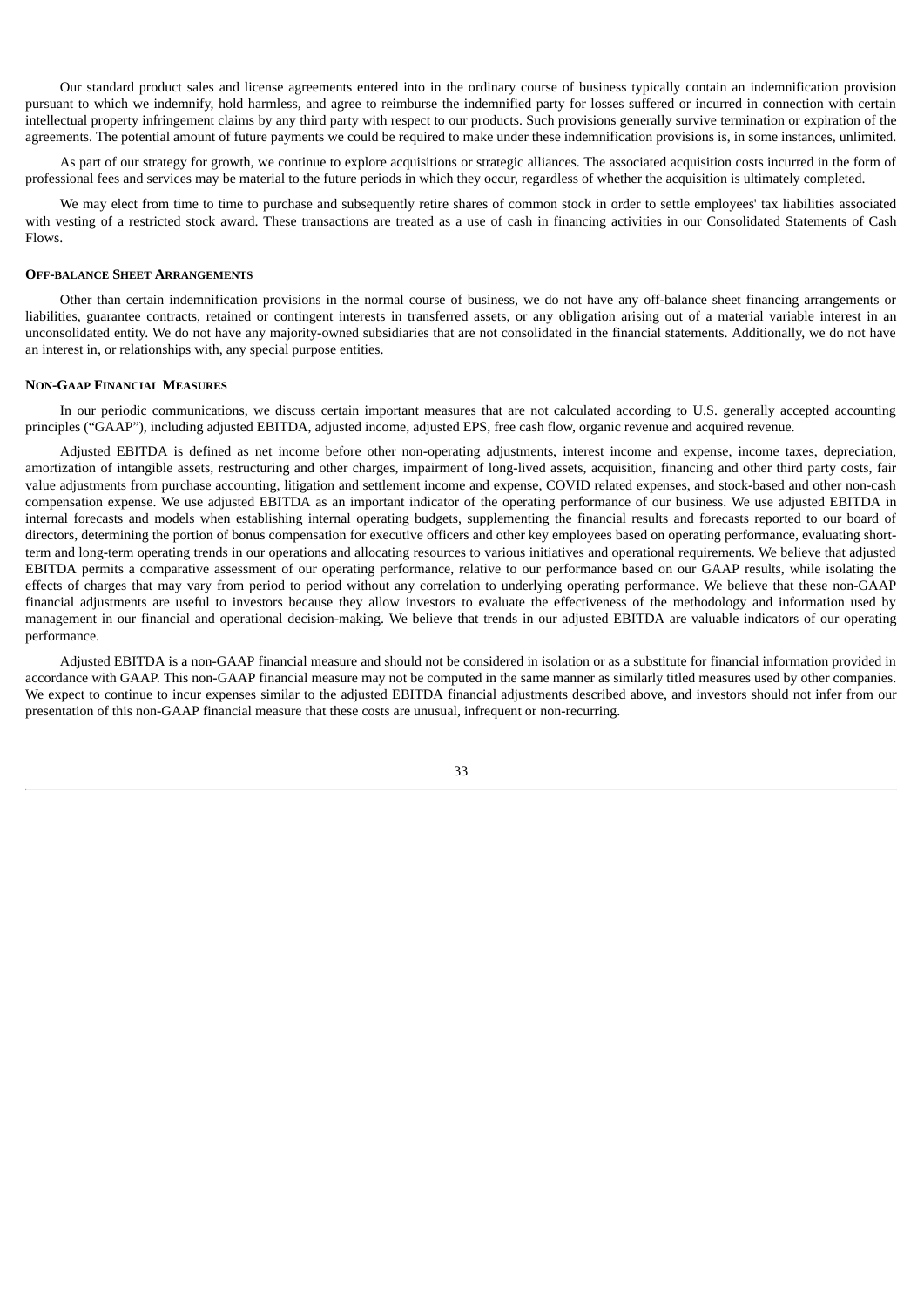The following table reconciles our net (loss) income, the most directly comparable GAAP financial measure, to our adjusted EBITDA:

|                                                     | <b>Third Quarters Ended</b> |               | <b>Nine Months Ended</b> |               |
|-----------------------------------------------------|-----------------------------|---------------|--------------------------|---------------|
| (In thousands)                                      | April 1, 2022               | April 2, 2021 | <b>April 1, 2022</b>     | April 2, 2021 |
| Net income (loss)                                   | 4,139<br>\$.                | 15,635<br>-S  | $(5,640)$ \$<br>- \$     | 44,119        |
| Other non-operating adjustments, net                | 938                         | (775)         | 1,581                    | (960)         |
| Interest expense, net                               | 1,554                       | 515           | 3,229                    | 456           |
| Income tax provision                                | 2,102                       | 5,362         | 1,506                    | 11,993        |
| Depreciation                                        | 8,388                       | 7,243         | 24,208                   | 18,150        |
| Amortization of intangible assets                   | 16,077                      | 12,717        | 45,813                   | 28,091        |
| Restructuring and other charges                     | 6,348                       | (4)           | 22,424                   | 2,244         |
| Impairment of long-lived assets                     |                             |               |                          |               |
| Acquisition, financing and other third party costs  | 3,497                       | 3,260         | 9,245                    | 7,070         |
| Fair value adjustments from purchase accounting     | 16                          | 182           | (1,715)                  | 182           |
| Litigation and settlement expense, net              | 320                         | 312           | 1,202                    | 750           |
| COVID related expenses                              | 182                         | 2,745         | 639                      | 8,373         |
| Stock-based and other non-cash compensation expense | 8,935                       | 7,565         | 26,400                   | 22,371        |
| <b>Adjusted EBITDA</b>                              | 52,496                      | 54,757        | 128,892<br>S             | 142,839       |

Adjusted income and adjusted EPS exclude the impact of certain items and, therefore, have not been calculated in accordance with GAAP. We believe that exclusion of these items assists in providing a more complete understanding of our underlying results and trends and allows for comparability with our peer company index and industry. These non-GAAP financial measures may not be computed in the same manner as similarly titled measures used by other companies. We use these measures along with the corresponding GAAP financial measures to manage our business and to evaluate our performance compared to prior periods and the marketplace. We define adjusted income as net income before other non-operating adjustments, amortization of intangible assets, restructuring and other charges, impairment of long-lived assets, acquisition, financing and other third party costs, fair value adjustments from purchase accounting, litigation and settlement income and expense, COVID related expenses, and stock-based and other non-cash compensation expense. The impact to income taxes includes the impact to the effective tax rate, current tax provision and deferred tax provision. Adjusted EPS expresses adjusted income on a per share basis using weighted average diluted shares outstanding.

Adjusted income and adjusted EPS are non-GAAP financial measures and should not be considered in isolation or as a substitute for financial information provided in accordance with GAAP. We expect to continue to incur expenses similar to the adjusted income and adjusted EPS financial adjustments described above, and investors should not infer from our presentation of these non-GAAP financial measures that these costs are unusual, infrequent or non-recurring.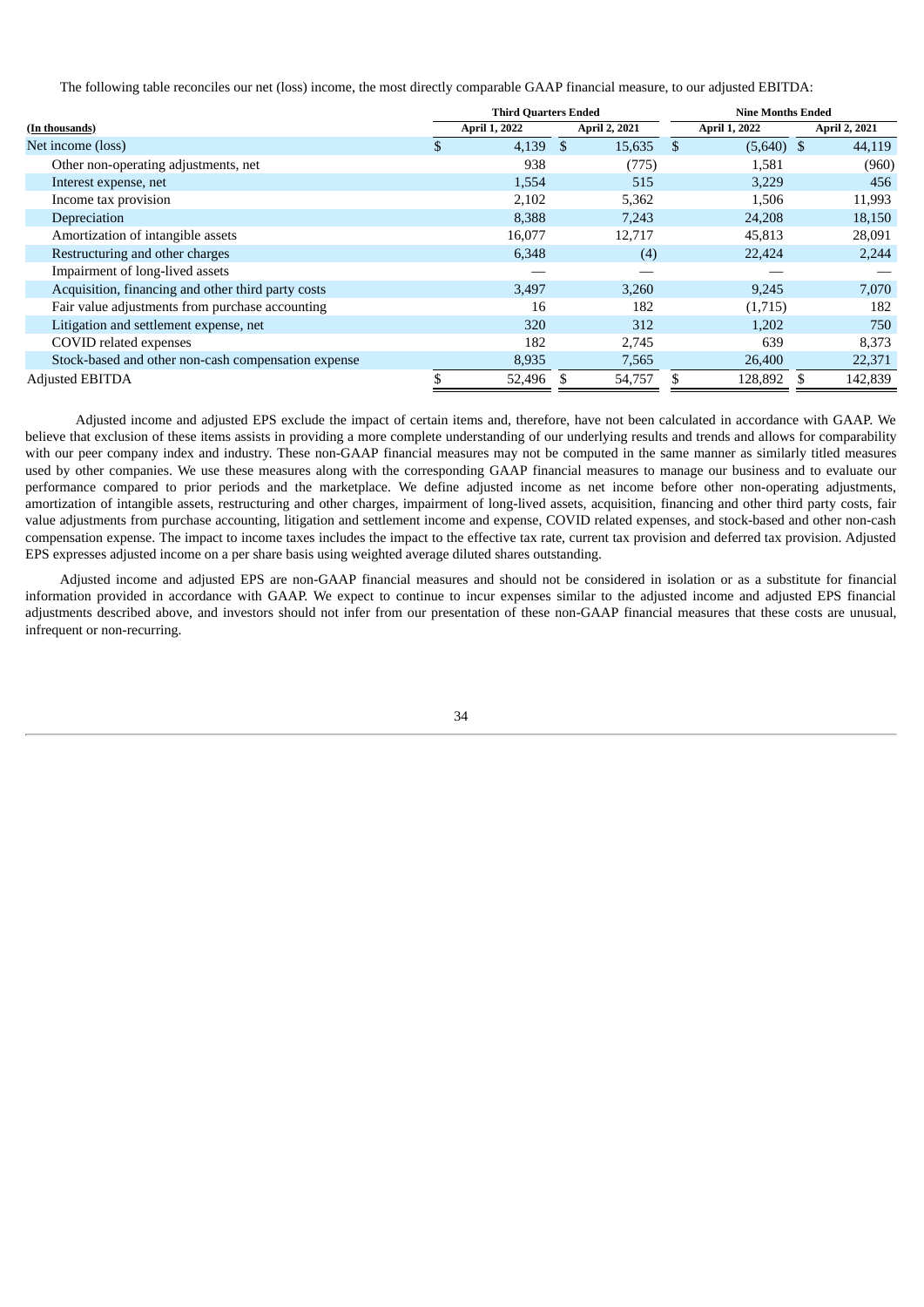The following tables reconcile net income (loss) and diluted earnings (loss) per share, the most directly comparable GAAP measures, to adjusted income and adjusted EPS:

|                                                     | <b>Third Quarters Ended</b> |          |                      |        |  |          |                      |        |  |  |
|-----------------------------------------------------|-----------------------------|----------|----------------------|--------|--|----------|----------------------|--------|--|--|
| (In thousands, except per share data)               |                             |          | <b>April 1, 2022</b> |        |  |          | <b>April 2, 2021</b> |        |  |  |
| Net income and diluted earnings per share           |                             | 4,139    | - \$                 | 0.07   |  | 15,635   | - \$                 | 0.28   |  |  |
| Other non-operating adjustments, net                |                             | 938      |                      |        |  | (775)    |                      |        |  |  |
| Amortization of intangible assets                   |                             | 16,077   |                      |        |  | 12,717   |                      |        |  |  |
| Restructuring and other charges                     |                             | 6,348    |                      |        |  | (4)      |                      |        |  |  |
| Impairment of long-lived assets                     |                             |          |                      |        |  |          |                      |        |  |  |
| Acquisition, financing and other third party costs  |                             | 3,497    |                      |        |  | 3,260    |                      |        |  |  |
| Fair value adjustments from purchase accounting     |                             | 16       |                      |        |  | 182      |                      |        |  |  |
| Litigation and settlement expense, net              |                             | 320      |                      |        |  | 312      |                      |        |  |  |
| <b>COVID</b> related expenses                       |                             | 182      |                      |        |  | 2,745    |                      |        |  |  |
| Stock-based and other non-cash compensation expense |                             | 8,935    |                      |        |  | 7,565    |                      |        |  |  |
| Impact to income taxes $(1)$                        |                             | (8, 248) |                      |        |  | (6, 187) |                      |        |  |  |
| Adjusted income and adjusted earnings per share     |                             | 32,204   |                      | 0.57   |  | 35,450   |                      | 0.64   |  |  |
|                                                     |                             |          |                      |        |  |          |                      |        |  |  |
| Diluted weighted-average shares outstanding         |                             |          |                      | 56,027 |  |          |                      | 55,526 |  |  |

(1) Impact to income taxes is calculated by recasting income before income taxes to include the add-backs involved in determining adjusted income and recalculating the income tax provision Using this adjusted income from operations before income taxes. The impact to income taxes includes the impact to the effective tax rate, current tax provision and deferred tax provision.<br>
using this adjusted income from o

|                                                         | <b>Nine Months Ended</b>                                                                                                                                                                           |           |  |        |  |           |  |        |  |  |
|---------------------------------------------------------|----------------------------------------------------------------------------------------------------------------------------------------------------------------------------------------------------|-----------|--|--------|--|-----------|--|--------|--|--|
| (In thousands, except per share data)                   | April 1, 2022<br>April 2, 2021<br>(0.10)<br>\$.<br>(5,640)<br>\$<br>\$<br>44,119<br>1,581<br>(960)<br>45,813<br>28,091<br>22,424<br>2,244<br>_<br>7,070<br>9,245<br>(1,715)<br>182<br>1,202<br>750 |           |  |        |  |           |  |        |  |  |
| Net (loss) income and diluted (loss) earnings per share |                                                                                                                                                                                                    |           |  |        |  |           |  | 0.80   |  |  |
| Other non-operating adjustments, net                    |                                                                                                                                                                                                    |           |  |        |  |           |  |        |  |  |
| Amortization of intangible assets                       |                                                                                                                                                                                                    |           |  |        |  |           |  |        |  |  |
| Restructuring and other charges                         |                                                                                                                                                                                                    |           |  |        |  |           |  |        |  |  |
| Impairment of long-lived assets                         |                                                                                                                                                                                                    |           |  |        |  |           |  |        |  |  |
| Acquisition, financing and other third party costs      |                                                                                                                                                                                                    |           |  |        |  |           |  |        |  |  |
| Fair value adjustments from purchase accounting         |                                                                                                                                                                                                    |           |  |        |  |           |  |        |  |  |
| Litigation and settlement expense, net                  |                                                                                                                                                                                                    |           |  |        |  |           |  |        |  |  |
| <b>COVID</b> related expenses                           |                                                                                                                                                                                                    | 639       |  |        |  | 8,373     |  |        |  |  |
| Stock-based and other non-cash compensation expense     |                                                                                                                                                                                                    | 26,400    |  |        |  | 22,371    |  |        |  |  |
| Impact to income taxes $^{(1)}$                         |                                                                                                                                                                                                    | (23, 221) |  |        |  | (18, 486) |  |        |  |  |
| Adjusted income and adjusted earnings per share         |                                                                                                                                                                                                    | 76,728    |  | 1.38   |  | 93,754    |  | 1.69   |  |  |
|                                                         |                                                                                                                                                                                                    |           |  |        |  |           |  |        |  |  |
| Diluted weighted-average shares outstanding             |                                                                                                                                                                                                    |           |  | 55,780 |  |           |  | 55,434 |  |  |
|                                                         |                                                                                                                                                                                                    |           |  |        |  |           |  |        |  |  |

(1) Impact to income taxes is calculated by recasting income before income taxes to include the add-backs involved in determining adjusted income and recalculating the income tax<br>provision using this adjusted income from o

Free cash flow, a non-GAAP measure for reporting cash flow, is defined as cash provided by operating activities less capital expenditures for property and equipment, which includes capitalized software development costs. We believe free cash flow provides investors with an important perspective on cash available for investments and acquisitions after making capital investments required to support ongoing business operations and longterm value creation. We believe that trends in our free cash flow can be valuable indicators of our operating performance and liquidity.

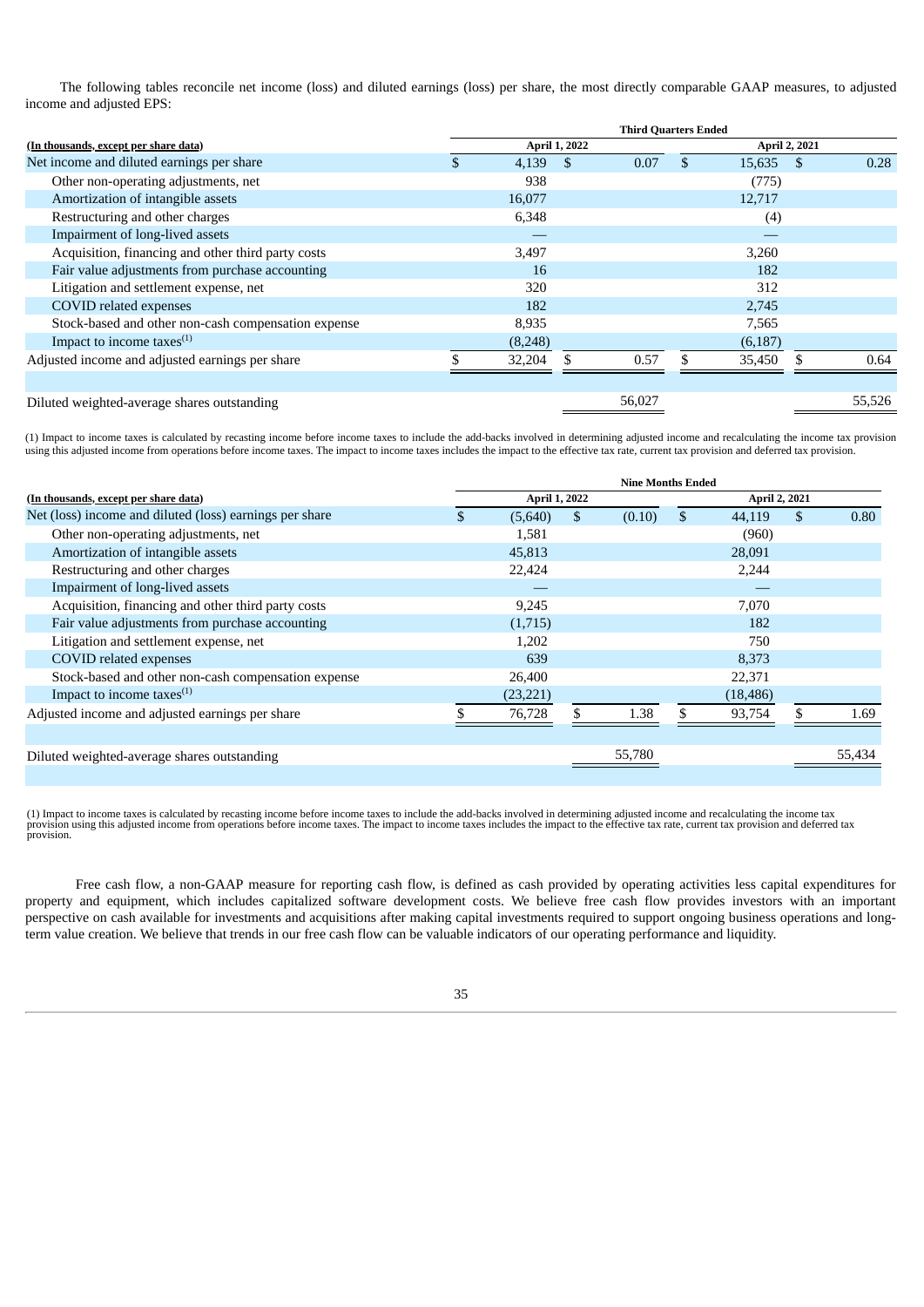Free cash flow is a non-GAAP financial measure and should not be considered in isolation or as a substitute for financial information provided in accordance with GAAP. This non-GAAP financial measure may not be computed in the same manner as similarly titled measures used by other companies. We expect to continue to incur expenditures similar to the free cash flow adjustment described above, and investors should not infer from our presentation of this non-GAAP financial measure that these expenditures reflect all of our obligations which require cash.

The following table reconciles cash provided by operating activities, the most directly comparable GAAP financial measure, to free cash flow:

|                                                 | <b>Third Quarters Ended</b> |  | Nine Months Ended    |                      |                      |
|-------------------------------------------------|-----------------------------|--|----------------------|----------------------|----------------------|
| (In thousands)                                  | <b>April 1, 2022</b>        |  | <b>April 2, 2021</b> | <b>April 1, 2022</b> | <b>April 2, 2021</b> |
| Cash (used in) provided by operating activities | (4,252)                     |  | 23,185               | 566                  | 70,053               |
| Purchase of property and equipment              | (6,072)                     |  | (9,955)              | (19, 476)            | (34,708)             |
| Free cash flow                                  | (10, 324)                   |  | 13.230               | (18,910)             | 35,345               |

Organic revenue and acquired revenue are non-GAAP measures for reporting the financial performance of our business. We believe this information provides investors with insight as to our ongoing business performance. Organic revenue represents total company revenue excluding net revenue from acquired companies for the first four full quarters since the entities' acquisition date (which excludes intercompany transactions). Acquired revenue represents revenue from acquired companies for the first four full quarters since the entities' acquisition date (which excludes intercompany transactions). After the completion of four full fiscal quarters, acquired revenue is treated as organic for current and comparable historical periods.

The following tables reconcile the most directly comparable GAAP financial measure to the non-GAAP financial measure for the third quarters and nine months and ended April 1, 2022 and April 2, 2021, respectively:

| (In thousands)   | <b>April 1, 2022</b> | As a % of<br><b>Total Net</b><br>Revenue | <b>April 2, 2021</b> | As a % of<br><b>Total Net</b><br>Revenue | \$ Change | % Change |
|------------------|----------------------|------------------------------------------|----------------------|------------------------------------------|-----------|----------|
| Organic revenue  | 233,747              | 92 %                                     | 256,857              | $100\%$ \$                               | (23, 110) | (9)%     |
| Acquired revenue | 19,328               | 8 %                                      |                      | $\%$<br>$\hspace{0.1mm}-\hspace{0.1mm}$  | 19.328    | 100 %    |
| Total revenues   | 253,075              | 100 %                                    | 256,857              | $100\%$ \$                               | (3,782)   | (1)%     |

| (In thousands)   | <b>April 1, 2022</b> | As a % of<br><b>Total Net</b><br>Revenue | <b>April 2, 2021</b> | As a % of<br><b>Total Net</b><br>Revenue | \$ Change | % Change |
|------------------|----------------------|------------------------------------------|----------------------|------------------------------------------|-----------|----------|
| Organic revenue  | 600,336              | 86 % \$                                  | 672,937              | $100\%$ \$                               | (72,601)  | (11)%    |
| Acquired revenue | 98.132               | 14 %                                     | 217                  | $-$ %                                    | 97.915    | 100 %    |
| Total revenues   | 698,468              | 100 %                                    | 673,154              | $100\%$ \$                               | 25,314    | 4 %      |

## **RECENTLY ISSUED ACCOUNTING PRONOUNCEMENTS**

See Note B to our consolidated financial statements (under the caption "Recently Issued Accounting Pronouncements").

## **RECENTLY ADOPTED ACCOUNTING PRONOUNCEMENTS**

<span id="page-35-0"></span>See Note B to our consolidated financial statements (under the caption "Recently Adopted Accounting Pronouncements").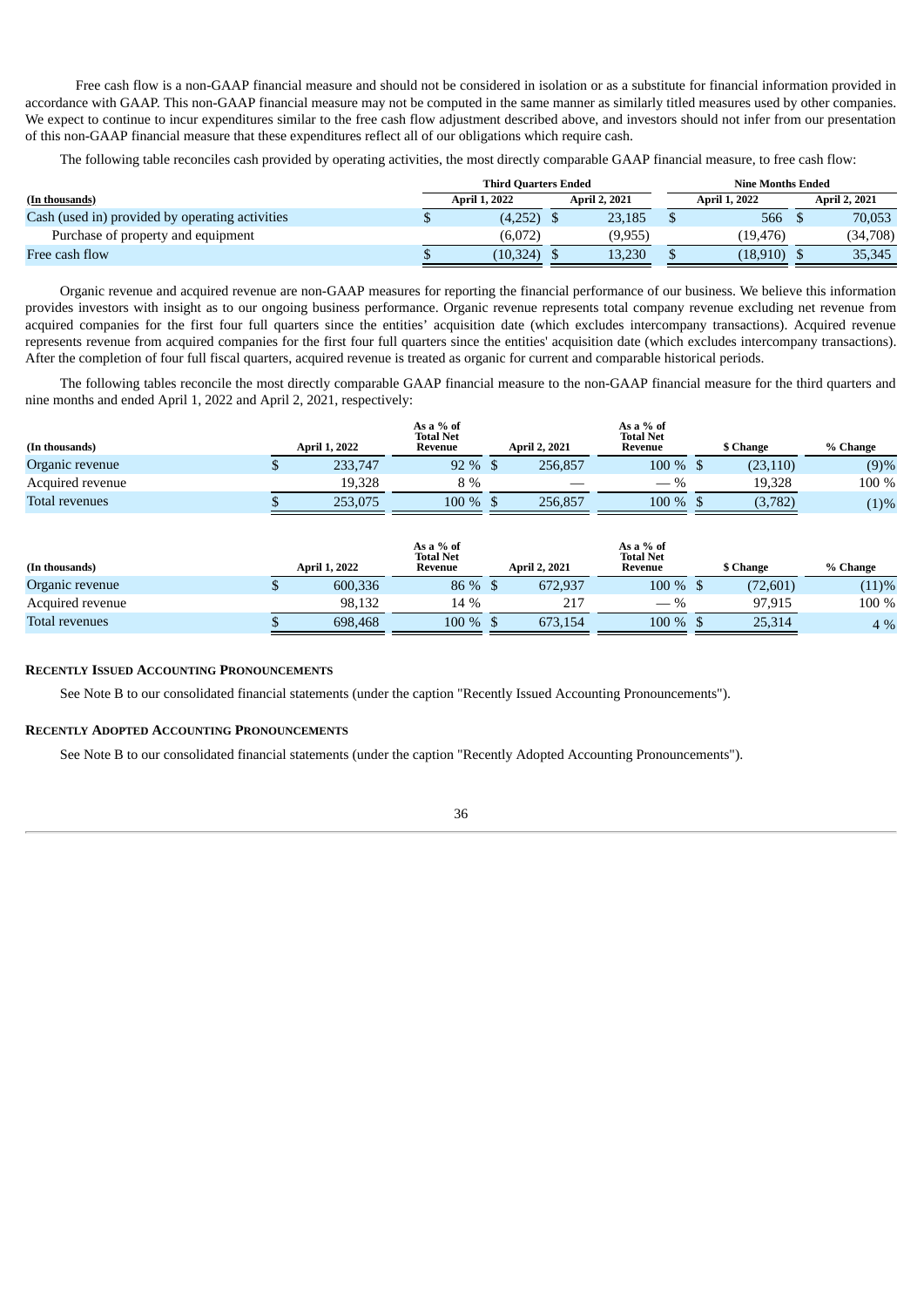## **ITEM 3. QUANTITATIVE AND QUALITATIVE DISCLOSURES ABOUT MARKET RISK**

There were no material changes in our exposure to market risk from July 2, 2021 to April 1, 2022.

## <span id="page-36-0"></span>**ITEM 4. CONTROLS AND PROCEDURES**

## *(a) Evaluation of Disclosure Controls and Procedures*

We conducted an evaluation under the supervision and with the participation of our management, including the Chief Executive Officer and Chief Financial Officer (our principal executive officer and principal financial officer, respectively), regarding the effectiveness of our disclosure controls and procedures (as defined in Rules 13a-15(e) and 15d-15(e) under the Securities Exchange Act of 1934, as amended (the "Exchange Act")) as of the end of the period covered by this report. Based on this evaluation, our Chief Executive Officer and Chief Financial Officer have concluded that our disclosure controls and procedures were effective as of April 1, 2022. We continue to review our disclosure controls and procedures and may from time to time make changes aimed at enhancing their effectiveness and to ensure that our systems evolve with our Company's business. A control system, no matter how well conceived and operated, can provide only reasonable, not absolute, assurance that the objectives of the control system are met.

## *(b) Changes in Internal Control Over Financial Reporting*

There was no change in our internal control over financial reporting (as defined in Rules 13a-15(f) and 15d-15(f) under the Exchange Act) that occurred during the quarter ended April 1, 2022 that has materially affected, or is reasonably likely to materially affect, our internal control over financial reporting. Management is in the process of integrating the Pentek, Avalex and Atlanta Micro businesses into our overall internal control over financial reporting environment.

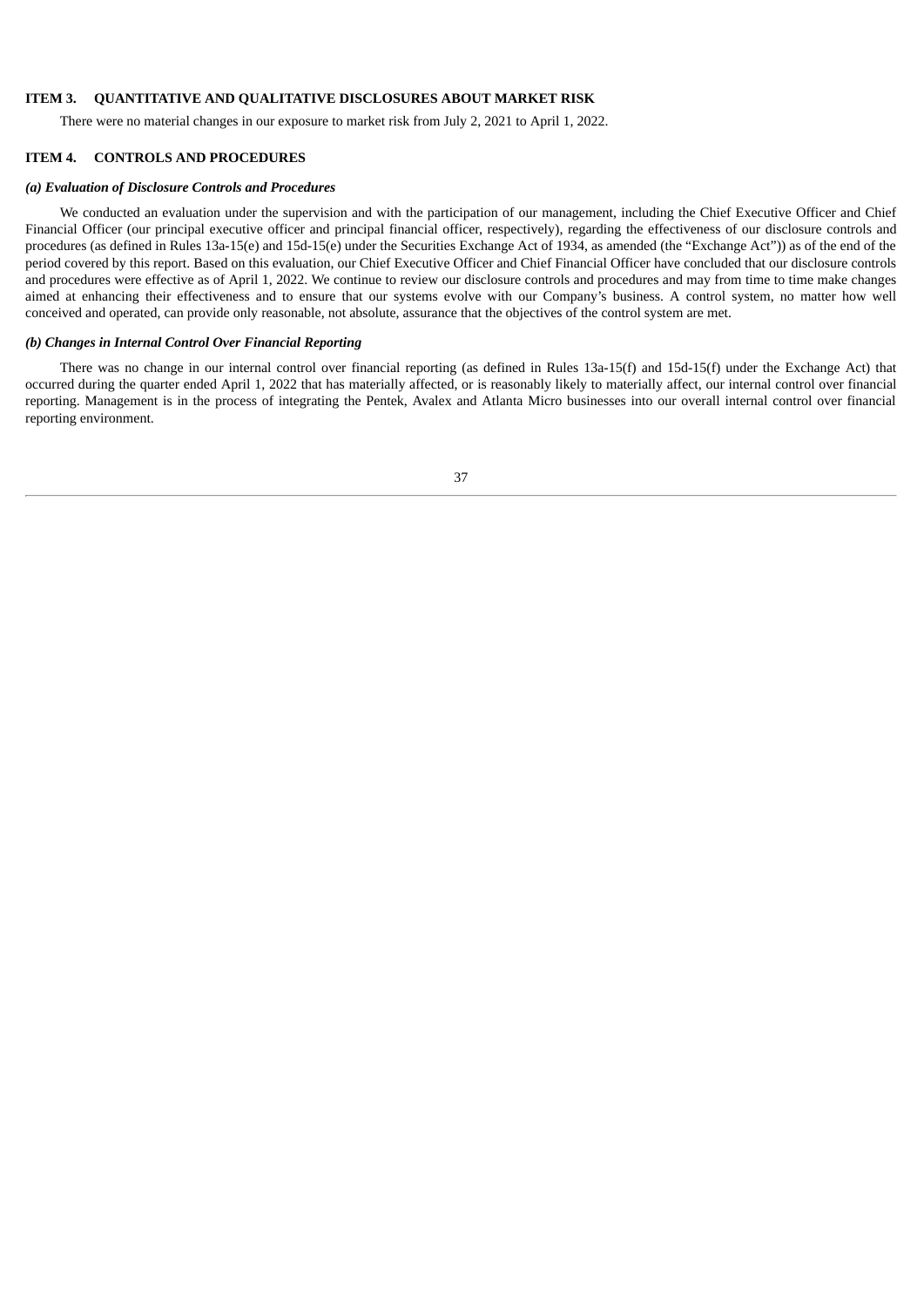### **PART II. OTHER INFORMATION**

# <span id="page-37-0"></span>**ITEM 1. LEGAL PROCEEDINGS**

We are subject to litigation, claims, investigations and audits arising from time to time in the ordinary course of our business. Although legal proceedings are inherently unpredictable, we believe that we have valid defenses with respect to those matters currently pending against us and intend to defend our self vigorously. The outcome of these matters, individually and in the aggregate, is not expected to have a material impact on our cash flows, results of operations, or financial position.

On June 23, 2021, Embedded Reps of America, LLC ("ERA"), a former sales representative, and James Mazzola, a principal of ERA, filed for binding arbitration related to the termination of ERA's sales representative agreement raising multiple claims that aggregate to approximately \$9 million in direct damages, with treble damages requested on a number of those claims. ERA was a sales representative of Themis when Themis was acquired by Mercury. The sales representative agreement provided for termination by either party upon 30 days written notice with ERA entitled to commissions for orders obtained by ERA with product shipment occurring prior to termination. We responded to the complaint in July 2021 and the arbitration proceeding has been scheduled for September 2022. We believe the claims in the complaint are without merit and we intend to defend ourselves vigorously.

On December 7, 2021, counsel for National Technical Systems, Inc. ("NTS") sent the Company an environmental demand letter pursuant to Massachusetts General Laws Chapter 21E, Section 4A, and CERCLA 42 U.S.C. Section 9601, related to a site that NTS formerly owned at 533 Main Street, Acton, MA. NTS received a Notice of Responsibility from the Massachusetts Department of Environmental Protection ("MassDEP") alleging trichloroethene, freon and 1,4-dioxane contamination in the groundwater emanating from NTS's former site. NTS alleges in its demand letter that the operations of a predecessor company to Mercury that was acquired in the Company's acquisition of the Microsemi carve-out business that once owned and operated a facility at 531 Main Street, Acton, MA contributed to the groundwater contamination. NTS is seeking payment by the Company of NTS's costs for any required environmental remediation. In April 2022, we engaged in a meet and confer session with NTS pursuant to Massachusetts General Laws Chapter 21E, Section 4A to discuss the status of the environmental review performed by NTS and its licensed site professional. In addition in November 2021, the Company responded to a request for information from MassDEP regarding the detection of PFAS (per- and polyfluoroakyl substances) in the Acton, MA Water District's Conant public water supply wells near the former facility at 531 Main Street, Acton, MA at a level above the standard that MassDEP published for PFAS in October 2020. It is too early to determine what responsibility, if any, the Company may have for these matters.

#### <span id="page-37-1"></span>**ITEM 1A. RISK FACTORS**

You should carefully review and consider the information regarding certain factors that could materially affect our business, financial condition or future results set forth under Item 1A (Risk Factors) in our Annual Report on Form 10-K for the fiscal year ended July 2, 2021. The following risk factor should be read in conjunction with the risk factors described in the Annual Report on Form 10-K:

## Price inflation for labor and materials, further exacerbated in energy and commodity markets by the Russian invasion of Ukraine, could **adversely affect our business, results of operations, and financial condition.**

<span id="page-37-2"></span>We have experienced considerable price inflation in our costs for labor and materials, which may adversely affect our business, results of operations, and financial condition. We may not be able to pass through inflationary cost increases under our existing firm fixed price commercial item contracts and we may only be able to recoup a portion of our increased costs under our reimbursement-type contracts. Our ability to raise prices to reflect increased costs may be limited by competitive conditions in the market for our products and services. Russia's invasion of Ukraine, and any prolonged conflict there, may result in increased inflation, escalating energy and commodity prices, and increasing costs of materials. We continue to work to mitigate such pressures on our business operations as they develop. To the extent the war in Ukraine may adversely affect our business as discussed above, it may also have the effect of heightening many of the other risks described in "Item 1A. Risk Factors" of our 2021 Annual Report on Form 10-K, such as those relating to cyber security, supply chain, volatility in prices, and market conditions, any of which could negatively affect our business and financial condition.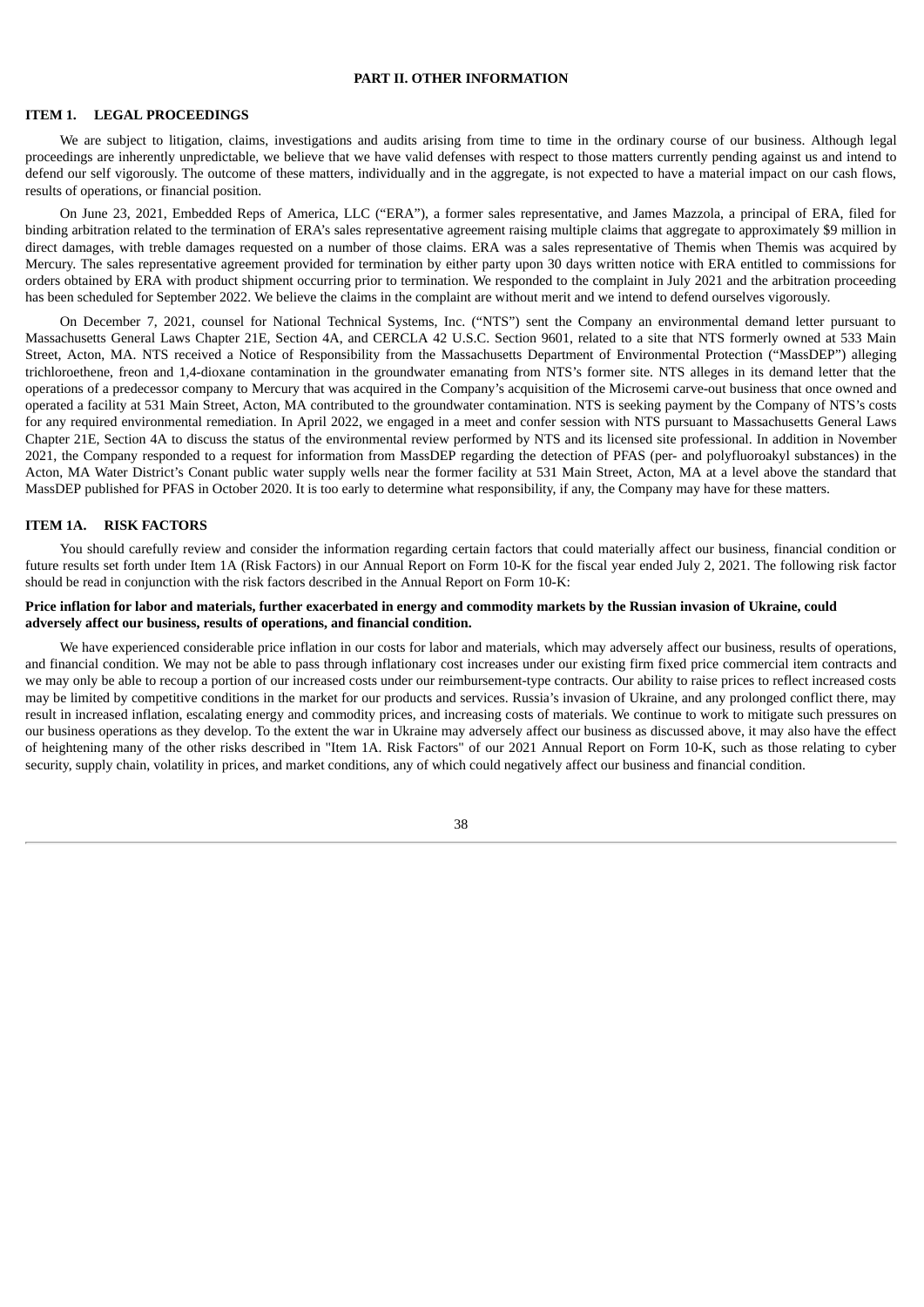# **ITEM 6. EXHIBITS**

The following Exhibits are filed or furnished, as applicable, herewith:

| 31.1    | Certification of the Company's Chief Executive Officer pursuant to Section 302 of the Sarbanes-Oxley Act of 2002                                                                                           |
|---------|------------------------------------------------------------------------------------------------------------------------------------------------------------------------------------------------------------|
| 31.2    | Certification of the Company's Chief Financial Officer pursuant to Section 302 of the Sarbanes-Oxley Act of 2002                                                                                           |
| $32.1+$ | Certification of the Company's Chief Executive Officer and Chief Financial Officer pursuant to Section 906 of the<br>Sarbanes-Oxley Act of 2002                                                            |
| 101.INS | eXtensible Business Reporting Language (XBRL) Instance Document - the instance document does not appear in<br>the Interactive Data File because its XBRL tags are embedded within the Inline XBRL document |
| 101.SCH | <b>XBRL Taxonomy Extension Schema Document</b>                                                                                                                                                             |
| 101.CAL | <b>XBRL Taxonomy Extension Calculation Linkbase Document</b>                                                                                                                                               |
| 101.DEF | XBRL Taxonomy Extension Definition Linkbase Document                                                                                                                                                       |
| 101.LAB | XBRL Taxonomy Extension Label Linkbase Document                                                                                                                                                            |
| 101.PRE | XBRL Taxonomy Extension Presentation Linkbase Document                                                                                                                                                     |
| 104     | Cover Page Interactive Data File (formatted as inline XBRL and contained in Exhibit 101)                                                                                                                   |

<span id="page-38-0"></span>+ Furnished herewith. This certificate shall not be deemed "filed" for purposes of Section 18 of the Securities Exchange Act of 1934, as amended, or otherwise subject to the liability of that section, nor shall it be incorporated by reference into any filing under the Securities Act of 1933, as amended, or the Securities Exchange Act of 1934, as amended.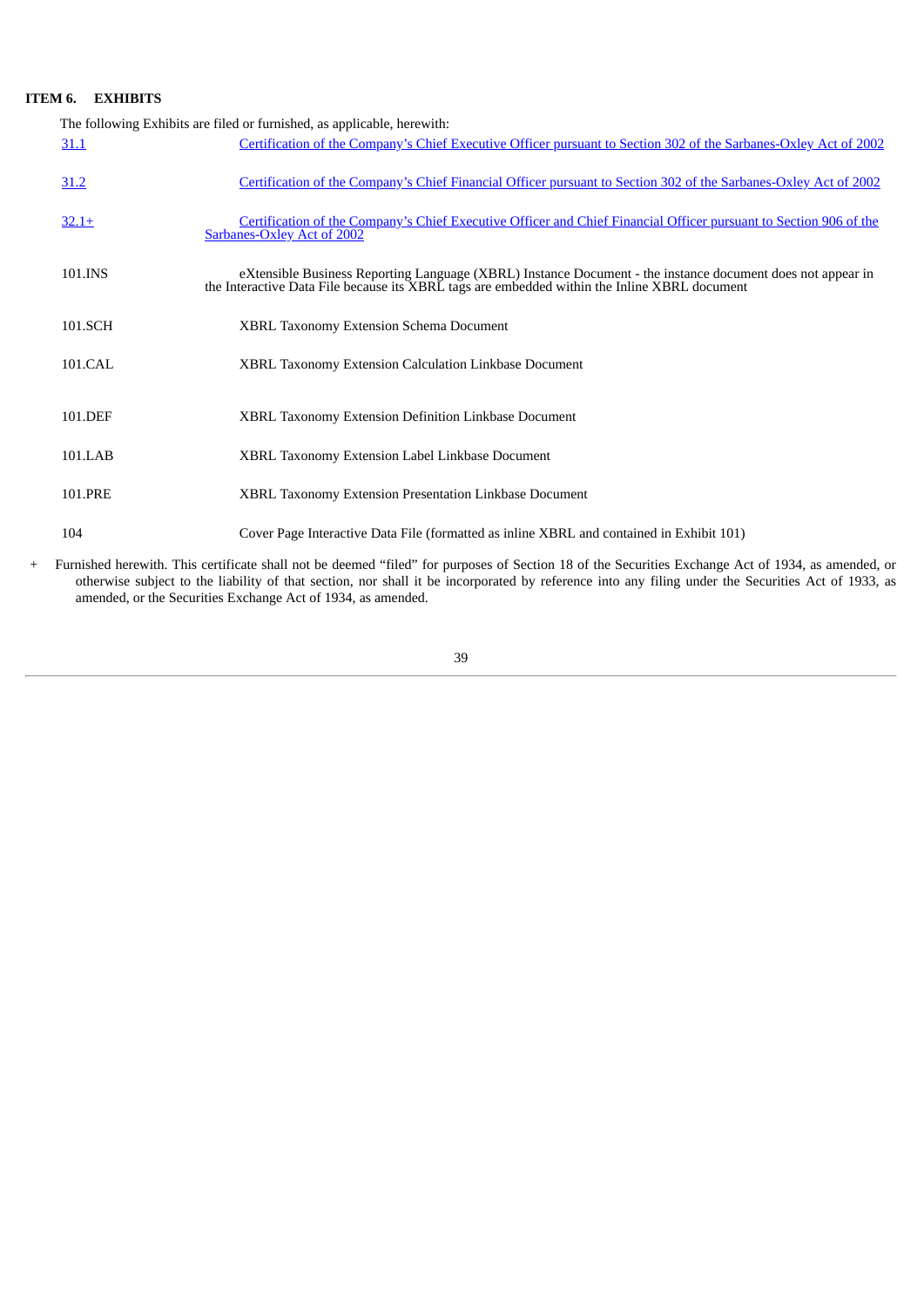## **MERCURY SYSTEMS, INC.**

## **Signatures**

Pursuant to the requirements of the Securities Exchange Act of 1934, the registrant has duly caused this report to be signed on its behalf by the undersigned, thereunto duly authorized, in Andover, Massachusetts, on May 10, 2022. MERCURY SYSTEMS, INC.

By: /S/ MICHAEL D. RUPPERT **Michael D. Ruppert Executive Vice President, Chief Financial Officer, and Treasurer**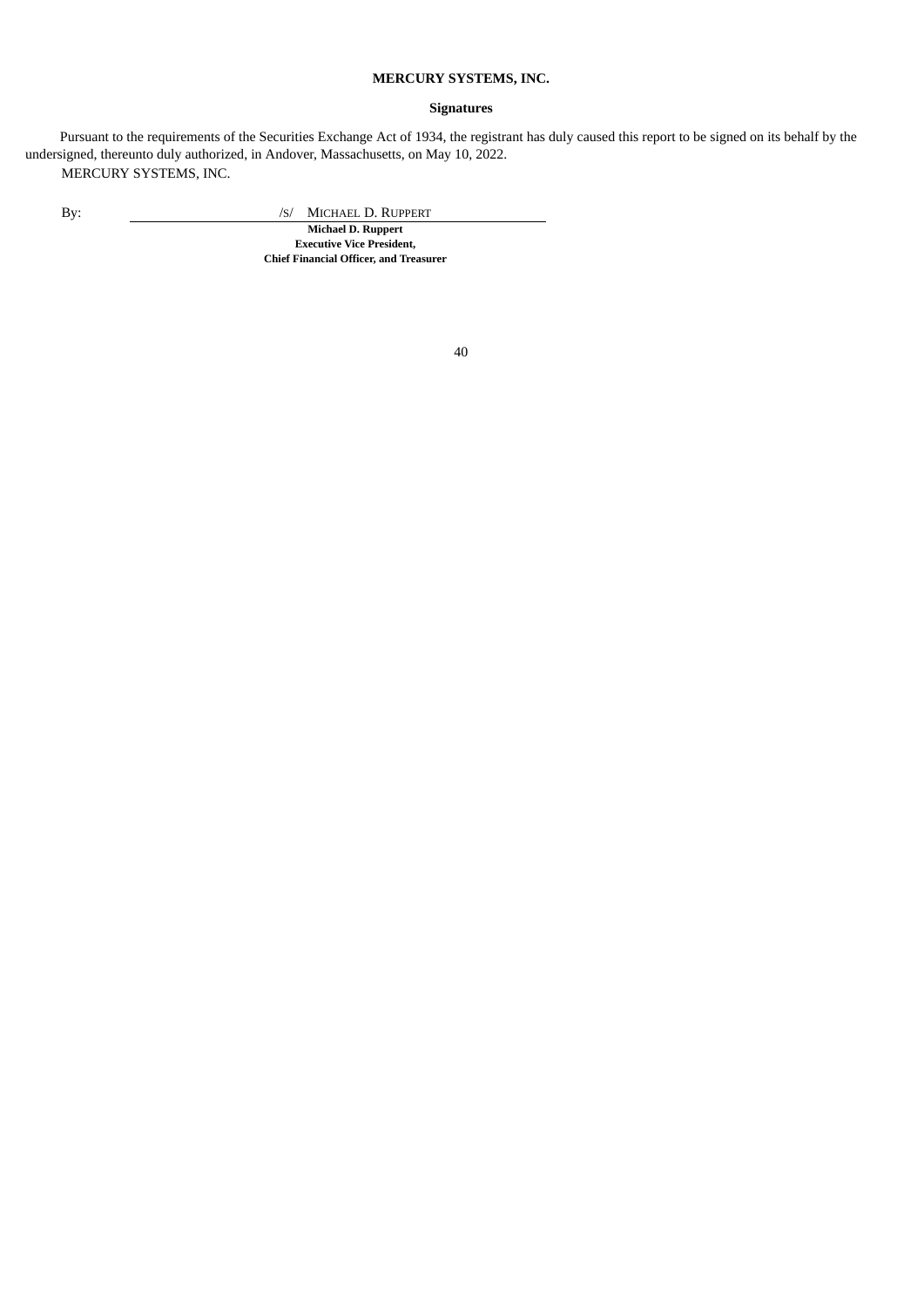## **CERTIFICATION**

<span id="page-40-0"></span>I, Mark Aslett, certify that:

- 1. I have reviewed this quarterly report on Form 10-Q of Mercury Systems, Inc.;
- 2. Based on my knowledge, this report does not contain any untrue statement of a material fact or omit to state a material fact necessary to make the statements made, in light of the circumstances under which such statements were made, not misleading with respect to the period covered by this report;
- 3. Based on my knowledge, the financial statements, and other financial information included in this report, fairly present in all material respects the financial condition, results of operations and cash flows of the registrant as of, and for, the periods presented in this report;
- 4. The registrant's other certifying officer(s) and I are responsible for establishing and maintaining disclosure controls and procedures (as defined in Exchange Act Rules 13a-15(e) and 15d-15(e)) and internal control over financial reporting (as defined in Exchange Act Rules 13a-15(f) and 15d-15(f)) for the registrant and have:
	- a) Designed such disclosure controls and procedures, or caused such disclosure controls and procedures to be designed under our supervision, to ensure that material information relating to the registrant, including its consolidated subsidiaries, is made known to us by others within those entities, particularly during the period in which this report is being prepared;
	- b) Designed such internal control over financial reporting, or caused such internal control over financial reporting to be designed under our supervision, to provide reasonable assurance regarding the reliability of financial reporting and the preparation of financial statements for external purposes in accordance with generally accepted accounting principles;
	- c) Evaluated the effectiveness of the registrant's disclosure controls and procedures and presented in this report our conclusions about the effectiveness of the disclosure controls and procedures, as of the end of the period covered by this report based on such evaluation; and
	- d) Disclosed in this report any change in the registrant's internal control over financial reporting that occurred during the registrant's most recent fiscal quarter (the registrant's fourth fiscal quarter in the case of an annual report) that has materially affected, or is reasonably likely to materially affect, the registrant's internal control over financial reporting; and
- 5. The registrant's other certifying officer(s) and I have disclosed, based on our most recent evaluation of internal control over financial reporting, to the registrant's auditors and the audit committee of the registrant's board of directors (or persons performing the equivalent functions):
	- a) All significant deficiencies and material weaknesses in the design or operation of internal control over financial reporting which are reasonably likely to adversely affect the registrant's ability to record, process, summarize and report financial information; and
	- b) Any fraud, whether or not material, that involves management or other employees who have a significant role in the registrant's internal control over financial reporting.

/S/ MARK ASLETT **Mark Aslett PRESIDENT AND CHIEF EXECUTIVE OFFICER [PRINCIPAL EXECUTIVE OFFICER]**

Date: May 10, 2022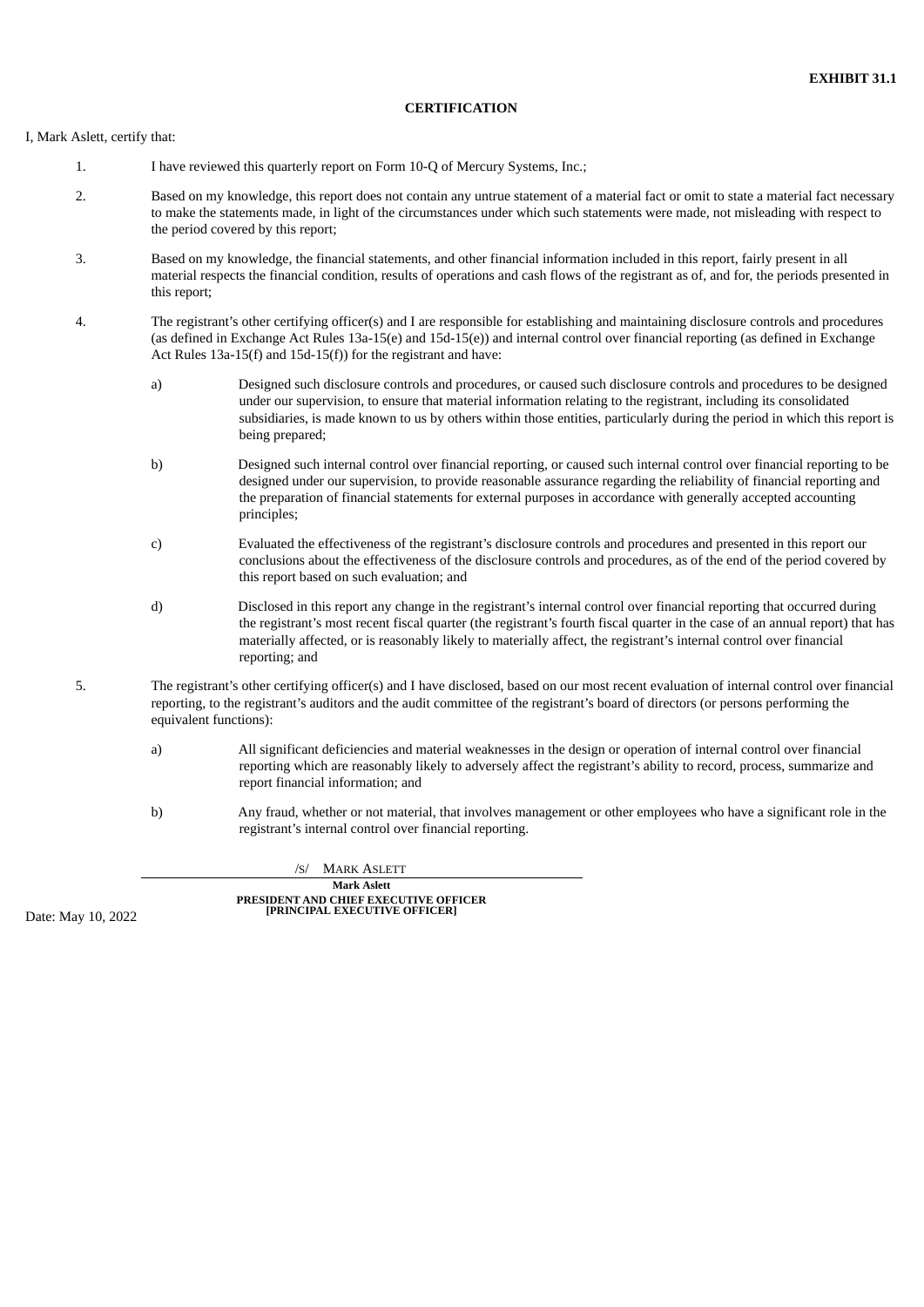## **CERTIFICATION**

<span id="page-41-0"></span>I, Michael D. Ruppert, certify that:

- 1. I have reviewed this quarterly report on Form 10-Q of Mercury Systems, Inc.;
- 2. Based on my knowledge, this report does not contain any untrue statement of a material fact or omit to state a material fact necessary to make the statements made, in light of the circumstances under which such statements were made, not misleading with respect to the period covered by this report;
- 3. Based on my knowledge, the financial statements, and other financial information included in this report, fairly present in all material respects the financial condition, results of operations and cash flows of the registrant as of, and for, the periods presented in this report;
- 4. The registrant's other certifying officer(s) and I are responsible for establishing and maintaining disclosure controls and procedures (as defined in Exchange Act Rules 13a-15(e) and 15d-15(e)) and internal control over financial reporting (as defined in Exchange Act Rules 13a-15(f) and 15d-15(f)) for the registrant and have:
	- a) Designed such disclosure controls and procedures, or caused such disclosure controls and procedures to be designed under our supervision, to ensure that material information relating to the registrant, including its consolidated subsidiaries, is made known to us by others within those entities, particularly during the period in which this report is being prepared;
	- b) Designed such internal control over financial reporting, or caused such internal control over financial reporting to be designed under our supervision, to provide reasonable assurance regarding the reliability of financial reporting and the preparation of financial statements for external purposes in accordance with generally accepted accounting principles;
	- c) Evaluated the effectiveness of the registrant's disclosure controls and procedures and presented in this report our conclusions about the effectiveness of the disclosure controls and procedures, as of the end of the period covered by this report based on such evaluation; and
	- d) Disclosed in this report any change in the registrant's internal control over financial reporting that occurred during the registrant's most recent fiscal quarter (the registrant's fourth fiscal quarter in the case of an annual report) that has materially affected, or is reasonably likely to materially affect, the registrant's internal control over financial reporting; and
- 5. The registrant's other certifying officer(s) and I have disclosed, based on our most recent evaluation of internal control over financial reporting, to the registrant's auditors and the audit committee of the registrant's board of directors (or persons performing the equivalent functions):
	- a) All significant deficiencies and material weaknesses in the design or operation of internal control over financial reporting which are reasonably likely to adversely affect the registrant's ability to record, process, summarize and report financial information; and
	- b) Any fraud, whether or not material, that involves management or other employees who have a significant role in the registrant's internal control over financial reporting.

/S/ MICHAEL D. RUPPERT **Michael D. Ruppert EXECUTIVE VICE PRESIDENT, CHIEF FINANCIAL OFFICER, AND TREASURER [PRINCIPAL FINANCIAL OFFICER]**

Date: May 10, 2022